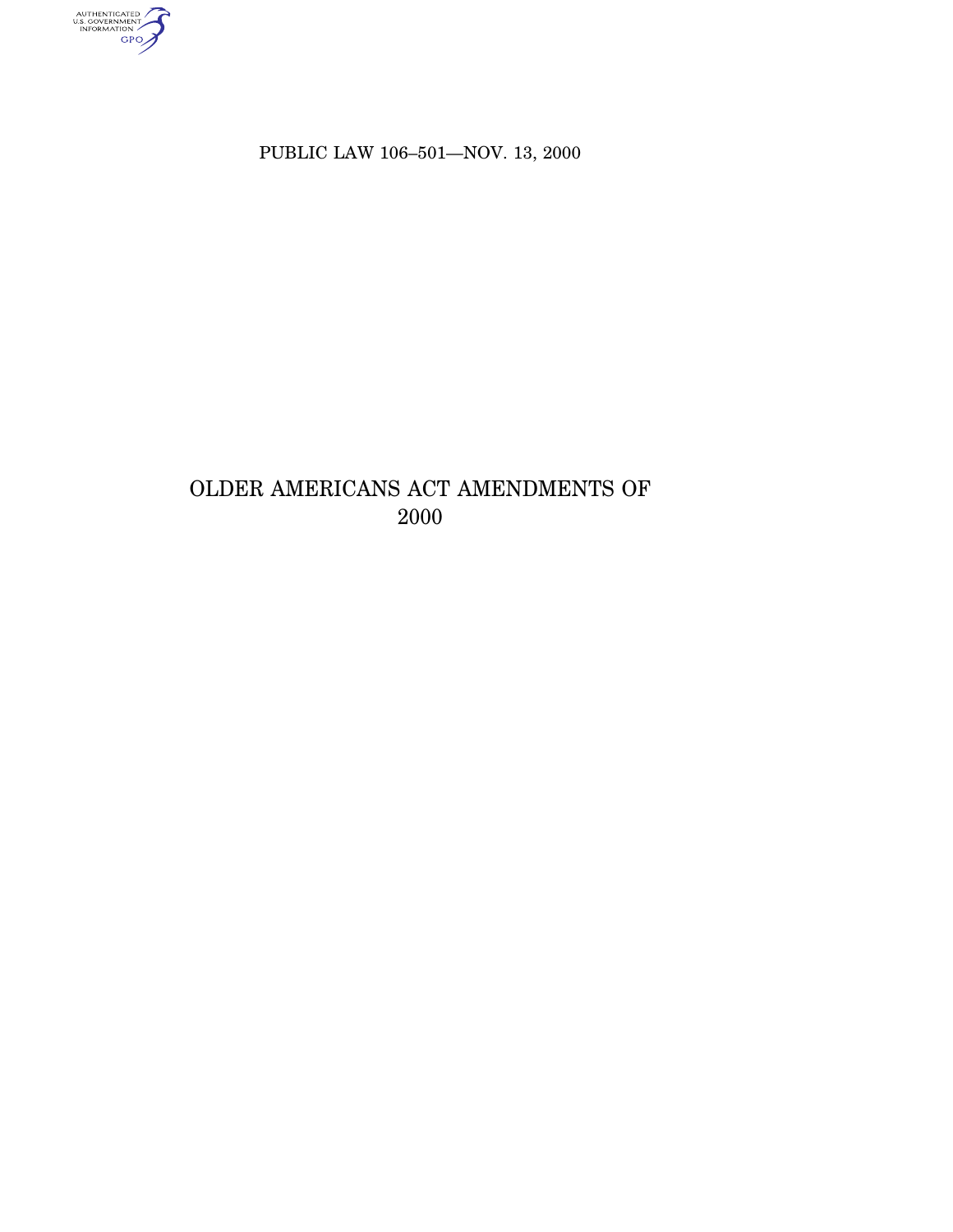# Public Law 106–501 106th Congress

# An Act

Nov. 13, 2000 [H.R. 782]

To amend the Older Americans Act of 1965 to extend authorizations of appropriations for programs under the Act, to modernize programs and services for older individuals, and for other purposes.

*Be it enacted by the Senate and House of Representatives of the United States of America in Congress assembled*,

42 USC 3001 note. Older Americans Act Amendments of 2000.

## **SECTION 1. SHORT TITLE.**

This Act may be cited as the ''Older Americans Act Amendments of 2000''.

# **SEC. 2. TABLE OF CONTENTS.**

The table of contents of this Act is as follows:

# Sec. 1. Short title. Sec. 2. Table of contents.

### TITLE I—AMENDMENT TO TITLE I OF THE OLDER AMERICANS ACT OF 1965

# Sec. 101. Definitions.

### TITLE II—AMENDMENTS TO TITLE II OF THE OLDER AMERICANS ACT OF 1965 AND THE OLDER AMERICANS ACT AMENDMENTS OF 1987

Subtitle A—Amendments to Title II of the Older Americans Act of 1965

- Sec. 201. Functions of Assistant Secretary.
- Sec. 202. Federal agency consultation.
- Sec. 203. Evaluation.
- Sec. 204. Reports.
- Sec. 205. Authorization of appropriations.

### Subtitle B—Amendments to the Older Americans Act Amendments of 1987

Sec. 211. White House Conference.

### TITLE III—AMENDMENTS TO TITLE III OF THE OLDER AMERICANS ACT OF 1965

- 
- Sec. 301. Purpose. Sec. 302. Authorization of appropriations.
- Sec. 303. Allotment; Federal share.
- Sec. 304. Organization.
- Sec. 305. Area plans.
- Sec. 306. State plans.
- Sec. 307. Planning, coordination, evaluation, and administration of State plans.
- Sec. 308. Availability of disaster relief funds to tribal organizations.
- Sec. 309. Nutrition services incentive program. Sec. 310. Consumer contributions and waivers.
- Sec. 311. Supportive services and senior centers.
- 
- Sec. 312. Nutrition services.
- Sec. 313. Nutrition requirements. Sec. 314. In-home services and additional assistance.
- Sec. 315. Definition.
- Sec. 316. National Family Caregiver Support program.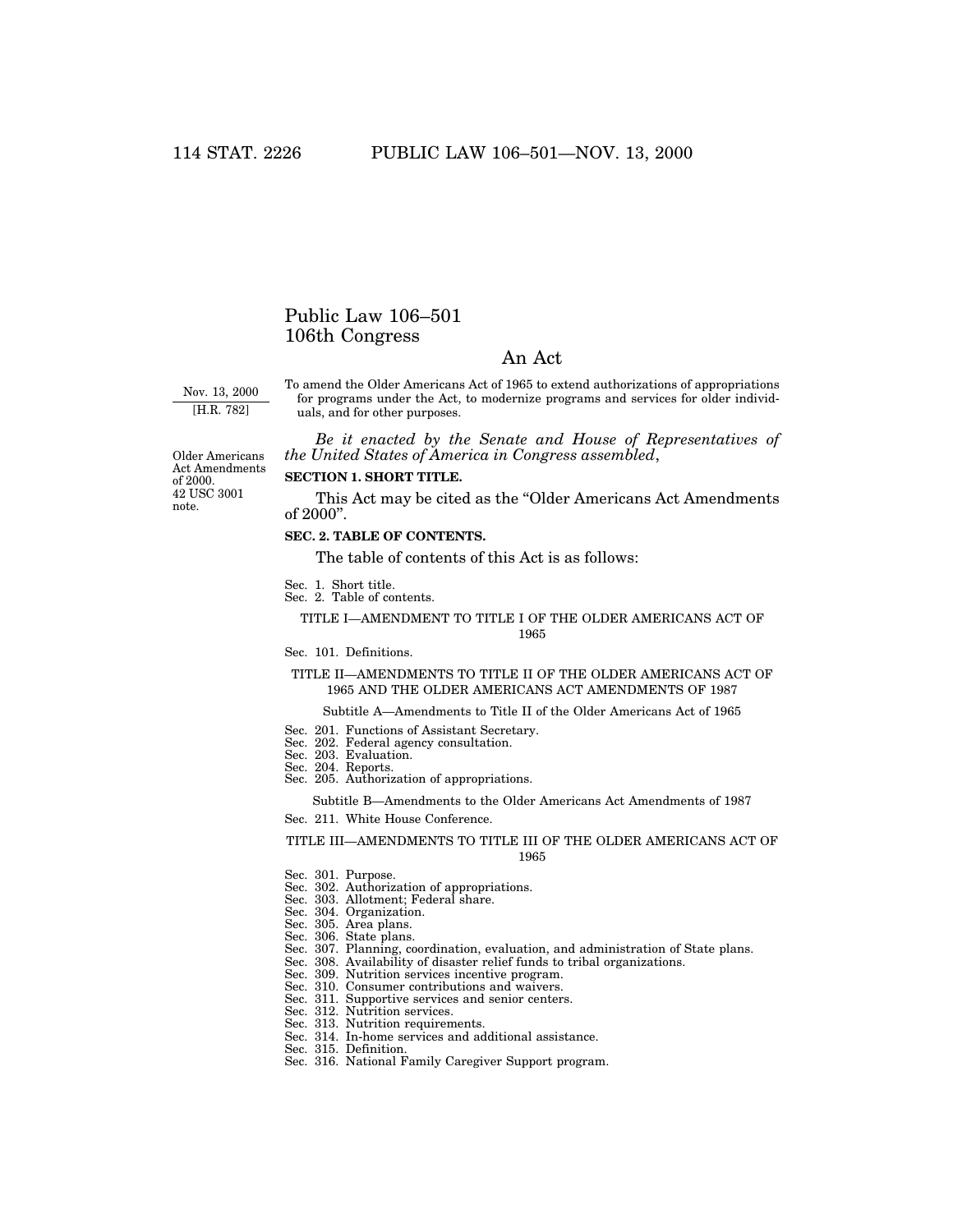### TITLE IV—TRAINING, RESEARCH, AND DISCRETIONARY PROJECTS AND PROGRAMS

Sec. 401. Projects and programs.

## TITLE V—AMENDMENT TO TITLE V OF THE OLDER AMERICANS ACT OF 1965

Sec. 501. Amendment to title V of the Older Americans Act of 1965.

### TITLE VI—AMENDMENTS TO TITLE VI OF THE OLDER AMERICANS ACT OF

1965

Sec. 601. Eligibility.

- Sec. 602. Applications.
- Sec. 603. Authorization of appropriations.
- Sec. 604. General provisions.

### TITLE VII—AMENDMENTS TO TITLE VII OF THE OLDER AMERICANS ACT OF 1965

- Sec. 701. Authorization of appropriations.
- Sec. 702. Allotment.
- Sec. 703. Additional State plan requirements.
- Sec. 704. State long-term care ombudsman program.
- Sec. 705. Prevention of elder abuse, neglect, and exploitation.
- Sec. 706. Assistance programs.
- Sec. 707. Native American programs.

TITLE VIII—TECHNICAL AND CONFORMING AMENDMENTS

Sec. 801. Technical and conforming amendments.

# **TITLE I—AMENDMENT TO TITLE I OF THE OLDER AMERICANS ACT OF 1965**

### **SEC. 101. DEFINITIONS.**

Section 102 of the Older Americans Act of 1965 (42 U.S.C. 3002) is amended—

(1) in paragraph (3), by striking ''the Commonwealth of the Northern Mariana Islands, and the Trust Territory of the Pacific Islands.'' and inserting ''and the Commonwealth of the Northern Mariana Islands.'';

(2) by striking paragraph (12) and inserting the following: "(12) The term 'disease prevention and health promotion services' means—

 $f(A)$  health risk assessments;

"(B) routine health screening, which may include hypertension, glaucoma, cholesterol, cancer, vision, hearing, diabetes, bone density, and nutrition screening;

''(C) nutritional counseling and educational services for individuals and their primary caregivers;

''(D) health promotion programs, including but not limited to programs relating to prevention and reduction of effects of chronic disabling conditions (including osteoporosis and cardiovascular disease), alcohol and substance abuse reduction, smoking cessation, weight loss and control, and stress management;

''(E) programs regarding physical fitness, group exercise, and music therapy, art therapy, and dance-movement therapy, including programs for multigenerational participation that are provided by—

''(i) an institution of higher education;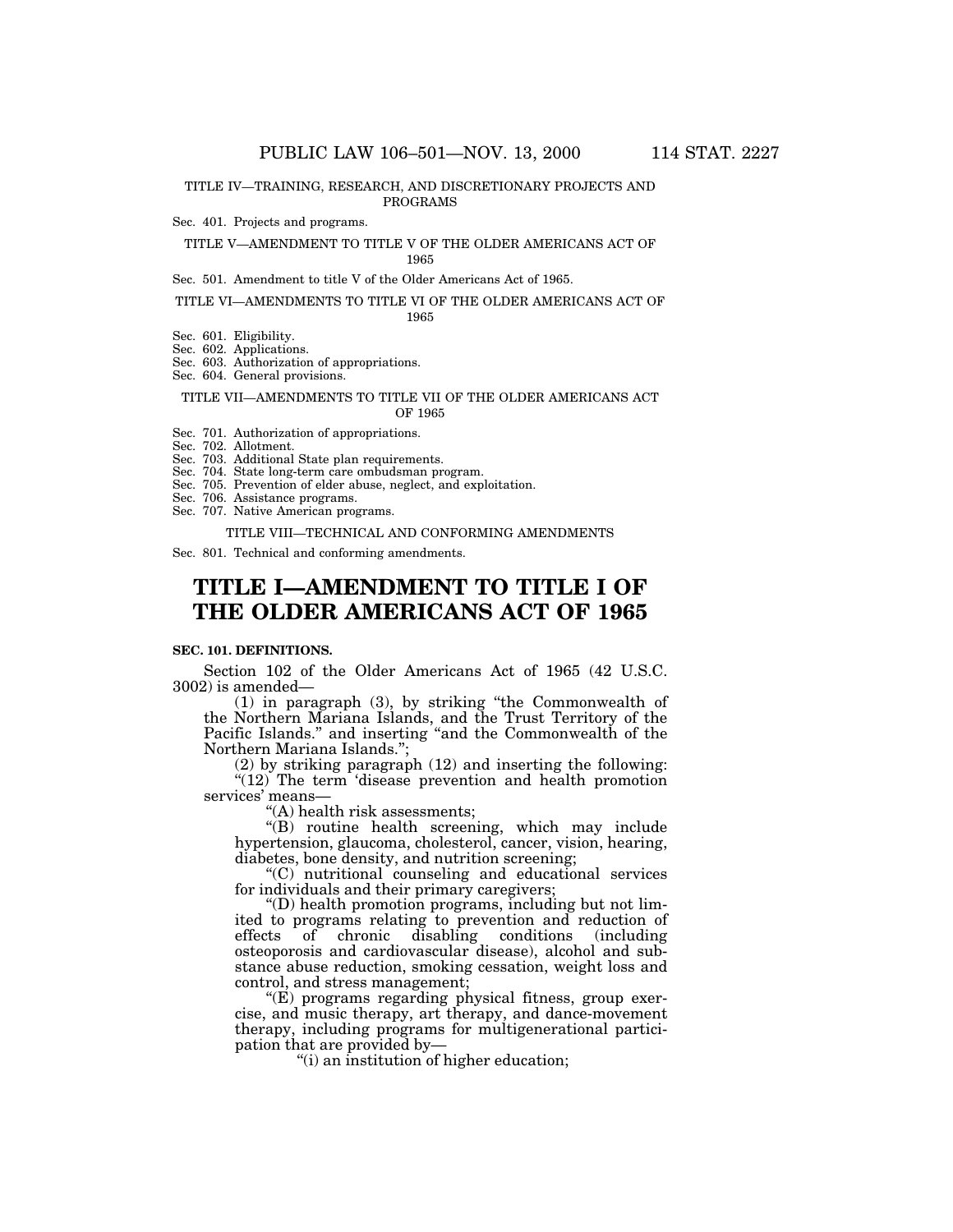"(ii) a local educational agency, as defined in section 14101 of the Elementary and Secondary Education Act of 1965 (20 U.S.C. 8801); or

''(iii) a community-based organization;

"(F) home injury control services, including screening of high-risk home environments and provision of educational programs on injury prevention (including fall and fracture prevention) in the home environment;

''(G) screening for the prevention of depression, coordination of community mental health services, provision of educational activities, and referral to psychiatric and psychological services;

 $\mathbf{H}^{\mathsf{r}}(\mathbf{H})$  educational programs on the availability, benefits, and appropriate use of preventive health services covered under title XVIII of the Social Security Act (42 U.S.C. 1395 et seq.);

''(I) medication management screening and education to prevent incorrect medication and adverse drug reactions;

''(J) information concerning diagnosis, prevention, treatment, and rehabilitation concerning age-related diseases and chronic disabling conditions, including osteoporosis, cardiovascular diseases, diabetes, and Alzheimer's disease and related disorders with neurological and organic brain dysfunction;

" $(K)$  gerontological counseling; and

''(L) counseling regarding social services and followup health services based on any of the services described in subparagraphs (A) through (K).

The term shall not include services for which payment may be made under titles XVIII and XIX of the Social Security Act (42 U.S.C. 1395 et seq., 1396 et seq.).'';

(3) by striking paragraph (18) and redesignating paragraphs (19), (20), (21), and (22) as paragraphs (18), (19), (20), and (21);

(4) by striking paragraphs (19) and (20) (as redesignated) and inserting the following:

''(19) The term 'in-home services' includes—

''(A) services of homemakers and home health aides;

''(B) visiting and telephone reassurance;

''(C) chore maintenance;

''(D) in-home respite care for families, and adult day care as a respite service for families;

 $f(E)$  minor modification of homes that is necessary to facilitate the ability of older individuals to remain at home and that is not available under another program (other than a program carried out under this Act);

''(F) personal care services; and

''(G) other in-home services as defined—

''(i) by the State agency in the State plan submitted in accordance with section 307; and

"(ii) by the area agency on aging in the area plan submitted in accordance with section 306.

"(20) The term 'Native American' means-

''(A) an Indian as defined in paragraph (5); and

''(B) a Native Hawaiian, as defined in section 625.'';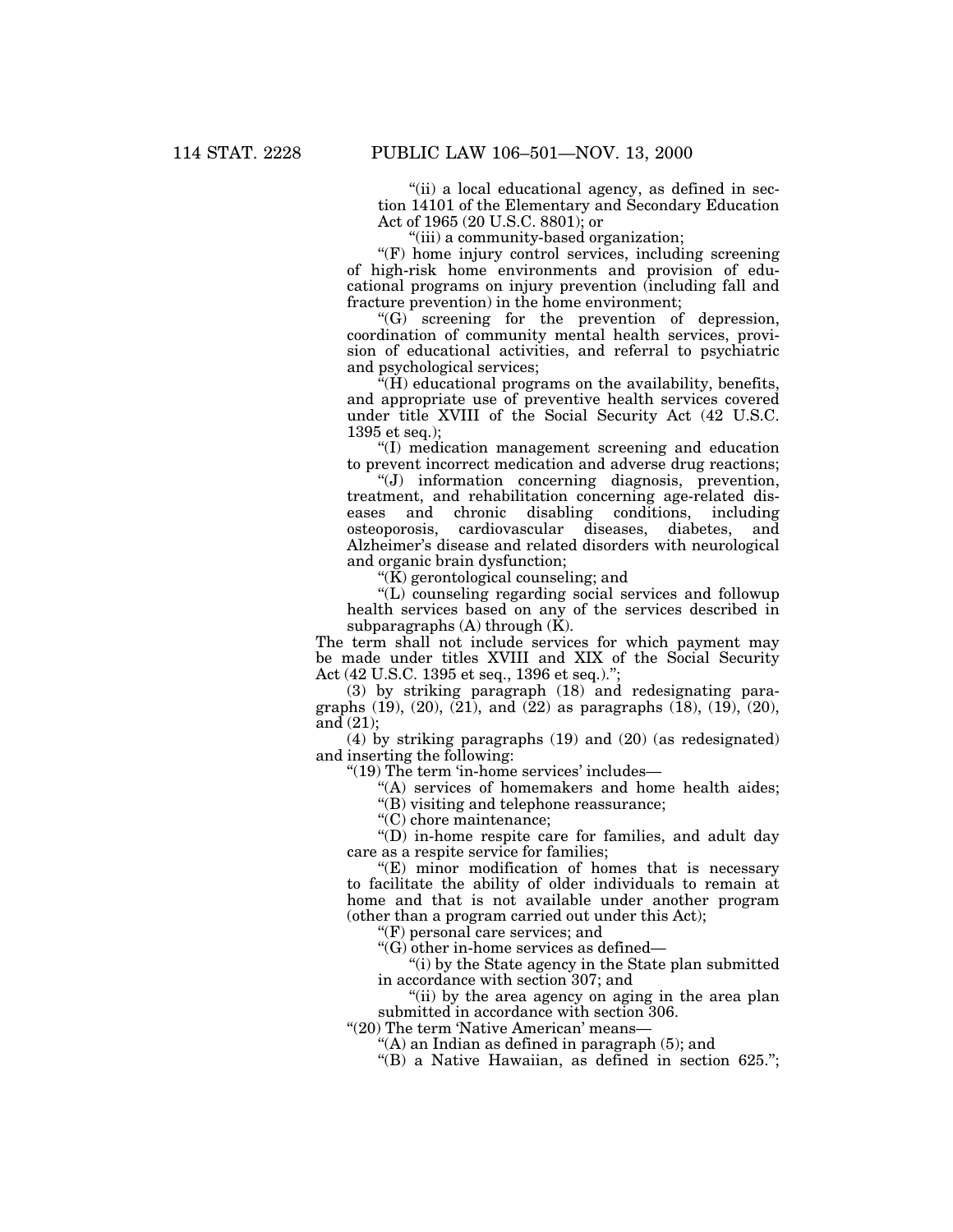(5) by striking paragraph (23) and redesignating paragraphs (24) through (35) as paragraphs (22), (23), (24), (25),  $(26), (27), (28), (29), (30), (31), (32), \text{and}$   $(33);$ 

(6) by striking paragraph (36) and redesignating the remaining paragraphs; and

(7) by adding at the end the following:

 $*(42)$  The term 'family violence' has the same meaning given the term in the Family Violence Prevention and Services Act (42 U.S.C. 10408).

"(43) The term 'sexual assault' has the meaning given the term in section 2003 of the Omnibus Crime Control and Safe Streets Act of 1968 (42 U.S.C. 3796gg–2).''.

# **TITLE II—AMENDMENTS TO TITLE II OF THE OLDER AMERICANS ACT OF 1965 AND THE OLDER AMERICANS ACT AMENDMENTS OF 1987**

# **Subtitle A—Amendments to Title II of the Older Americans Act of 1965**

# **SEC. 201. FUNCTIONS OF ASSISTANT SECRETARY.**

Section 202 of the Older Americans Act of 1965 (42 U.S.C. 3012) is amended—

 $(1)$  in subsection  $(a)$ —

(A) by striking paragraph (9) and redesignating paragraphs (10), (11), and (12) as paragraphs  $(9)$ , (10), and (11) respectively;

(B) by striking paragraphs (13) and (14) and redesignating the remaining paragraphs;<br>(C) in paragraph (15) (as redesignated), by inserting

" and older individuals residing in rural areas" after "lowincome minority individuals'';

(D) in paragraph (18)(B) (as redesignated), by striking "1990" and inserting "2000";

(E) by striking paragraph (19) (as redesignated) and inserting the following:

''(19) conduct strict monitoring of State compliance with the requirements in effect, under this Act to prohibit conflicts of interest and to maintain the integrity and public purpose of services provided and service providers, under this Act in all contractual and commercial relationships;'';

(F) by striking paragraph (21) (as redesignated) and inserting the following:

 $''(21)$  establish information and assistance services as priority services for older individuals, and develop and operate, either directly or through contracts, grants, or cooperative agreements, a National Eldercare Locator Service, providing information and assistance services through a nationwide tollfree number to identify community resources for older individuals;'';

(G) by striking paragraph (24) (as redesignated) and inserting the following: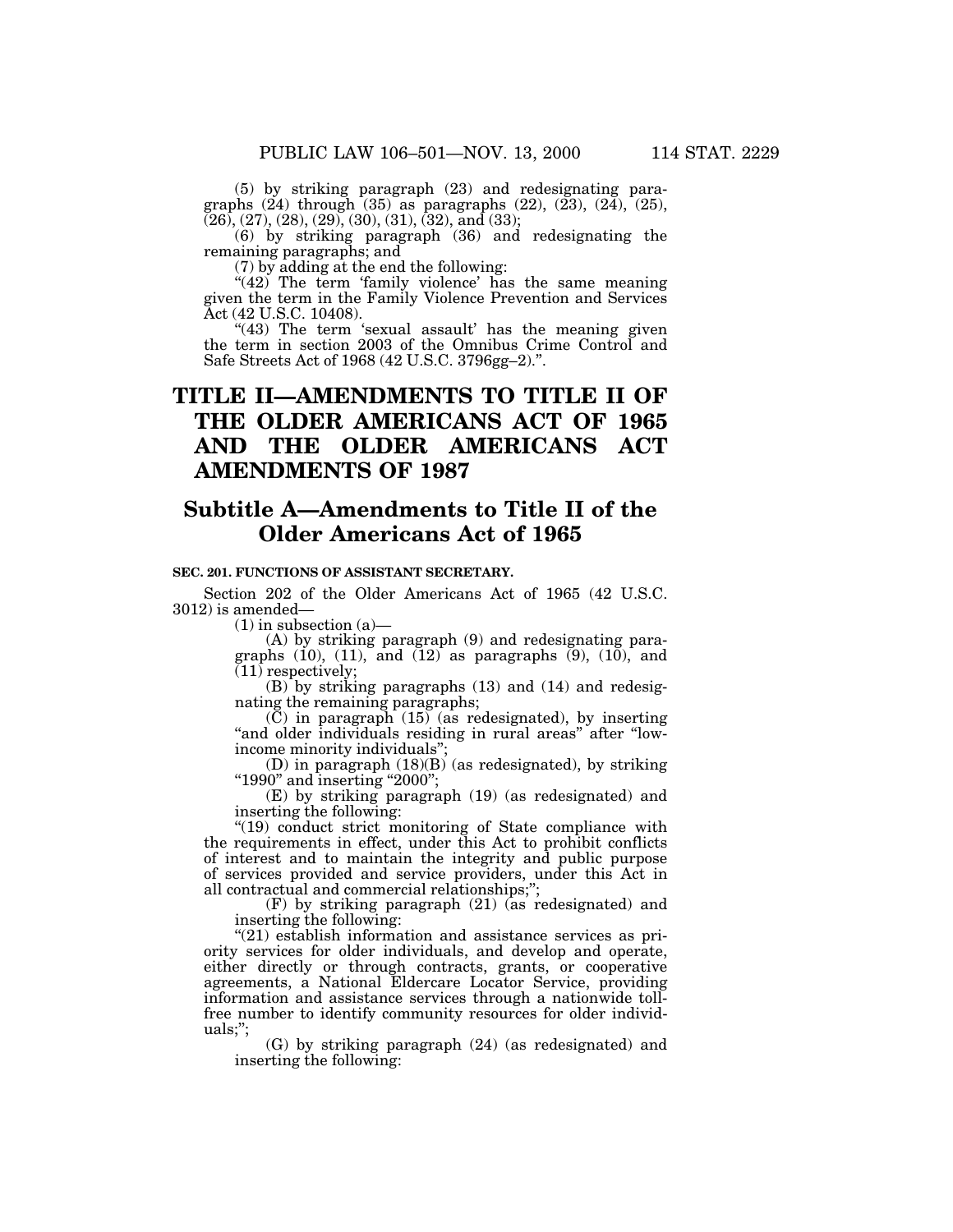"(24) establish and carry out pension counseling and information programs described in section 215;''; and

(H) by striking paragraph (27) and redesignating the remaining paragraphs;

(I) by adding a new paragraph (27):

 $\degree$ (27) improve the delivery of services to older individuals living in rural areas through—

"(A) synthesizing results of research on how best to meet the service needs of older individuals in rural areas;

''(B) developing a resource guide on best practices for States, area agencies on aging, and service providers;

''(C) providing training and technical assistance to States to implement these best practices of service delivery; and

''(D) submitting a report on the States' experiences in implementing these best practices and the effect these innovations are having on improving service delivery in rural areas to the relevant committees not later than 36 months after enactment.'';

(2) in subsection  $(d)(4)$ , by striking "1990" and inserting "2000"; and

(3) by adding at the end the following:

 $f'(f)(1)$  The Assistant Secretary, in accordance with the process described in paragraph (2), and in collaboration with a representative group of State agencies, tribal organizations, area agencies on aging, and providers of services involved in the performance outcome measures shall develop and publish by December 31, 2001, a set of performance outcome measures for planning, managing, and evaluating activities performed and services provided under this Act. To the maximum extent possible, the Assistant Secretary shall use data currently collected (as of the date of development of the measures) by State agencies, area agencies on aging, and service providers through the National Aging Program Information System and other applicable sources of information in developing such measures.

" $(2)$  The process for developing the performance outcome measures described in paragraph (1) shall include—

"(A) a review of such measures currently in use by State agencies and area agencies on aging (as of the date of the review);

''(B) development of a proposed set of such measures that provides information about the major activities performed and services provided under this Act;

''(C) pilot testing of the proposed set of such measures, including an identification of resource, infrastructure, and data collection issues at the State and local levels; and

''(D) evaluation of the pilot test and recommendations for modification of the proposed set of such measures.''.

### **SEC. 202. FEDERAL AGENCY CONSULTATION.**

Title II of the Older Americans Act of 1965 (42 U.S.C. 3011 et seq.) is amended—

 $(1)$  in section  $203(a)(3)(A)$ , by inserting "and older individuals residing in rural areas'' after ''low-income minority older individuals'';

42 USC 3013.

42 USC 3015. (2) by striking section 204 and inserting the following: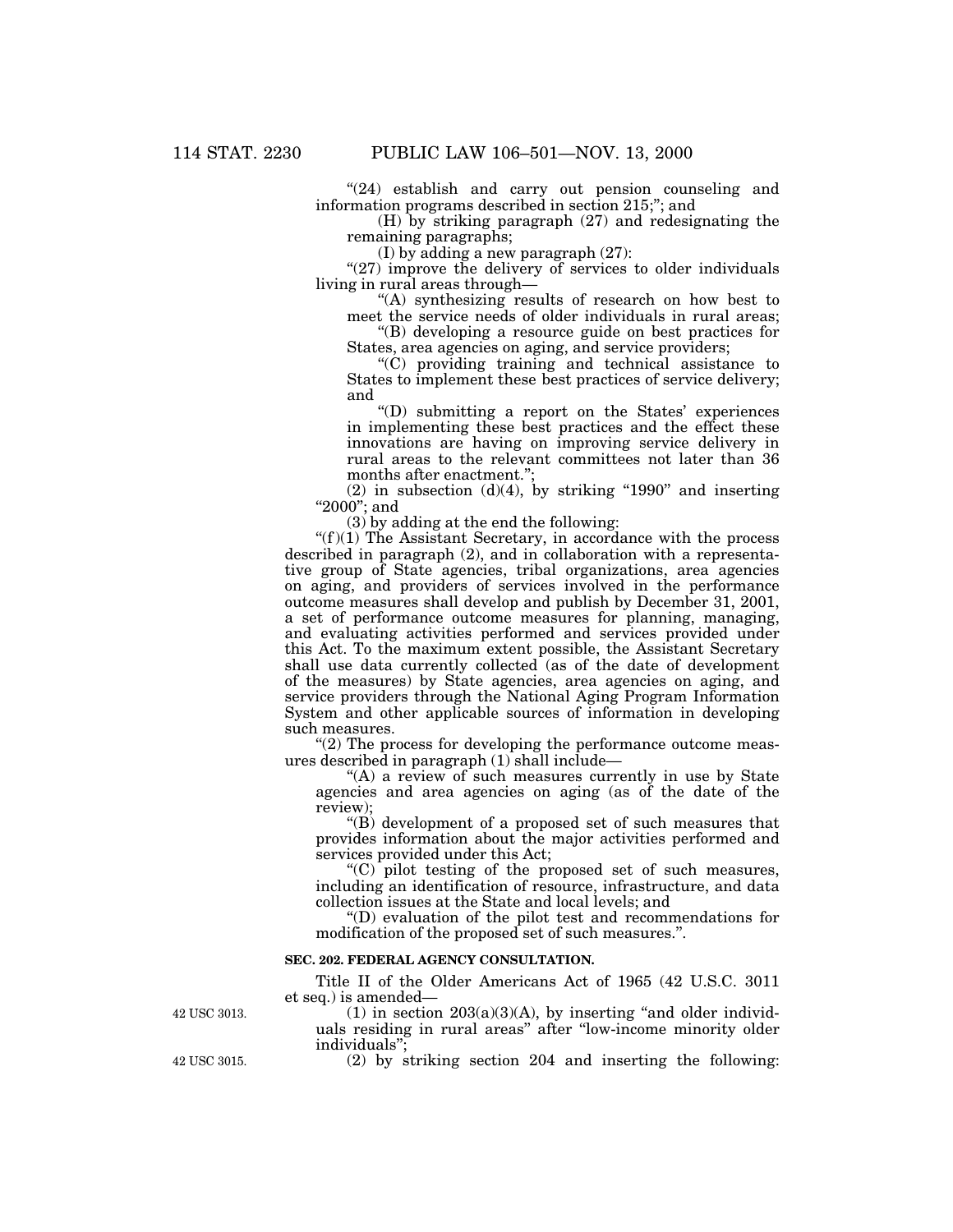## **''SEC. 204. GIFTS AND DONATIONS.**

''(a) GIFTS AND DONATIONS.—The Assistant Secretary may accept, use, and dispose of, on behalf of the United States, gifts or donations (in cash or in kind, including voluntary and uncompensated services or property), which shall be available until expended for the purposes specified in subsection (b). Gifts of cash and proceeds of the sale of property shall be available in addition to amounts appropriated to carry out this Act.

''(b) USE OF GIFTS AND DONATIONS.—Gifts and donations accepted pursuant to subsection (a) may be used either directly, or for grants to or contracts with public or nonprofit private entities, for the following activities:

''(1) The design and implementation of demonstrations of innovative ideas and best practices in programs and services for older individuals.

 $(2)$  The planning and conduct of conferences for the purpose of exchanging information, among concerned individuals and public and private entities and organizations, relating to programs and services provided under this Act and other programs and services for older individuals.

''(3) The development, publication, and dissemination of informational materials (in print, visual, electronic, or other media) relating to the programs and services provided under this Act and other matters of concern to older individuals.

''(c) ETHICS GUIDELINES.—The Assistant Secretary shall establish written guidelines setting forth the criteria to be used in determining whether a gift or donation should be declined under this section because the acceptance of the gift or donation would—

''(1) reflect unfavorably upon the ability of the Administration, the Department of Health and Human Services, or any employee of the Administration or Department, to carry out responsibilities or official duties under this Act in a fair and objective manner; or

''(2) compromise the integrity or the appearance of integrity of programs or services provided under this Act or of any official involved in those programs or services.'';

(3) in section 205, by striking subsections (c) and (d) and 42 USC 3016. redesignating subsection (e) as subsection (c);

(4) by redesignating section 215 as section 216; and (5) by inserting after section 214 the following:

# **''SEC. 215. PENSION COUNSELING AND INFORMATION PROGRAMS.**

''(a) DEFINITIONS.—In this section:

"(1) PENSION AND OTHER RETIREMENT BENEFITS.—The term 'pension and other retirement benefits' means private, civil service, and other public pensions and retirement benefits, including benefits provided under—

''(A) the Social Security program under title II of the Social Security Act (42 U.S.C. 401 et seq.);

"(B) the railroad retirement program under the Railroad Retirement Act of  $1974$  (45 U.S.C. 231 et seq.);

 $C$  the government retirement benefits programs under the Civil Service Retirement System set forth in chapter 83 of title 5, United States Code, the Federal Employees Retirement System set forth in chapter 84 of title 5, United States Code, or other Federal retirement systems; or

42 USC 3020f.

42 USC 3020e–1.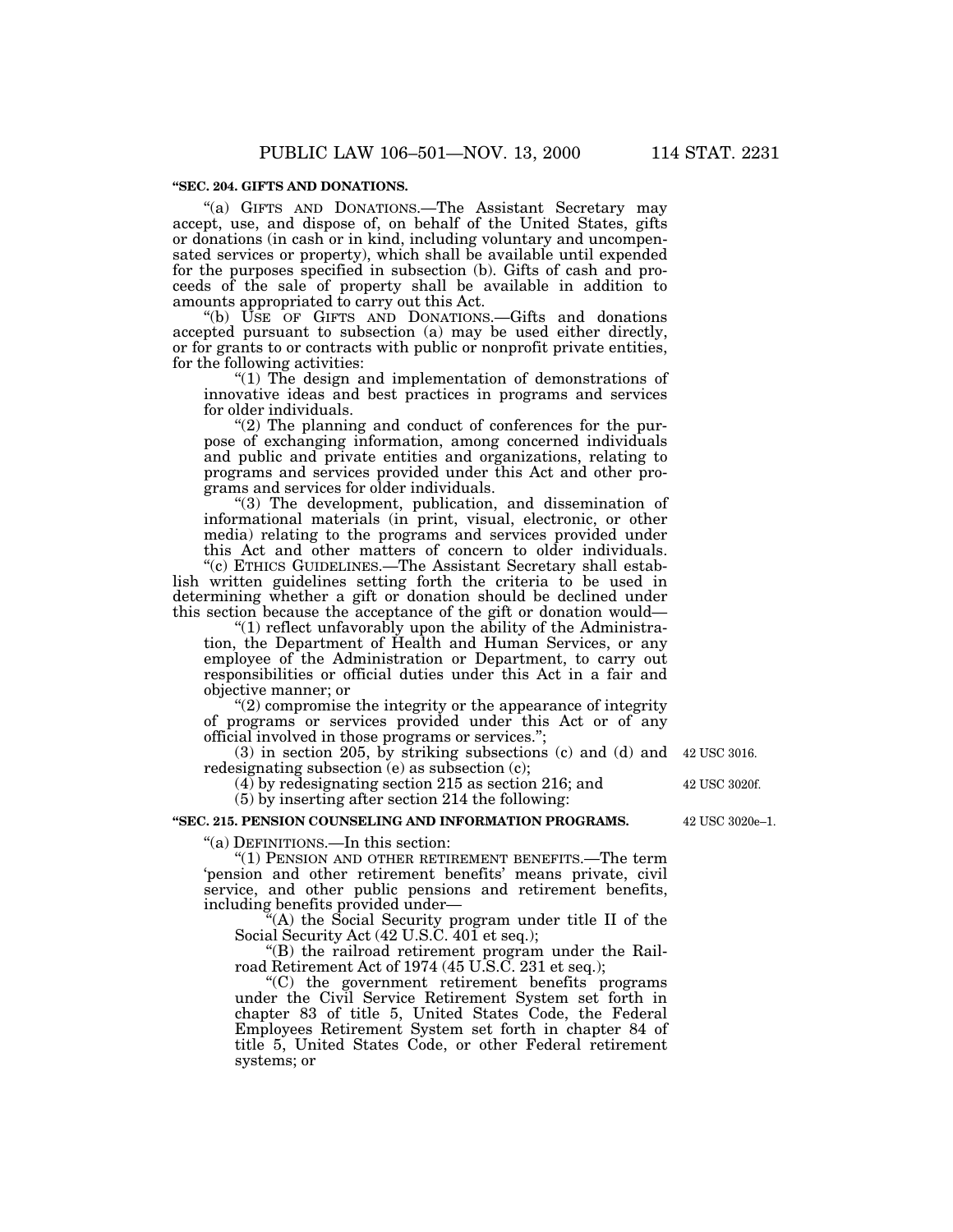''(D) employee pension benefit plans as defined in section 3(2) of the Employee Retirement Income Security Act

of 1974 (29 U.S.C. 1002(2)).<br>
"(2) PENSION COUNSELING AND INFORMATION PROGRAM.— The term 'pension counseling and information program' means a program described in subsection (b).

''(b) PROGRAM AUTHORIZED.—The Assistant Secretary shall award grants to eligible entities to establish and carry out pension counseling and information programs that create or continue a sufficient number of pension assistance and counseling programs to provide outreach, information, counseling, referral, and other assistance regarding pension and other retirement benefits, and rights related to such benefits, to individuals in the United States. ''(c) ELIGIBLE ENTITIES.—The Assistant Secretary shall award

grants under this section to—<br>"(1) State agencies or area agencies on aging; and

"(2) nonprofit organizations with a proven record of providing—

 $\mathbb{F}(A)$  services related to retirement of older individuals;

"(B) services to Native Americans; or "(C) specific pension counseling.

"(d) CITIZEN ADVISORY PANEL.—The Assistant Secretary shall establish a citizen advisory panel to advise the Assistant Secretary regarding which entities should receive grant awards under this section. Such panel shall include representatives of business, labor, national senior advocates, and national pension rights advocates. The Assistant Secretary shall consult such panel prior to awarding grants under this section.

''(e) APPLICATION.—To be eligible to receive a grant under this section, an entity shall submit an application to the Assistant Secretary at such time, in such manner, and containing such information as the Assistant Secretary may require, including—

 $(1)$  a plan to establish a pension counseling and information program that—

''(A) establishes or continues a State or area pension counseling and information program;

''(B) serves a specific geographic area;

''(C) provides counseling (including direct counseling and assistance to individuals who need information regarding pension and other retirement benefits) and information that may assist individuals in obtaining, or establishing rights to, and filing claims or complaints regarding, pension and other retirement benefits;

''(D) provides information on sources of pension and other retirement benefits;

''(E) establishes a system to make referrals for legal services and other advocacy programs;

 $(F)$  establishes a system of referral to Federal, State, and local departments or agencies related to pension and other retirement benefits;

''(G) provides a sufficient number of staff positions (including volunteer positions) to ensure information, counseling, referral, and assistance regarding pension and other retirement benefits;

''(H) provides training programs for staff members, including volunteer staff members, of pension and other retirement benefits programs;

Grants.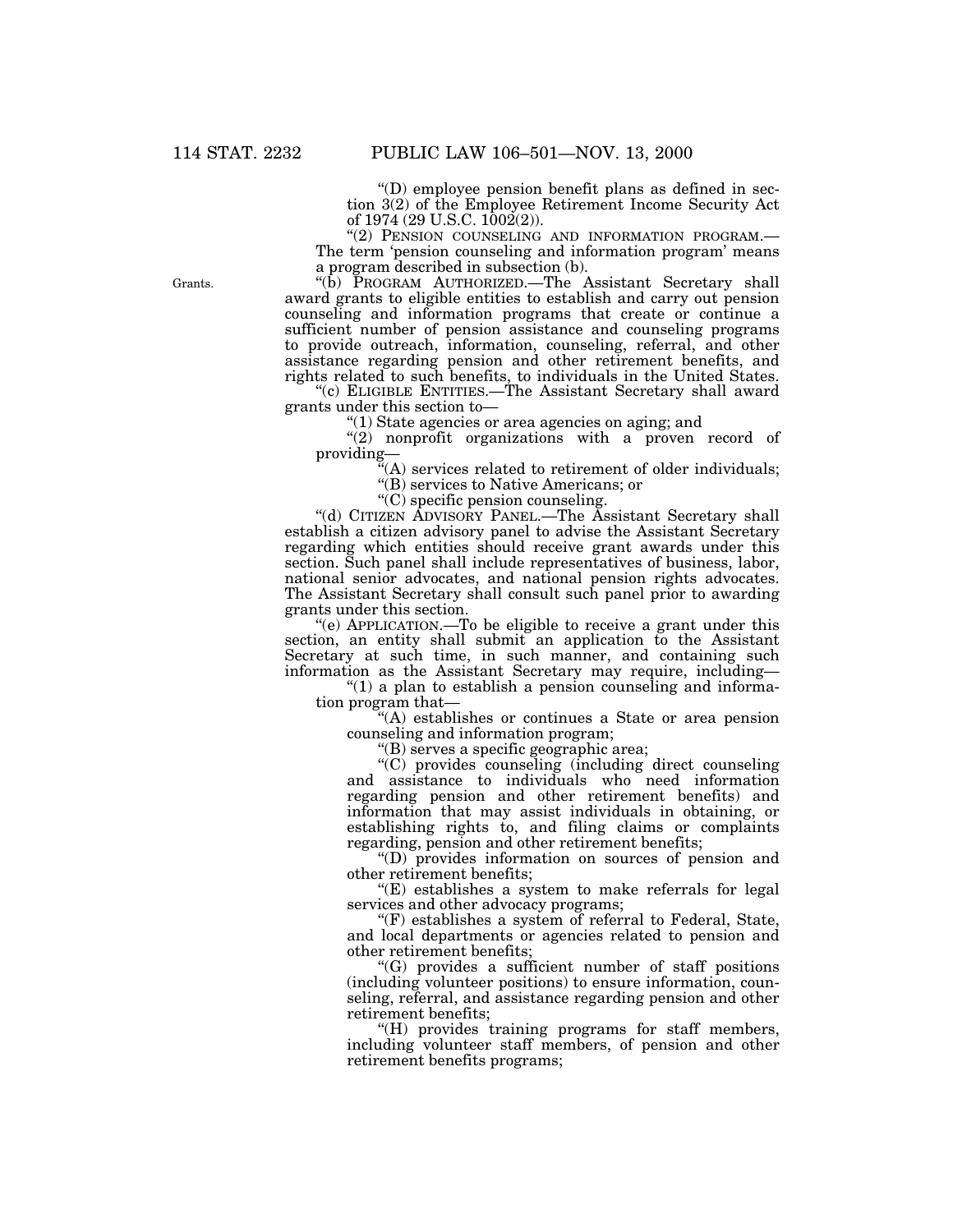''(I) makes recommendations to the Administration, the Department of Labor and other Federal, State, and local agencies concerning issues for older individuals related to pension and other retirement benefits; and

''(J) establishes or continues an outreach program to provide information, counseling, referral and assistance regarding pension and other retirement benefits, with particular emphasis on outreach to women, minorities, older individuals residing in rural areas and low income retirees; and

 $"(2)$  an assurance that staff members (including volunteer staff members) have no conflict of interest in providing the services described in the plan described in paragraph (1).

"(f) CRITERIA.—The Assistant Secretary shall consider the following criteria in awarding grants under this section:

" $(1)$  Evidence of a commitment by the entity to carry out a proposed pension counseling and information program.

 $\sqrt{\ }$ (2) The ability of the entity to perform effective outreach to affected populations, particularly populations that are identified in need of special outreach.

''(3) Reliable information that the population to be served by the entity has a demonstrable need for the services proposed to be provided under the program.

 $\sqrt[4]{(4)}$  The ability of the entity to provide services under the program on a statewide or regional basis.

''(g) TRAINING AND TECHNICAL ASSISTANCE PROGRAM.—

''(1) IN GENERAL.—The Assistant Secretary shall award grants to eligible entities to establish training and technical assistance programs that shall provide information and technical assistance to the staffs of entities operating pension counseling and information programs described in subsection (b), and general assistance to such entities, including assistance in the design of program evaluation tools.

"(2) ELIGIBLE ENTITIES.—Entities that are eligible to receive a grant under this subsection include nonprofit private organizations with a record of providing national information, referral, and advocacy in matters related to pension and other retirement benefits.

''(3) APPLICATION.—To be eligible to receive a grant under this subsection, an entity shall submit an application to the Assistant Secretary at such time, in such manner, and containing such information as the Assistant Secretary may require.

''(h) PENSION ASSISTANCE HOTLINE AND INTRAGENCY COORDINA-TION.—

Contracts.

''(1) HOTLINE.—The Assistant Secretary shall enter into agreements with other Federal agencies to establish and administer a national telephone hotline that shall provide information regarding pension and other retirement benefits, and rights related to such benefits.

"(2) CONTENT.—Such hotline described in paragraph  $(1)$ shall provide information for individuals seeking outreach, information, counseling, referral, and assistance regarding pension and other retirement benefits, and rights related to such benefits.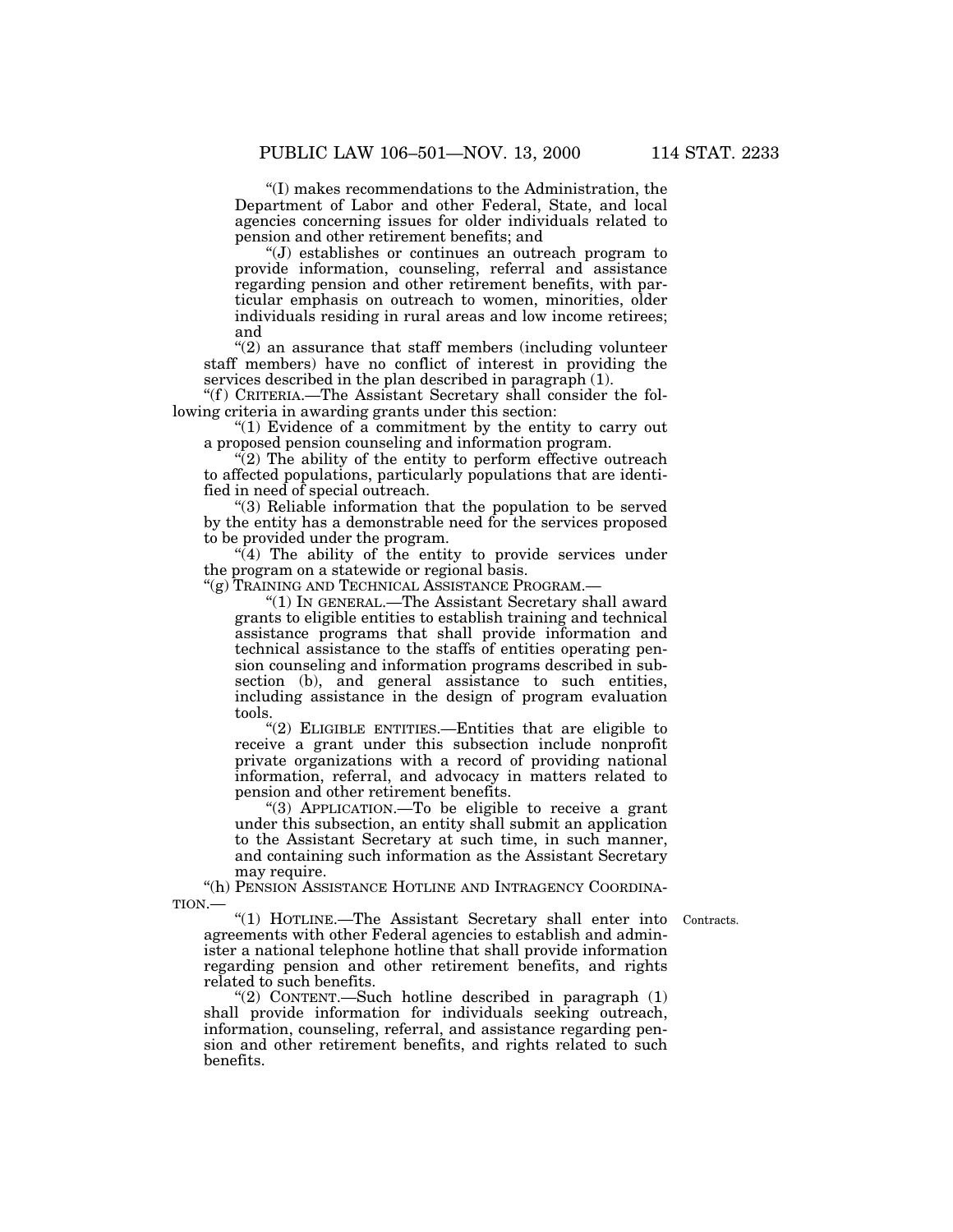''(3) AGREEMENTS.—The Assistant Secretary may enter into agreements with the Secretary of Labor and the heads of other Federal agencies that regulate the provision of pension and other retirement benefits in order to carry out this subsection.

''(i) REPORT TO CONGRESS.—Not later than 30 months after the date of the enactment of this section, the Assistant Secretary shall submit to the Committee on Education and the Workforce of the House of Representatives and the Committee on Health,

Education, Labor and Pensions of the Senate a report that—<br>
"(1) summarizes the distribution of funds authorized for<br>
grants under this section and the expenditure of such funds;

" $(2)$  summarizes the scope and content of training and assistance provided under a program carried out under this section and the degree to which the training and assistance can be replicated;<br>"(3) outlines the problems that individuals participating

in programs funded under this section encountered concerning rights related to pension and other retirement benefits; and

"(4) makes recommendations regarding the manner in which services provided in programs funded under this section can be incorporated into the ongoing programs of State agencies, area agencies on aging, multipurpose senior centers and other similar entities.

''( j) ADMINISTRATIVE EXPENSES.—Of the funds appropriated under section 216 to carry out this section for a fiscal year, not more than \$100,000 may be used by the Administration for administrative expenses.''.

## **SEC. 203. EVALUATION.**

Section 206 of the Older Americans Act of 1965 (42 U.S.C. 3017) is amended—

(1) in subsection (a), by inserting ''and older individuals residing in rural areas'' after ''low-income minority individuals'' each place it appears;

 $(2)$  in subsection (c), by inserting ", older individuals residing in rural areas" after "minority individuals";

(3) by striking subsection (g); and

(4) by redesignating subsection (h) as subsection (g).

### **SEC. 204. REPORTS.**

Section 207 of the Older Americans Act of 1965 (42 U.S.C.

3018) is amended— (1) in subsection (a)(4), by inserting ''older individuals residing in rural areas," after "low-income minority individuals,''; and

 $(2)$  in subsection  $(c)(5)$  by inserting "and older individuals" residing in rural areas'' after ''low-income minority individuals'' each place it appears.

#### **SEC. 205. AUTHORIZATION OF APPROPRIATIONS.**

Section 216 of the Older Americans Act of 1965 (42 U.S.C. 3020f) (as redesignated by section 202) is amended— (1) in subsection (a)—

(A) by striking "(a) ADMINISTRATION.—" and inserting  $N_{N}$  GENERAL  $"$ (a) In GENERAL. $-$ 

(B) by striking ''1992'' and all that follows through the period and inserting ''2001, 2002, 2003, 2004, and  $2005\overset{_{\textit{\tiny\textbf{?}}}}{_{\textit{\tiny\textbf{?}}}}$  and

Deadline.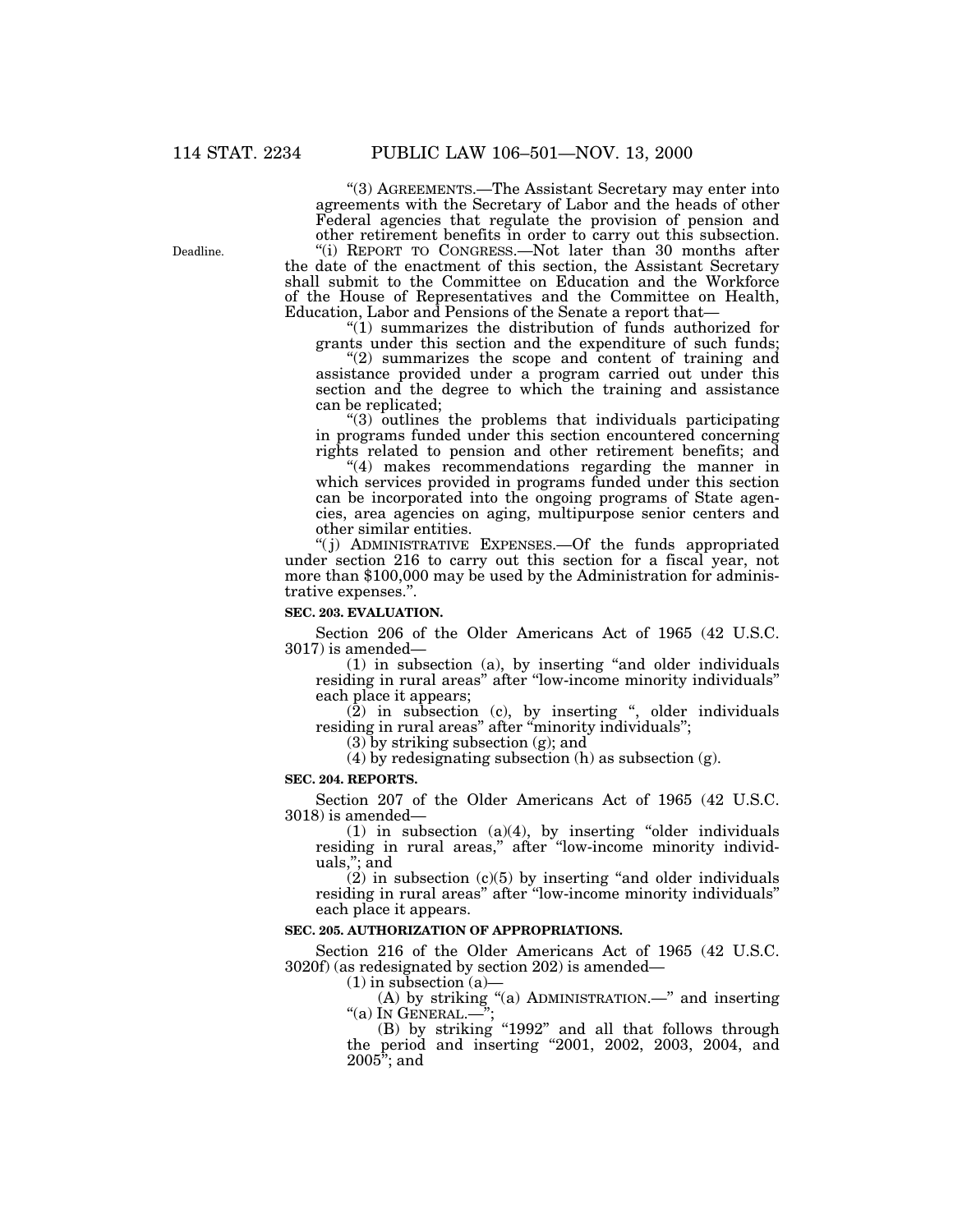(C) by inserting ''administration, salaries, and expenses of'' after ''appropriated for''; and

(2) by striking subsection (b) and inserting the following: ''(b) ELDERCARE LOCATOR SERVICE.—There are authorized to be appropriated to carry out section  $202(a)(24)$  (relating to the National Eldercare Locator Service) such sums as may be necessary for fiscal year 2001, and such sums as may be necessary for each

"(c) PENSION COUNSELING AND INFORMATION PROGRAMS.—There are authorized to be appropriated to carry out section 215, such sums as may be necessary for fiscal year 2001 and for each of the 4 succeeding fiscal years.''.

# **Subtitle B—Amendments to the Older Americans Act Amendments of 1987**

### **SEC. 211. WHITE HOUSE CONFERENCE.**

Title II of the Older Americans Act Amendments of 1987 (42 U.S.C. 3001 note) is amended—

 $(1)$  by striking section 201;

(2) by redesignating sections 202, 203, 204, 205, 206, and 207, as sections 201, 202, 203, 204, 205, and 206, respectively;

(3) in section 201 (as redesignated by paragraph  $(2)$ —<br>(A) by striking subsections (a), (b), and (c) and inserting<br>the following:

the following: ''(a) AUTHORITY TO CALL CONFERENCE.—Not later than Deadline. December 31, 2005, the President shall convene the White House Conference on Aging in order to fulfill the purpose set forth in subsection (c) and to make fundamental policy recommendations regarding programs that are important to older individuals and to the families and communities of such individuals. to the families and communities of such individuals. ''(b) PLANNING AND DIRECTION.—The Conference described in

subsection (a) shall be planned and conducted under the direction of the Secretary, in cooperation with the Assistant Secretary for Aging, the Director of the National Institute on Aging, the Administrator of the Health Care Financing Administration, the Social Security Administrator, and the heads of such other Federal agencies serving older individuals as are appropriate. Planning and conducting the Conference includes the assignment of personnel. ''(c) PURPOSE.—The purpose of the Conference described in sub-

section (a) shall be to gather individuals representing the spectrum of thought and experience in the field of aging to—

" $(1)$  evaluate the manner in which the objectives of this Act can be met by using the resources and talents of older individuals, of families and communities of such individuals,

" $(2)$  evaluate the manner in which national policies that are related to economic security and health care are prepared so that such policies serve individuals born from 1946 to 1964 and later, as the individuals become older individuals, including an examination of the Social Security, Medicare, and Medicaid programs carried out under titles II, XVIII, and XIX of the Social Security Act (42 U.S.C. 401 et seq., 1395 et seq., and 1396 et seq.) in relation to providing services under this Act, and determine how well such policies respond to the needs of older individuals; and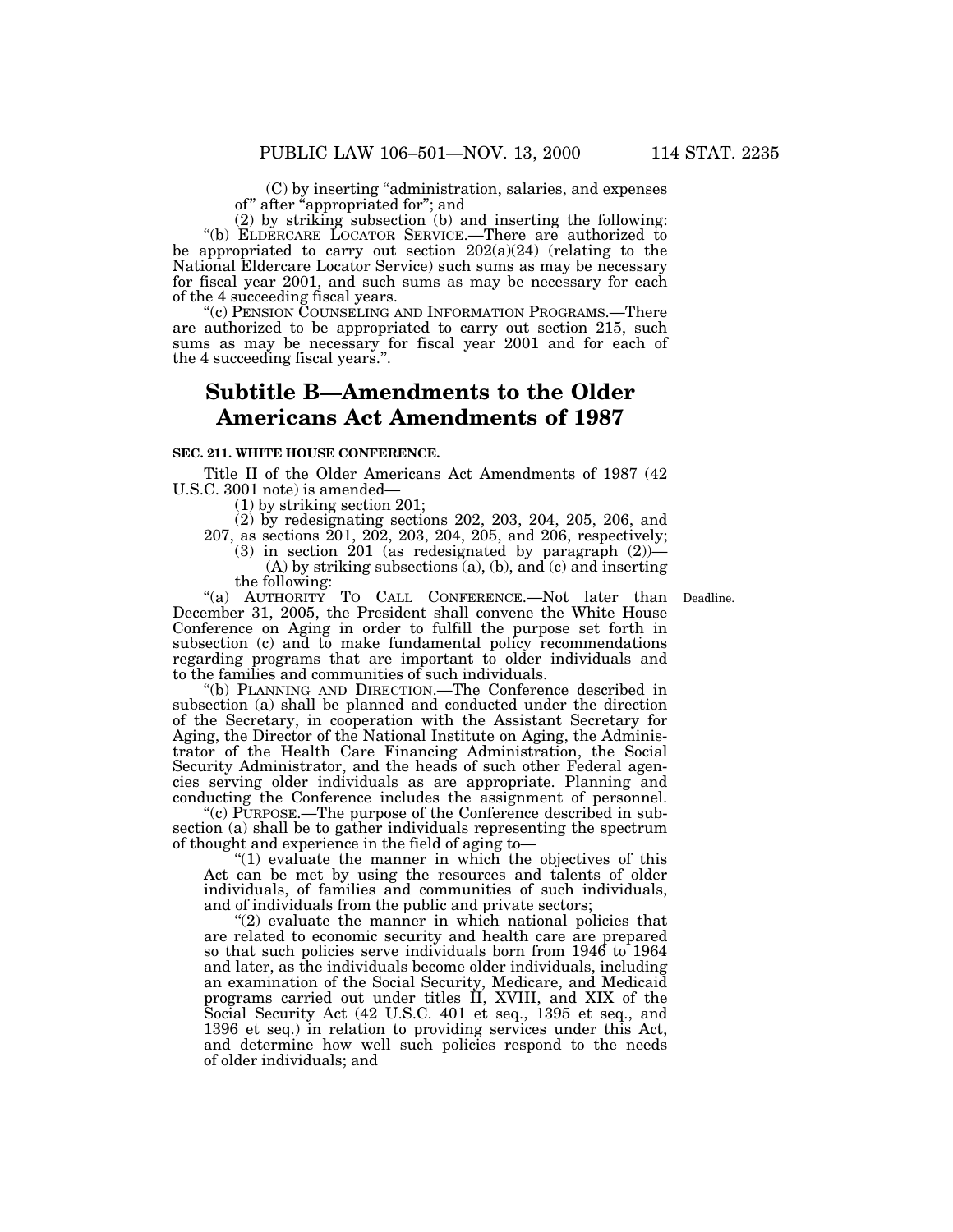''(3) develop not more than 50 recommendations to guide the President, Congress, and Federal agencies in serving older individuals.''; and

 $(B)$  in subsection  $(d)(2)$ , by striking "and individuals from low-income families.'' and inserting ''individuals from low-income families, representatives of Federal, State, and local governments, and individuals from rural areas. A majority of such delegates shall be age 55 or older.'';

(4) in section 202 (as redesignated by paragraph  $(2)$ )—  $(A)$  in subsection  $(a)$ —

(i) by striking paragraph (3); and

(ii) by redesignating paragraphs (4), (5), and (6) as paragraphs  $(3)$ ,  $(4)$ , and  $(5)$ , respectively;

(B) in subsection (b)—

(i) by striking paragraph (1);

(ii) by redesignating paragraphs (2), (3), (4), and

 $(5)$  as paragraphs  $(1)$ ,  $(2)$ ,  $(3)$ , and  $(4)$  respectively;  $(iii)$  in paragraph  $(1)$  (as redesignated by clause

 $(ii)$ )—

(I) by striking "subsection  $(a)(4)$ " and inserting "subsection  $(a)(3)$ "; and

(II) by striking ''regarding such agenda,'' and inserting ''regarding such agenda, and''; and

(iv) in paragraph (2) (as redesignated by clause (ii)), by striking "subsection  $(a)(6)$ " and inserting "subsection  $(a)(5)$ "; and

(C) in subsection (c), by adding at the end ''Gifts may be earmarked by the donor or the executive committee for a specific purpose.'';

(5) in section  $20\overline{3}$ (a) (as redesignated by paragraph (2))— (A) by striking paragraph (1) and inserting the following:

"(1) ESTABLISHMENT.—There is established a Policy Committee comprised of 17 members to be selected, not later than 2 years prior to the date on which the Conference convenes, as follows:

''(A) PRESIDENTIAL APPOINTEES.—Nine members shall be selected by the President and shall include—

''(i) three members who are officers or employees of the United States; and

"(ii) six members with experience in the field of aging, including providers and consumers of aging services.

''(B) HOUSE APPOINTEES.—Two members shall be selected by the Speaker of the House of Representatives, after consultation with the Committee on Education and the Workforce and the Committee on Ways and Means of the House of Representatives, and two members shall be selected by the Minority Leader of the House of Representatives, after consultation with such committees.

''(C) SENATE APPOINTEES.—Two members shall be selected by the Majority Leader of the Senate, after consultation with members of the Committee on Health, Education, Labor, and Pensions and the Special Committee on Aging of the Senate, and two members shall be selected by the Minority Leader of the Senate, after consultation with members of such committees.";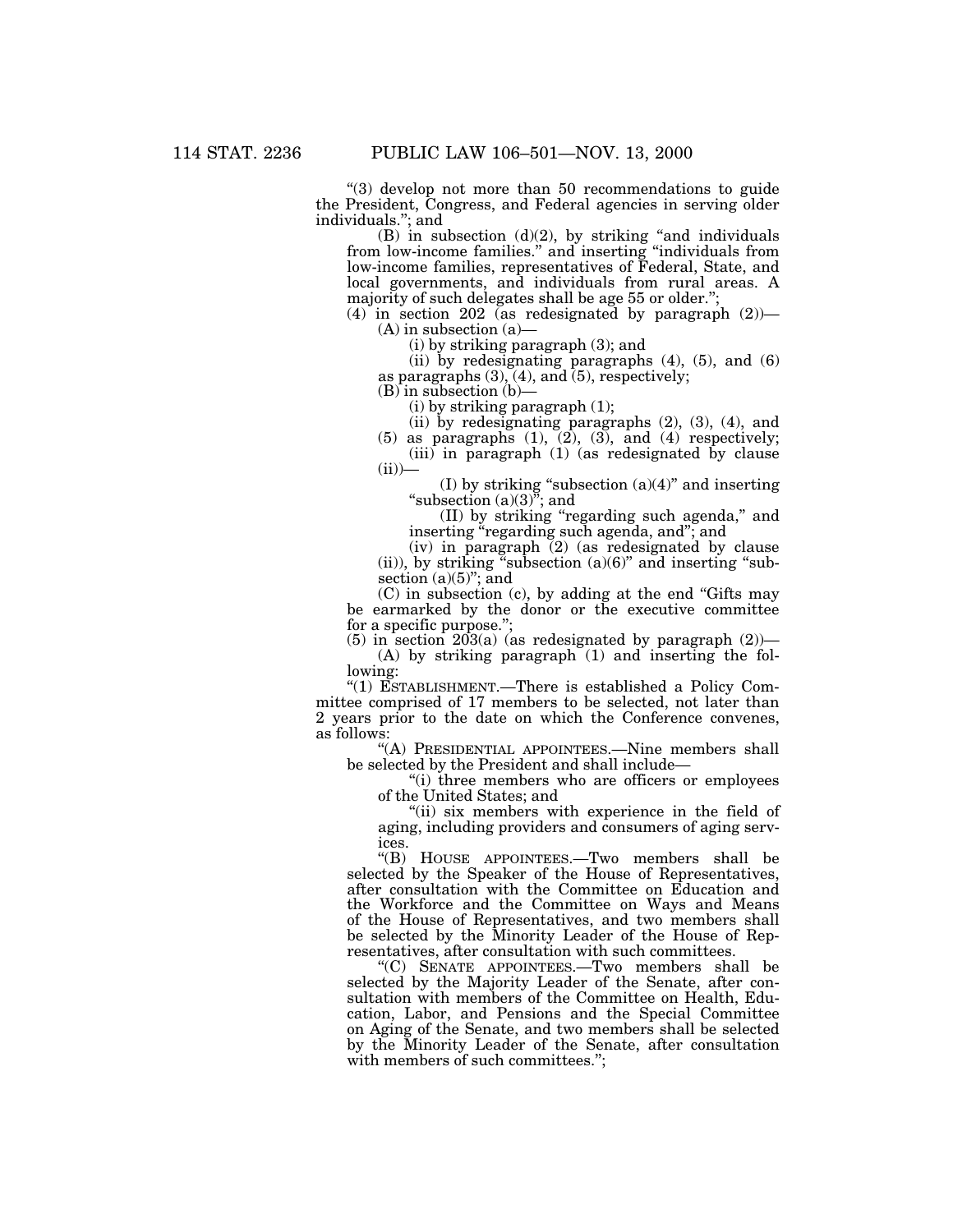(B) in paragraph (2)—

(i) in subparagraph (B), by striking ''Committee'' and inserting ''Committee for the Secretary''; and

(ii) by striking subparagraphs (D) and (E) and inserting the following:

''(D) establish the number of delegates to be selected under section  $201(d)(2)$ ;

''(E) establish an executive committee consisting of three to five members, with a majority of such members being age 55 or older, to work with Conference staff; and

 $\widetilde{f}(F)$  establish other committees as needed that have a majority of members who are age 55 or older.''; and

 $(C)$  by striking paragraph  $(3)$  and inserting the following:

''(3) VOTING; CHAIRPERSON.—

''(A) VOTING.—The Policy Committee shall act by the vote of a majority of the members present. A quorum of Committee members shall not be required to conduct Committee business.

''(B) CHAIRPERSON.—The President shall select the President. chairperson from among the members of the Policy Committee. The chairperson may vote only to break a tie vote of the other members of the Policy Committee.'';

(6) by striking section 204 (as redesignated by paragraph (2)) and inserting the following:

# **''SEC. 204. REPORT OF THE CONFERENCE.**

"(a) PRELIMINARY REPORT.—Not later than 100 days after the Deadline. date on which the Conference adjourns, the Policy Committee shall publish and deliver to the chief executive officers of the States a preliminary report on the Conference. Comments on the preliminary report of the Conference shall be accepted by the Policy Committee.

''(b) FINAL REPORT.—Not later than 6 months after the date on which the Conference adjourns, the Policy Committee shall publish and transmit to the President and to Congress recommendations resulting from the Conference and suggestions for any administrative action and legislation necessary to implement the recommendations contained within the report.''; and Deadline.

(7) in section 206 (as redesignated by paragraph (2))—

(A) in subsection (a), by striking paragraph (1) and inserting the following:

"(1) IN GENERAL.—There are authorized to be appropriated to carry out this section—

"(A) such sums as may be necessary for the first fiscal year in which the Policy Committee plans the Conference and for the following fiscal year; and

"(B) such sums as may be necessary for the fiscal year in which the Conference is held.''; and

 $(B)$  in subsection  $(b)$ –

(i) in paragraph  $(1)$ , by striking "section  $203(c)$ " and inserting "section  $202(c)$ "; and

(ii) in paragraph (3), by striking ''December 31, 1995'' and inserting ''December 31, 2005''.

Appropriation authorization.

Publication.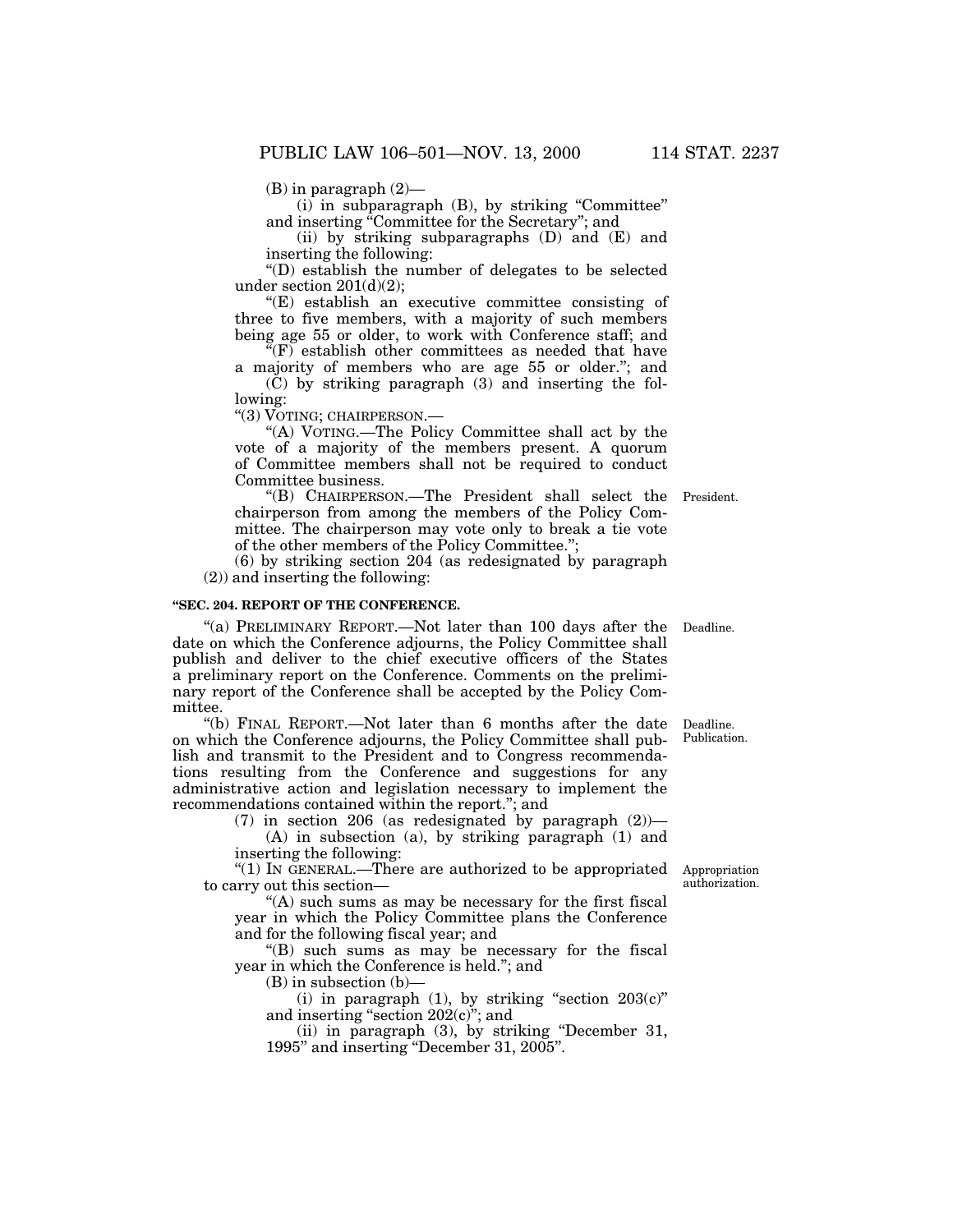# **TITLE III—AMENDMENTS TO TITLE III OF THE OLDER AMERICANS ACT OF 1965**

#### **SEC. 301. PURPOSE.**

Section 301 of the Older Americans Act of 1965 (42 U.S.C. 3021) is amended by adding at the end the following:

 $((d)(1)$  Any funds received under an allotment as described in section 304(a), or funds contributed toward the non-Federal share under section 304(d), shall be used only for activities and services to benefit older individuals and other individuals as specifically provided for in this title.

 $\hat{O}(2)$  No provision of this title shall be construed as prohibiting a State agency or area agency on aging from providing services by using funds from sources not described in paragraph (1).''.

## **SEC. 302. AUTHORIZATION OF APPROPRIATIONS.**

Section 303 of the Older Americans Act of 1965 (42 U.S.C 3023) is amended—

 $(1)$  by striking subsection  $(a)(1)$  and inserting the following:

" $(a)(1)$  There are authorized to be appropriated to carry out part B (relating to supportive services) such sums as may be necessary for fiscal year 2001, and such sums as may be necessary for each of the 4 succeeding fiscal years.'';

(2) by striking subsection (b) and inserting the following:  $"(b)(1)$  There are authorized to be appropriated to carry out subpart 1 of part C (relating to congregate nutrition services) such sums as may be necessary for fiscal year 2001, and such sums as may be necessary for each of the 4 succeeding fiscal years.

"(2) There are authorized to be appropriated to carry out subpart 2 of part C (relating to home delivered nutrition services) such sums as may be necessary for fiscal year 2001, and such sums as may be necessary for each of the 4 succeeding fiscal years.''; and

(3) by striking subsections (d) through (g) and inserting the following:

''(d) There are authorized to be appropriated to carry out part D (relating to disease prevention and health promotion services) such sums as may be necessary for fiscal year 2001, and such sums as may be necessary for each of the 4 succeeding fiscal years.

 $((e)(1)$  There are authorized to be appropriated to carry out part E (relating to family caregiver support) \$125,000,000 for fiscal year 2001 if the aggregate amount appropriated under subsection  $(a)(1)$  (relating to part B, supportive services), paragraphs  $(1)$ (relating to subpart 1 of part C, congregate nutrition services) and  $(2)$  (relating to subpart 2 of part C, home delivered nutrition services) of subsection  $(b)$ , and  $(d)$  (relating to part D, disease prevention and health promotion services) of this section for fiscal year 2001 is not less than the aggregate amount appropriated under subsection (a)(1), paragraphs  $(1)$  and (2) of subsection (b), and subsection (d) of section 303 of the Older Americans Act of 1965 for fiscal year 2000.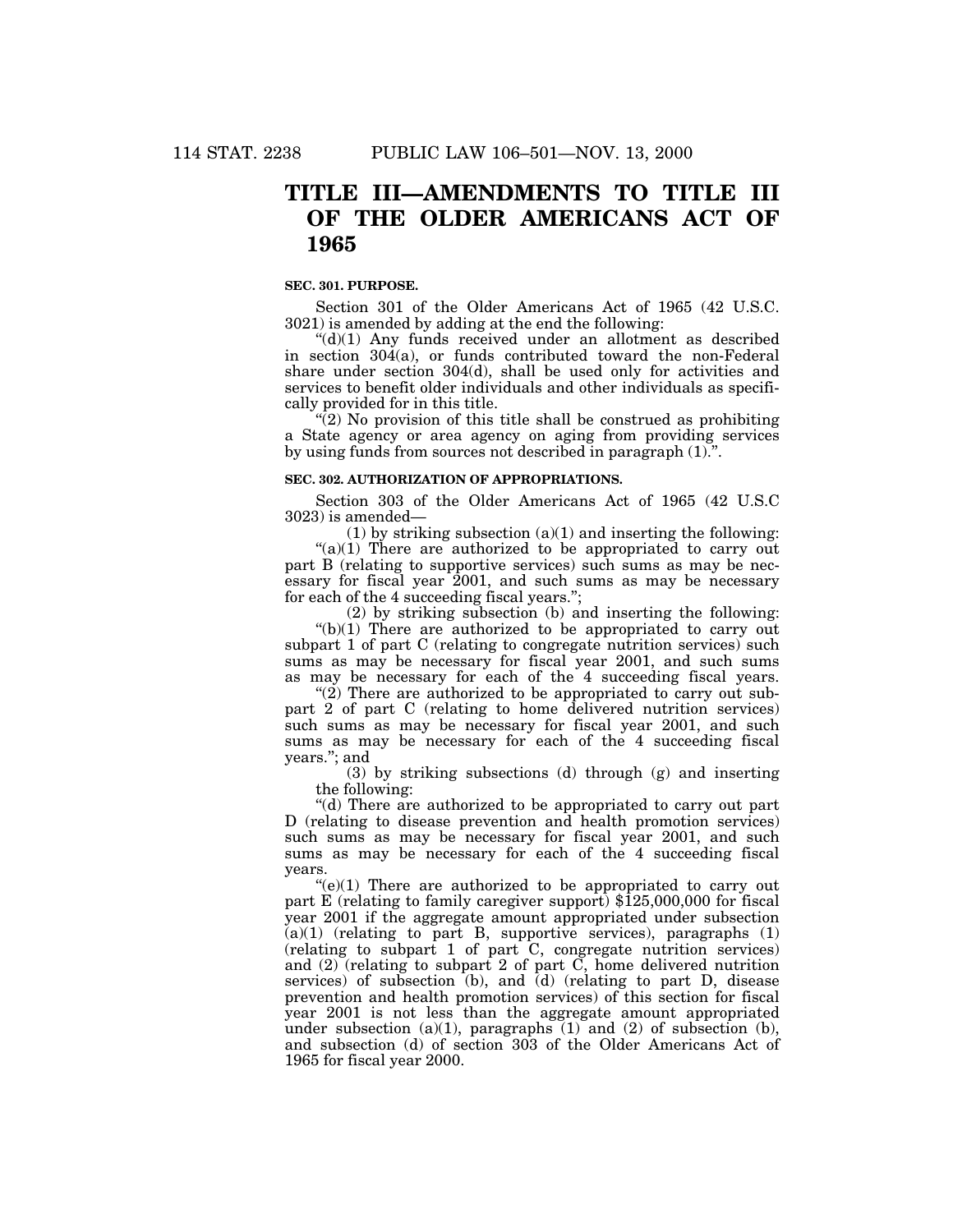"(2) There are authorized to be appropriated to carry out part E (relating to family caregiver support) such sums as may be

"(3) Of the funds appropriated under paragraphs (1) and (2)—

"(A) 4 percent of such funds shall be reserved to carry out activities described in section 375; and

''(B) 1 percent of such funds shall be reserved to carry out activities described in section 376.''.

### **SEC. 303. ALLOTMENT; FEDERAL SHARE.**

(a) IN GENERAL.—Section 304 of the Older Americans Act of 1965 (42 U.S.C. 3024) is amended by striking subsection (a) and

" $(a)(1)$  From the sums appropriated under subsections  $(a)$ through (d) of section 303 for each fiscal year, each State shall be allotted an amount which bears the same ratio to such sums as the population of older individuals in such State bears to the

" $(2)$  In determining the amounts allotted to States from the sums appropriated under section 303 for a fiscal year, the Assistant Secretary shall first determine the amount allotted to each State under paragraph (1) and then proportionately adjust such amounts, if necessary, to meet the requirements of paragraph (3).

" $(3)(A)$  No State shall be allotted less than  $\frac{1}{2}$  of 1 percent of the sum appropriated for the fiscal year for which the determination is made.

''(B) Guam and the United States Virgin Islands shall each be allotted not less than  $\frac{1}{4}$  of 1 percent of the sum appropriated for the fiscal year for which the determination is made.

''(C) American Samoa and the Commonwealth of the Northern Mariana Islands shall each be allotted not less than  $\frac{1}{16}$  of 1 percent of the sum appropriated for the fiscal year for which the determination is made. For the purposes of the exception contained in subparagraph (A) only, the term ''State'' does not include Guam, American Samoa, the United States Virgin Islands, and the Commonwealth of the Northern Mariana Islands.

''(D) No State shall be allotted less than the total amount allotted to the State for fiscal year 2000 and no State shall receive a percentage increase above the fiscal year 2000 allotment that is less than 20 percent of the percentage increase above the fiscal year 2000 allotments for all of the States.

"(4) The number of individuals aged 60 or older in any State and in all States shall be determined by the Assistant Secretary on the basis of the most recent data available from the Bureau of the Census, and other reliable demographic data satisfactory to the Assistant Secretary.

''(5) State allotments for a fiscal year under this section shall be proportionally reduced to the extent that appropriations may be insufficient to provide the full allotments of the prior year.''.

(b) AVAILABILITY OF FUNDS FOR REALLOTMENT.—Section 304(b) of the Older Americans Act of 1965 (42 U.S.C. 3024(b)) is amended in the first sentence by striking ''part B or C'' and inserting ''part B or C, or subpart 1 of part E,''.

### **SEC. 304. ORGANIZATION.**

Section 305(a) of the Older Americans Act of 1965 (42 U.S.C.  $3025(a)$  is amended by-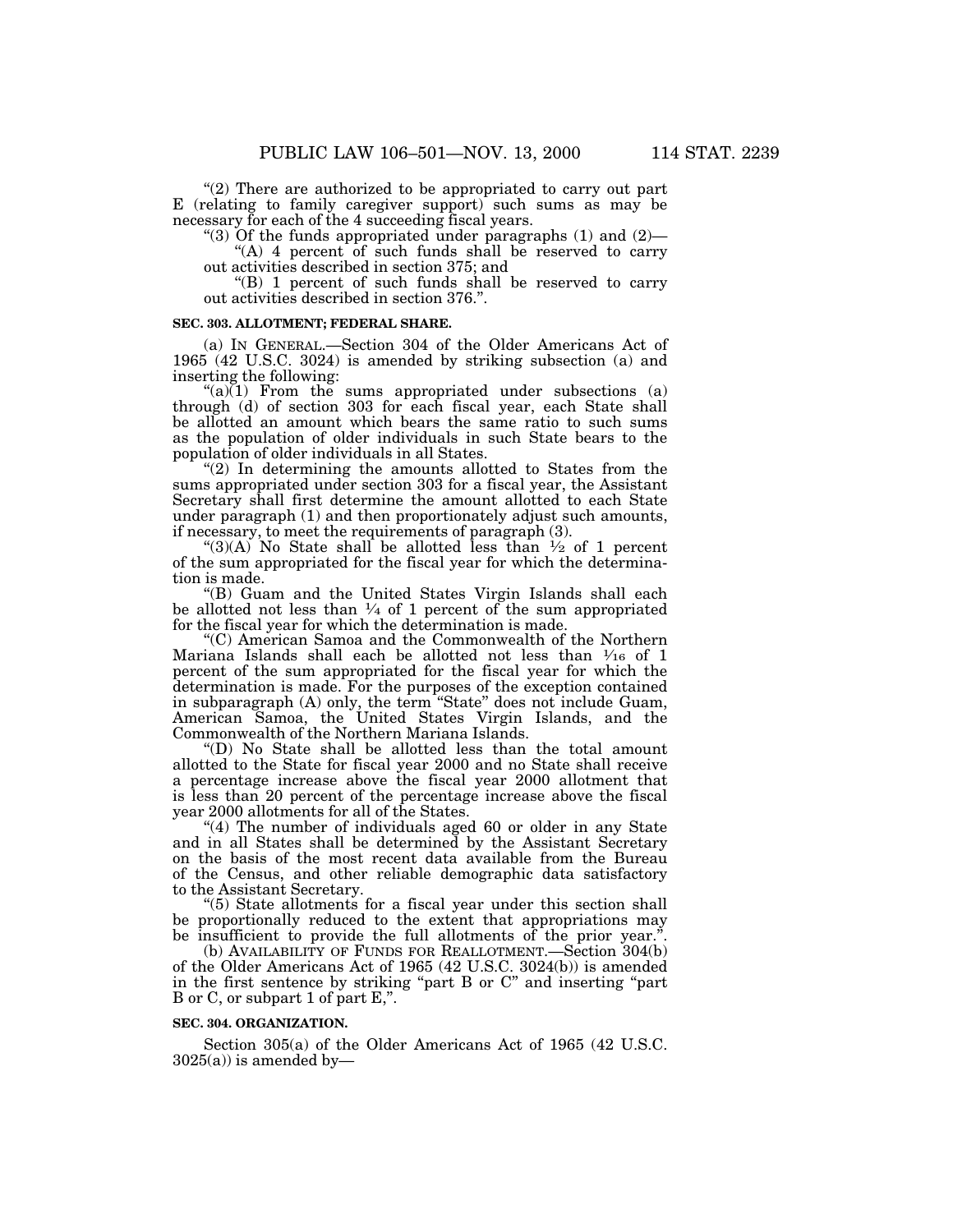$(1)$  in paragraph  $(1)(E)$ , by inserting "and older individuals residing in rural areas" after "low-income minority individuals"<br>each place it appears; and

 $(2)$  in paragraph  $(2)$ —

 $(A)$  in subparagraph  $(E)$  by striking "," and inserting "and older individuals residing in rural areas," after "lowincome minority individuals'';

 $(B)$  in subparagraph  $(G)(i)$  by inserting "and older individuals residing in rural areas'' after ''low-income minority older individuals''; and

(C) in subparagraph (G)(ii) by inserting ''and older individuals residing in rural areas'' after ''low-income minority individuals''.

# **SEC. 305. AREA PLANS.**

(a) IN GENERAL.—Section  $306(a)$  of the Older Americans Act of 1965 (42 U.S.C.  $3026(a)$ ) is amended—

(1) in paragraph (1), by inserting "and older individuals residing in rural areas'' after ''low-income minority individuals'' in each place it appears;

(2) in paragraph (2)—<br>(A) in the matter preceding subparagraph (A), by striking "section 307(a)(22)" and inserting "section  $307(a)(2)$ ";

(B) in subparagraph (B), by striking "services (homemaker" and all that follows through "maintenance, and" and inserting "services, including"; and

(C) in the matter following subparagraph (C), by striking ''and specify annually in such plan, as submitted or as amended,'' and inserting ''and assurances that the area agency on aging will report annually to the State agency'';

(3) in paragraph (3)(A), by striking "paragraph  $(6)(E)(ii)$ " and inserting "paragraph  $(6)(C)$ ";

(4)(A) by striking paragraph (4); and

(B) by redesignating paragraph (5) as paragraph (4);

 $(5)$  in paragraph  $(4)(A)(i)$  (as redesignated) by inserting "and older individuals residing in rural areas" after "low-income" minority individuals'';

 $(6)$  in paragraph  $(4)(A)(ii)$  (as redesignated) by inserting "and older individuals residing in rural areas" after "low-income" minority individuals" each place it appears;

 $(7)$  in paragraph  $(4)(\hat{B})(i)$  (as redesignated) by inserting "and older individuals residing in rural areas" after "low-income minority individuals" each place it appears;

 $(8)$  in paragraph  $(4)(C)$  (as redesignated) by inserting "and older individuals residing in rural areas'' after ''low-income minority older individuals<sup>3</sup>;

(9) by inserting after paragraph (4) (as redesignated by paragraph (3)) the following:

''(5) provide assurances that the area agency on aging will coordinate planning, identification, assessment of needs, and provision of services for older individuals with disabilities, with particular attention to individuals with severe disabilities, with agencies that develop or provide services for individuals with disabilities;'';

 $(10)$  in paragraph  $(6)$ —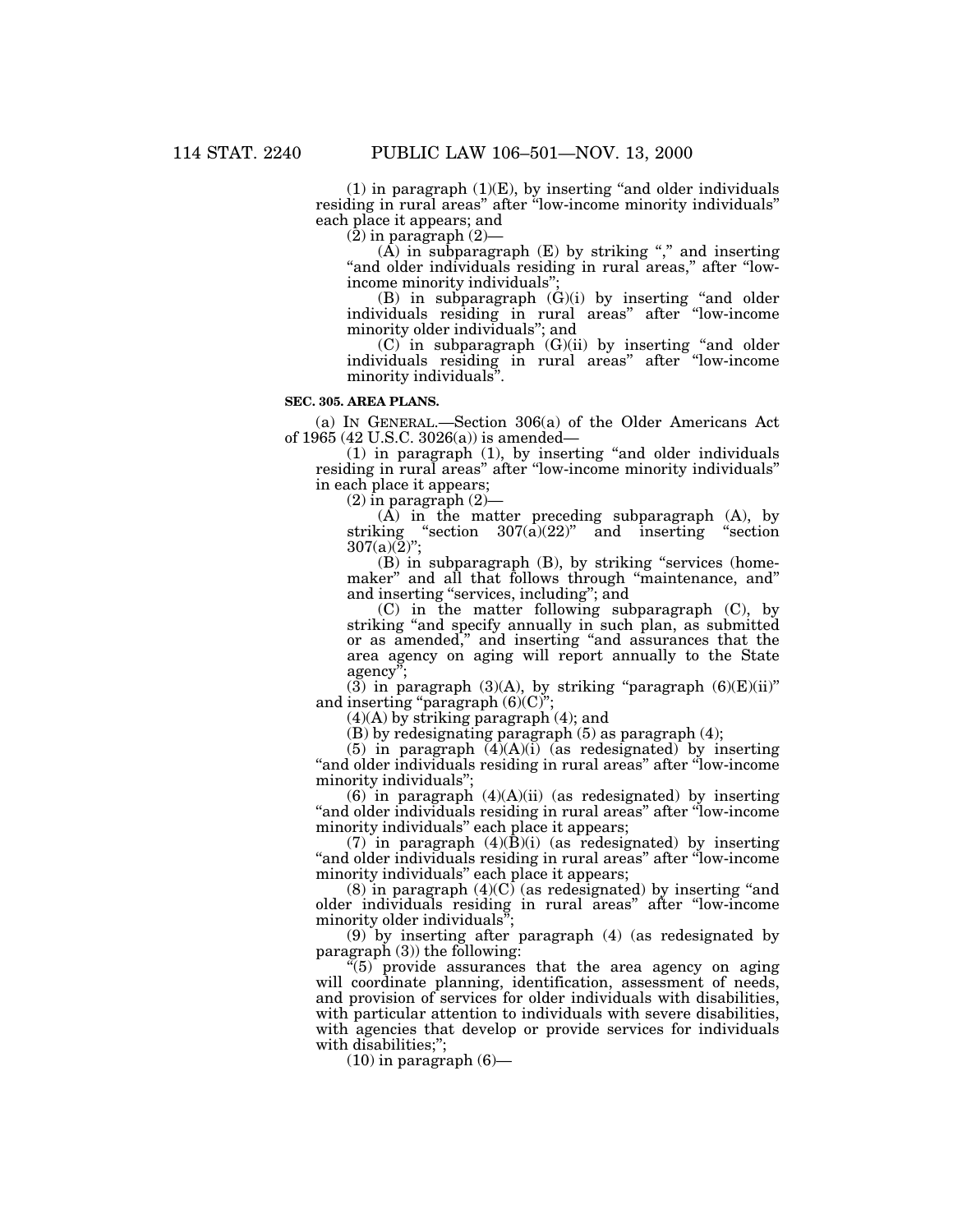(A) by striking subparagraphs (A), (B), (G), (I), (J),  $(K), (L), (O), (P), (Q), (R),$  and  $(S);$ 

(B) by redesignating subparagraphs (C), (D), (E), (F), (H), (M), and (N) as subparagraphs  $(A)$ ,  $(B)$ ,  $(C)$ ,  $(D)$ ,  $(E)$ , (F), and (G), respectively;

(C) in subparagraph (C) (as redesignated by subpara $graph$  (B)), by striking "or adults" and inserting ", assistance to older individuals caring for relatives who are children'';

(D) in subparagraph (D) (as redesignated by subparagraph (B)), by inserting ''and older individuals residing in rural areas'' after ''minority individuals''; and

 $(E)$  in subparagraph  $(F)$  (as redesignated by subparagraph (B)), by adding ''and'' after the semicolon;

 $(11)$  by striking paragraphs (7) through (13) and inserting the following:

" $(7)$  provide that the area agency on aging will facilitate the coordination of community-based, long-term care services designed to enable older individuals to remain in their homes, by means including—

''(A) development of case management services as a component of the long-term care services, consistent with the requirements of paragraph (8);

''(B) involvement of long-term care providers in the coordination of such services; and

''(C) increasing community awareness of and involvement in addressing the needs of residents of long-term care facilities;

''(8) provide that case management services provided under this title through the area agency on aging will—

"(A) not duplicate case management services provided through other Federal and State programs;

''(B) be coordinated with services described in subparagraph (A); and

 $(C)$  be provided by a public agency or a nonprofit private agency that—

''(i) gives each older individual seeking services under this title a list of agencies that provide similar services within the jurisdiction of the area agency on aging;

''(ii) gives each individual described in clause (i) a statement specifying that the individual has a right to make an independent choice of service providers and documents receipt by such individual of such statement;

''(iii) has case managers acting as agents for the individuals receiving the services and not as promoters for the agency providing such services; or

"(iv) is located in a rural area and obtains a waiver of the requirements described in clauses (i) through  $(iii)$ ;

"(9) provide assurances that the area agency on aging, in carrying out the State Long-Term Care Ombudsman program under section  $307(a)(9)$ , will expend not less than the total amount of funds appropriated under this Act and expended by the agency in fiscal year 2000 in carrying out such a program under this title;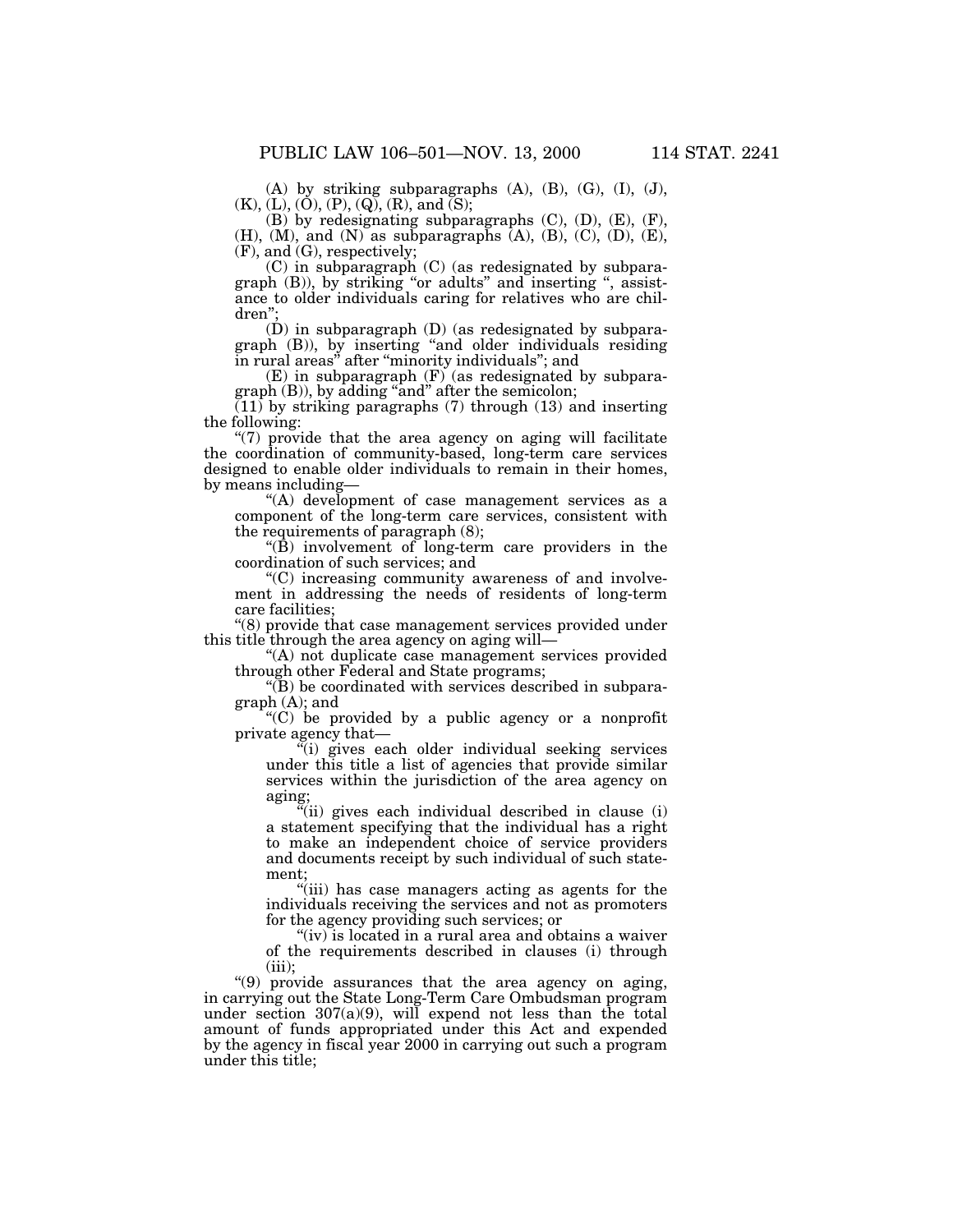''(10) provide a grievance procedure for older individuals who are dissatisfied with or denied services under this title;

 $\degree$ (11) provide information and assurances concerning services to older individuals who are Native Americans (referred to in this paragraph as 'older Native Americans'), including—

"(A) information concerning whether there is a significant population of older Native Americans in the planning and service area and if so, an assurance that the area agency on aging will pursue activities, including outreach, to increase access of those older Native Americans to programs and benefits provided under this title;

''(B) an assurance that the area agency on aging will, to the maximum extent practicable, coordinate the services the agency provides under this title with services provided under title VI; and

''(C) an assurance that the area agency on aging will make services under the area plan available, to the same extent as such services are available to older individuals within the planning and service area, to older Native Americans; and

 $"$ (12) provide that the area agency on aging will establish procedures for coordination of services with entities conducting other Federal or federally assisted programs for older individuals at the local level, with particular emphasis on entities conducting programs described in section 203(b) within the planning and service area.'';

(12) by redesignating paragraph (14) as paragraph (13); (13) by inserting after paragraph (13) (as redesignated by paragraph  $(7)$ ) the following:

 $(14)$  provide assurances that funds received under this title will not be used to pay any part of a cost (including an administrative cost) incurred by the area agency on aging to carry out a contract or commercial relationship that is not carried out to implement this title; and

 $\degree$ (15) provide assurances that preference in receiving services under this title will not be given by the area agency on aging to particular older individuals as a result of a contract or commercial relationship that is not carried out to implement this title.''; and

(14) by striking paragraphs (17) through (20).

(b) WAIVERS.—Section 306(b) of the Older Americans Act of 1965 (42 U.S.C. 3026(b)) is amended—

(1) in paragraph  $(1)$ , by striking " $(1)$ " and inserting before the period ''and had conducted a timely public hearing upon request''; and

(2) by striking paragraph (2).

### **SEC. 306. STATE PLANS.**

Section 307(a) of the Older Americans Act of 1965 (42 U.S.C.  $3027(a)$ ) is amended-

(1) by striking paragraphs (1) through (5) and inserting the following:

" $(1)$  The plan shall—

 $(A)$  require each area agency on aging designated under section  $305(a)(2)(A)$  to develop and submit to the State agency for approval, in accordance with a uniform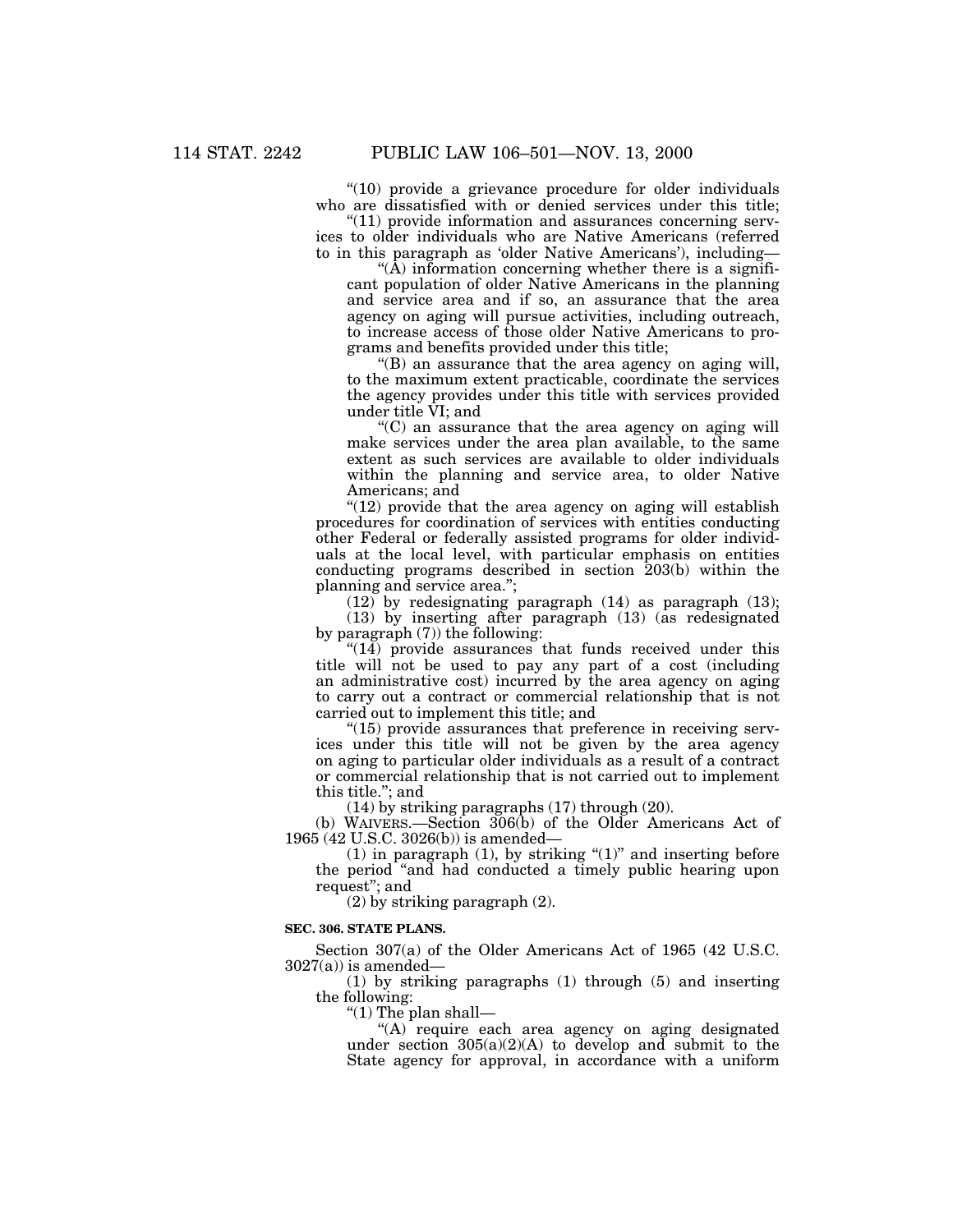format developed by the State agency, an area plan meeting

the requirements of section 306; and<br>"(B) be based on such area plans.<br>"(2) The plan shall provide that the State agency will—

''(A) evaluate, using uniform procedures described in section  $202(a)(29)$ , the need for supportive services (including legal assistance pursuant to  $307(a)(11)$ , information and assistance, and transportation services), nutrition services, and multipurpose senior centers within the State;

''(B) develop a standardized process to determine the extent to which public or private programs and resources (including volunteers and programs and services of voluntary organizations) that have the capacity and actually meet such need; and

''(C) specify a minimum proportion of the funds received by each area agency on aging in the State to carry out part B that will be expended (in the absence of a waiver under section 306(b) or 316) by such area agency on aging to provide each of the categories of services specified in section  $306(a)(2)$ .

" $(3)$  The plan shall—

"(A) include (and may not be approved unless the Assistant Secretary approves) the statement and demonstration required by paragraphs (2) and (4) of section 305(d) (concerning intrastate distribution of funds); and

''(B) with respect to services for older individuals residing in rural areas—

''(i) provide assurances that the State agency will spend for each fiscal year, not less than the amount expended for such services for fiscal year 2000;

''(ii) identify, for each fiscal year to which the plan applies, the projected costs of providing such services (including the cost of providing access to such services); and

''(iii) describe the methods used to meet the needs for such services in the fiscal year preceding the first year to which such plan applies.

"(4) The plan shall provide that the State agency will conduct periodic evaluations of, and public hearings on, activities and projects carried out in the State under this title and title VII, including evaluations of the effectiveness of services provided to individuals with greatest economic need, greatest social need, or disabilities, with particular attention to lowincome minority individuals and older individuals residing in rural areas.

''(5) The plan shall provide that the State agency will—

''(A) afford an opportunity for a hearing upon request, in accordance with published procedures, to any area agency on aging submitting a plan under this title, to any provider of (or applicant to provide) services;

''(B) issue guidelines applicable to grievance procedures required by section  $306(a)(10)$ ; and

''(C) afford an opportunity for a public hearing, upon request, by any area agency on aging, by any provider of (or applicant to provide) services, or by any recipient of services under this title regarding any waiver request, including those under section 316.'';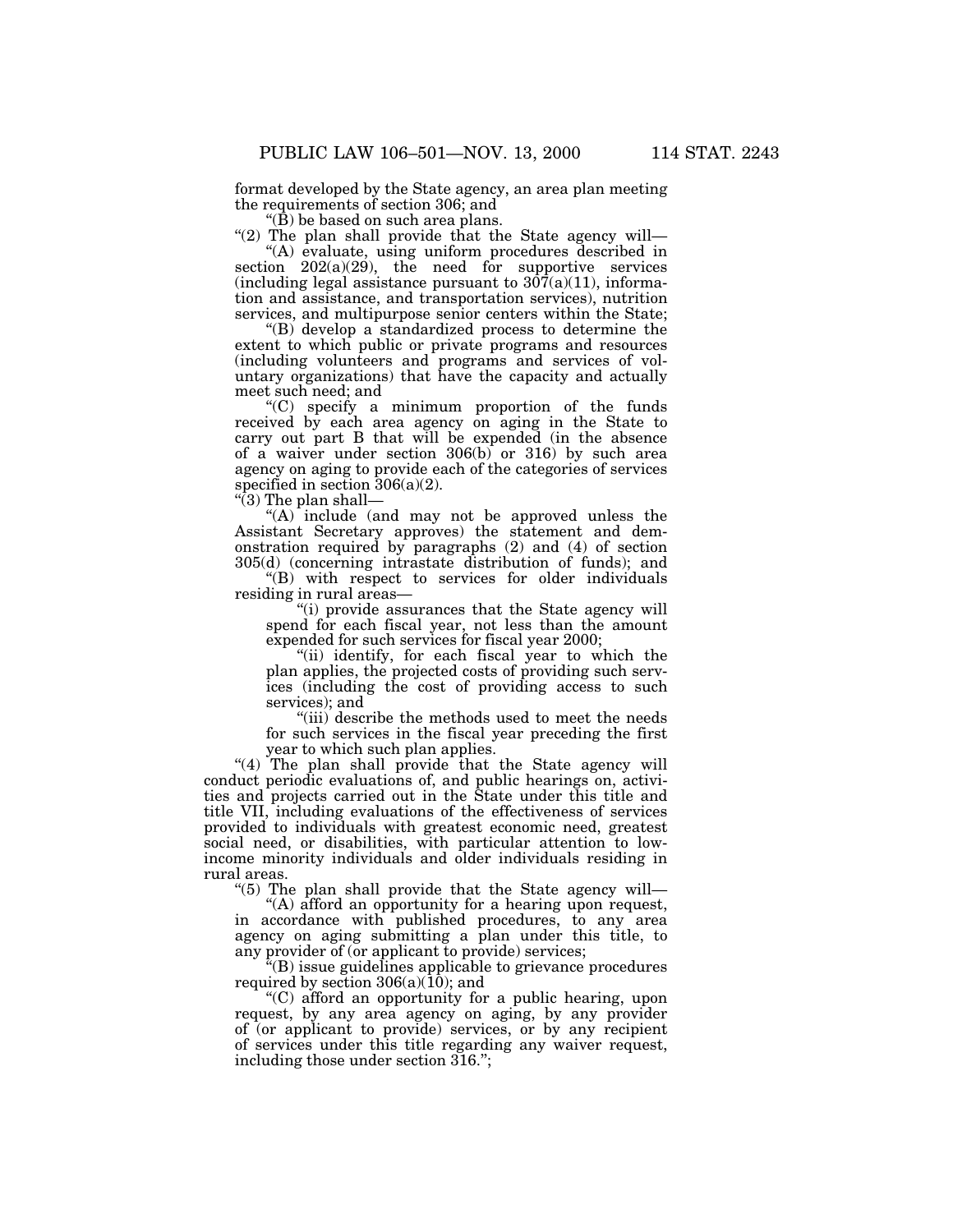(2) in paragraph (7), by striking subparagraph (C);

(3) by striking paragraphs (8) and (9) and inserting the following:

" $(8)(\overline{A})$  The plan shall provide that no supportive services, nutrition services, or in-home services will be directly provided by the State agency or an area agency on aging in the State, unless, in the judgment of the State agency—

''(i) provision of such services by the State agency or the area agency on aging is necessary to assure an adequate supply of such services;

"(ii) such services are directly related to such State agency's or area agency on aging's administrative functions; or

"(iii) such services can be provided more economically, and with comparable quality, by such State agency or area agency on aging.

''(B) Regarding case management services, if the State agency or area agency on aging is already providing case management services (as of the date of submission of the plan) under a State program, the plan may specify that such agency is allowed to continue to provide case management services.

 $(C)$  The plan may specify that an area agency on aging is allowed to directly provide information and assistance services and outreach.

''(9) The plan shall provide assurances that the State agency will carry out, through the Office of the State Long-Term Care Ombudsman, a State Long-Term Care Ombudsman program in accordance with section 712 and this title, and will expend for such purpose an amount that is not less than an amount expended by the State agency with funds received under this title for fiscal year 2000, and an amount that is not less than the amount expended by the State agency with funds received under title VII for fiscal year 2000.'';

(4) by striking paragraph (10) and inserting the following:

 $\degree$ (10) The plan shall provide assurances that the special needs of older individuals residing in rural areas will be taken into consideration and shall describe how those needs have been met and describe how funds have been allocated to meet those needs.'';

(5) by striking paragraphs (11), (12), (13), and (14);

(6) by redesignating paragraphs (15) and (16) as paragraphs  $(11)$  and  $(12)$ , respectively;

(7) by striking paragraph (17);

(8) by redesignating paragraph (18) as paragraph (13);  $(9)$  by striking paragraph  $(19)$ ;

(10) by redesignating paragraph (20) as paragraph (14);

 $(11)$  by striking paragraphs  $(21)$  and  $(22)$ ;

 $(12)$  by redesignating paragraphs  $(23)$ ,  $(24)$ ,  $(25)$ , and  $(26)$ as paragraphs  $(15)$ ,  $(16)$ ,  $(17)$ , and  $(18)$ , respectively;

 $(13)$  in paragraph  $(16)$  (as redesignated by paragraph  $(12)$ ), by inserting "and older individuals residing in rural areas" after "low-income minority individuals" each place it appears;

(14) in paragraph  $(17)$  (as redesignated by paragraph  $(12)$ ), by inserting ''to enhance services'' before ''and develop collaborative programs'';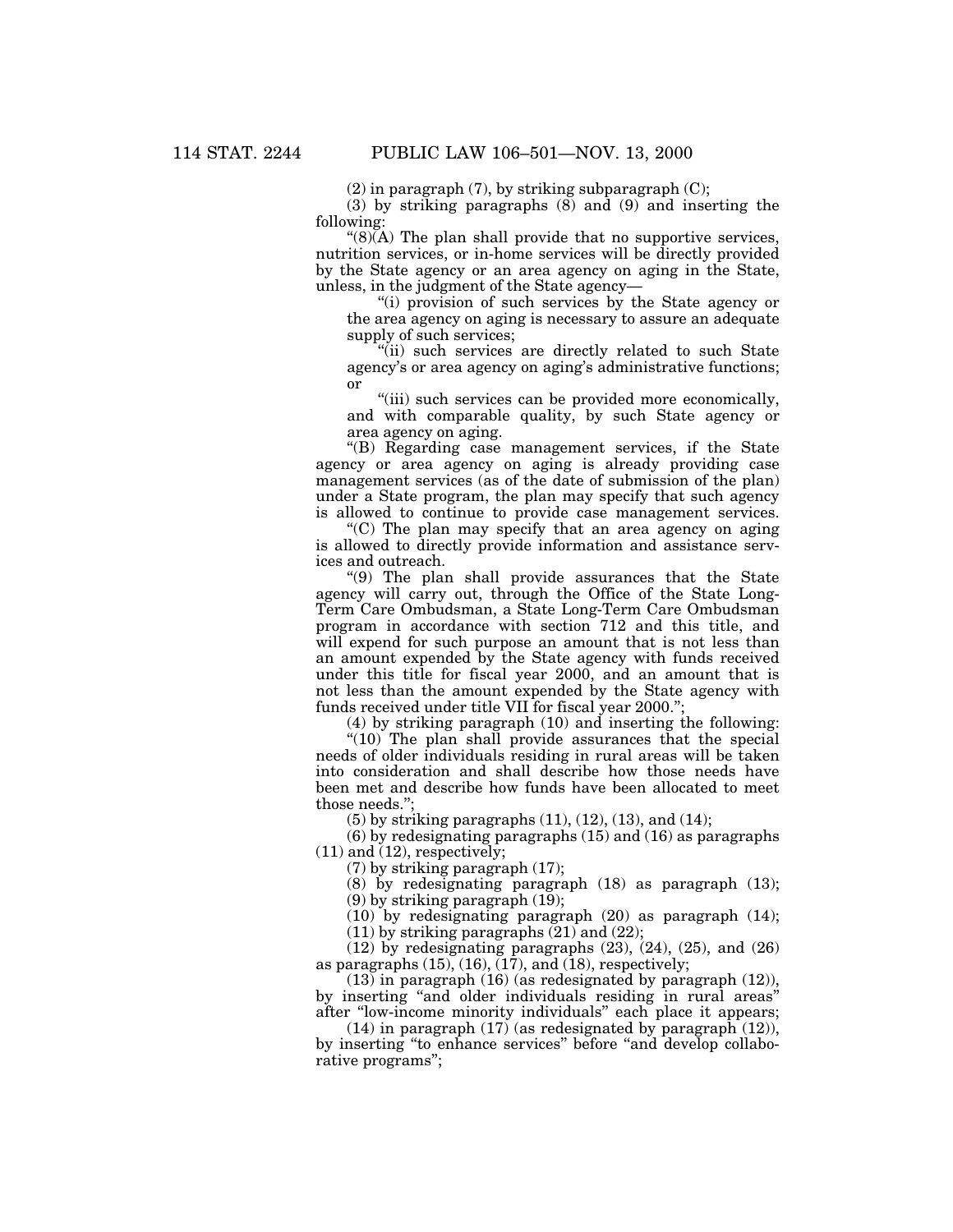(15) in paragraph (18) (as redesignated by paragraph (12)), by striking "section  $306(a)(6)(1)$ " and inserting "section  $306(a)(7)$ ";

 $(16)$  by striking paragraphs  $(27)$ ,  $(28)$ ,  $(29)$ , and  $(31)$ ;

(17) by redesignating paragraphs (30) and (32) as paragraphs (19) and (20), respectively;

(18) by striking paragraphs (33), (34), and (35) and inserting the following:

" $(21)$  The plan shall—

''(A) provide an assurance that the State agency will coordinate programs under this title and programs under title VI, if applicable; and

''(B) provide an assurance that the State agency will pursue activities to increase access by older individuals who are Native Americans to all aging programs and benefits provided by the agency, including programs and benefits provided under this title, if applicable, and specify the ways in which the State agency intends to implement the activities."

(19) by redesignating paragraph (36) as paragraph (22);

 $(20)$  by striking paragraphs  $(37)$ ,  $(38)$ ,  $(39)$ ,  $(40)$ , and  $(43)$ ; (21) by redesignating paragraphs (41), (42), and (44) as paragraphs  $(23)$ ,  $(24)$ , and  $(25)$ , respectively; and

 $(22)$  by adding at the end the following:

"(26) The plan shall provide assurances that funds received under this title will not be used to pay any part of a cost (including an administrative cost) incurred by the State agency or an area agency on aging to carry out a contract or commercial relationship that is not carried out to implement this title.''.

## **SEC. 307. PLANNING, COORDINATION, EVALUATION, AND ADMINISTRA-TION OF STATE PLANS.**

Section 308(b) of the Older Americans Act of 1965 (42 U.S.C.  $3028(b)$ ) is amended—

 $(1)$  in paragraph  $(4)$ —

 $(A)$  in subparagraph  $(A)$ —

(i) by striking "in its plan under section  $307(a)(13)$ regarding Part C of this title,''; and

(ii) by striking "30 percent" and inserting "40 percent'';

(B) in subparagraph (B)—

(i) by striking ''for fiscal year 1993, 1994, 1995, or 1996'' and inserting ''for any fiscal year''; and

(ii) by striking "to satisfy such need—" and all that follows and inserting ''to satisfy such need an additional 10 percent of the funds so received by a State and attributable to funds appropriated under paragraph  $(1)$  or  $(2)$  of section 303(b)."; and

 $(C)$  by adding at the end the following:

"(C) A State's request for a waiver under subparagraph (B) shall—

''(i) be not more than one page in length;

"(ii) include a request that the waiver be granted;

"(iii) specify the amount of the funds received by a State and attributable to funds appropriated under paragraph (1) or (2) of section 303(b), over the permissible 40 percent referred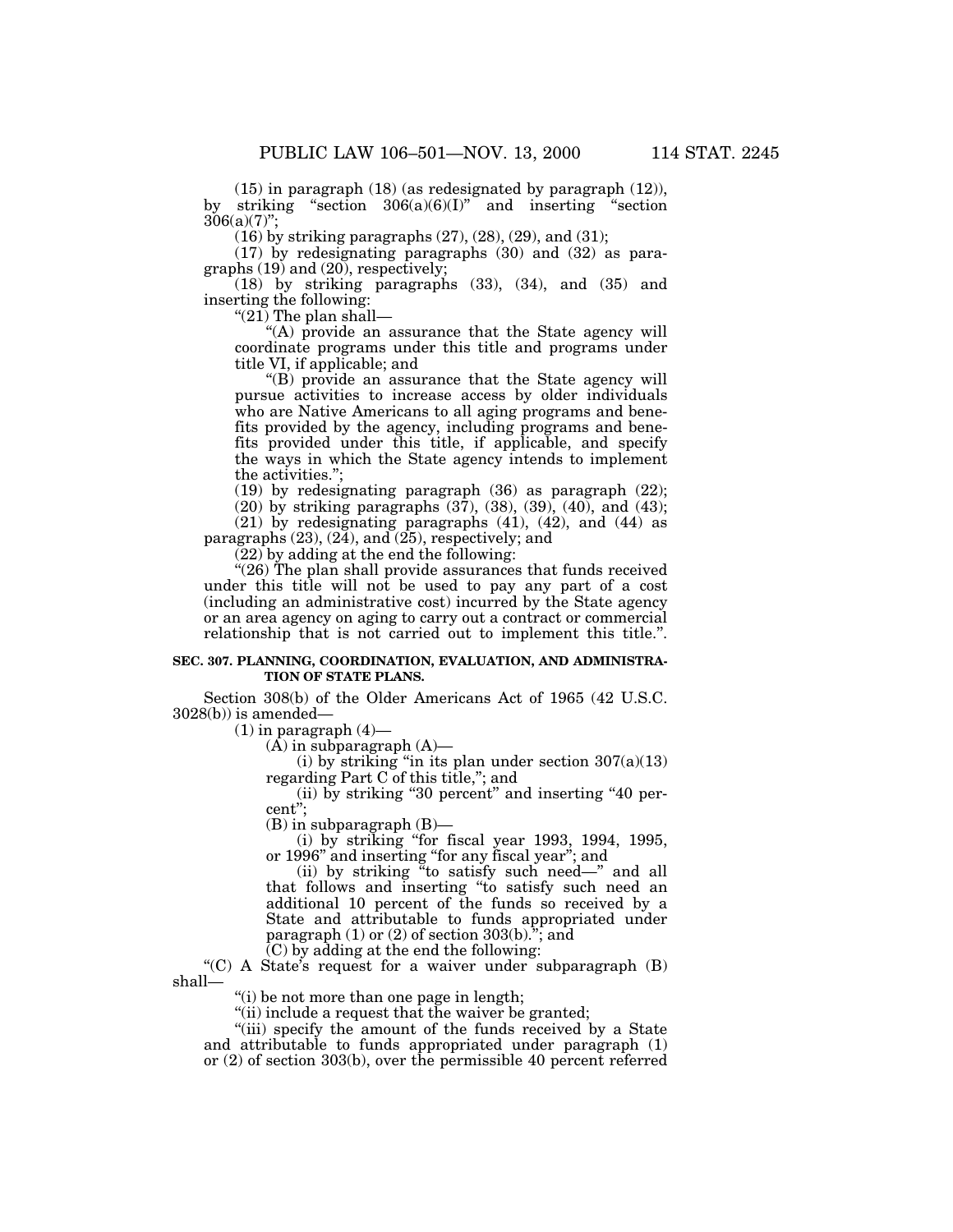to in subparagraph  $(A)$ , that the State requires to satisfy the need for services under subpart 1 or 2 of part C; and

"(iv) not include a request for a waiver with respect to an amount if the transfer of the amount would jeopardize the appropriate provision of services under subpart 1 or 2 of part  $\tilde{C}$ ."; and<br>
(2) by striking paragraph (5) and inserting the following:

"(5)(A)Notwithstanding any other provision of this title, of the funds received by a State attributable to funds appropriated under subsection  $(a)(1)$ , and paragraphs  $(1)$  and  $(2)$  of subsection  $(b)$ , of section 303, the State may elect to transfer not more than 30 percent for any fiscal year between programs under part B and part C, for use as the State considers appropriate. The State shall notify the Assistant Secretary of any such election.

" $(B)$  At a minimum, the notification described in subparagraph (A) shall include a description of the amount to be transferred, the purposes of the transfer, the need for the transfer, and the impact of the transfer on the provision of services from which the funding will be transferred.''.

### **SEC. 308. AVAILABILITY OF DISASTER RELIEF FUNDS TO TRIBAL ORGANIZATIONS.**

Section 310 of the Older Americans Act of 1965 (42 U.S.C. 3030) is amended—

(1) in subsection (a)—<br>(3) in paragraph (1)—<br>(i) by inserting "(or to any tribal organization receiving a grant under title VI)" after "any State"; and

(ii) by inserting ''(or funds used by such tribal organization)'' before ''for the delivery of supportive services'';

(B) in paragraph (2), by inserting ''and such tribal organizations'' after ''States''; and

(C) in paragraph (3), by inserting ''or such tribal organization'' after ''State'' each place it appears; and

 $(2)$  in subsections  $(b)(1)$  and  $(c)$ , by inserting "and such tribal organizations'' after ''States''.

### **SEC. 309. NUTRITION SERVICES INCENTIVE PROGRAM.**

Section 311 of the Older Americans Act of 1965 (42 U.S.C. 3030a) is amended—

(1) in the section heading, by striking "AVAILABILITY OF SURPLUS COMMODITIES'' and inserting ''NUTRITION SERVICES INCENTIVE PROGRAM'';

(2) by redesignating subsections (a), (b), (c), and (d) as subsections  $(c)$ ,  $(d)$ ,  $(e)$ , and  $(f)$ , respectively;

(3) by inserting before subsection (c) (as redesignated by paragraph (2)) the following:

''(a) The purpose of this section is to provide incentives to encourage and reward effective performance by States and tribal organizations in the efficient delivery of nutritious meals to older individuals.

 $'(b)(1)$  The Secretary of Agriculture shall allot and provide in the form of cash or commodities or a combination thereof (at the discretion of the State) to each State agency with a plan approved under this title for a fiscal year, and to each grantee with an application approved under title VI for such fiscal year,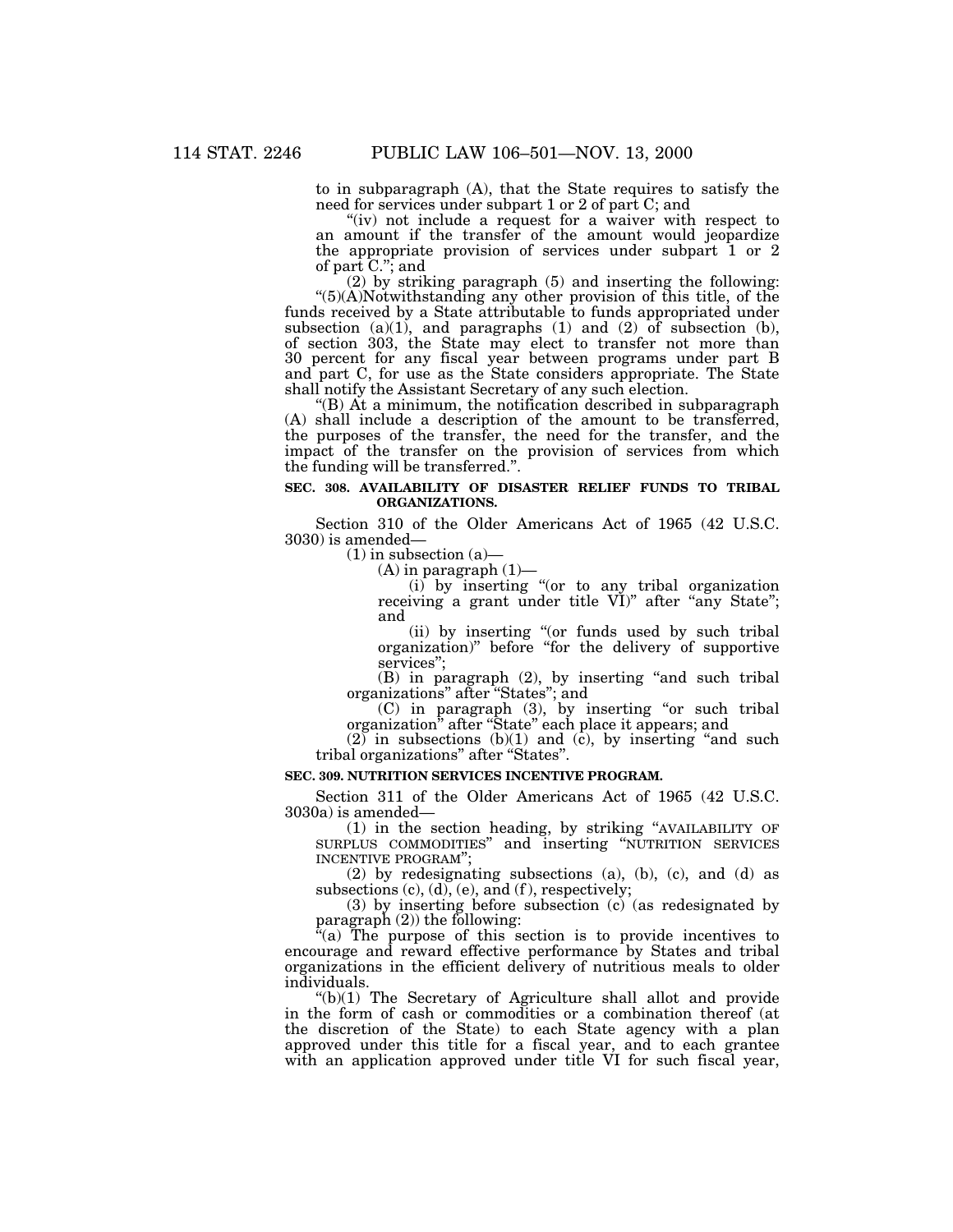an amount bearing the same ratio to the total amount appropriated for such fiscal year under subsection (e) as the number of meals served in the State under such plan approved for the preceding fiscal year (or the number of meals served by the title VI grantee, under such application approved for such preceding fiscal year), bears to the total number of such meals served in all States and by all title VI grantees under all such plans and applications

"(2) For purposes of paragraph (1), in the case of a grantee that has an application approved under title VI for a fiscal year but that did not receive assistance under this section for the preceding fiscal year, the number of meals served by the title VI grantee for the preceding fiscal year shall be deemed to equal the number of meals that the Assistant Secretary estimates will be served by the title VI grantee in the fiscal year for which the application was approved.'';

(4) in subsection (c) (as redesignated by paragraph (2)), by striking paragraph (4);

(5) in subsection (d) (as redesignated by paragraph (2)), by striking "Notwithstanding" through "election" and inserting ''In any case in which a State elects to receive cash payments,";

(6) in subsection (d) (as redesignated by paragraph (2)), by adding at the end the following:

 $\sqrt{(4)}$  Among the commodities delivered under subsection (c), the Secretary of Agriculture shall give special emphasis to high protein foods. The Secretary of Agriculture, in consultation with the Assistant Secretary, is authorized to prescribe the terms and conditions respecting the donating of commodities under this subsection.''; and

(7) by striking subsection (e) (as redesignated by paragraph (2)) and inserting the following:

''(e) There are authorized to be appropriated to carry out this section (other than subsection  $(c)(1)$ ) such sums as may be necessary for fiscal year 2001 and such sums as may be necessary for each of the 4 succeeding fiscal years.''.

#### **SEC. 310. CONSUMER CONTRIBUTIONS AND WAIVERS.**

Part A of title III (42 U.S.C. 3021 et seq.) is amended by adding at the end the following:

### **''SEC. 315. CONSUMER CONTRIBUTIONS.**

"(a) COST SHARING.—<br>"(1) IN GENERAL.—Except as provided in paragraphs (2) and (3), a State is permitted to implement cost sharing for all services funded by this Act by recipients of the services.

"(2) EXCEPTION.—The State is not permitted to implement the cost sharing described in paragraph (1) for the following services:<br>"(A) Information and assistance, outreach, benefits

counseling, or case management services.

''(B) Ombudsman, elder abuse prevention, legal assistance, or other consumer protection services.

''(C) Congregate and home delivered meals.

''(D) Any services delivered through tribal organizations.

''(3) PROHIBITIONS.—A State or tribal organization shall not permit the cost sharing described in paragraph (1) for any services delivered through tribal organizations. A State

42 USC 3030c–2.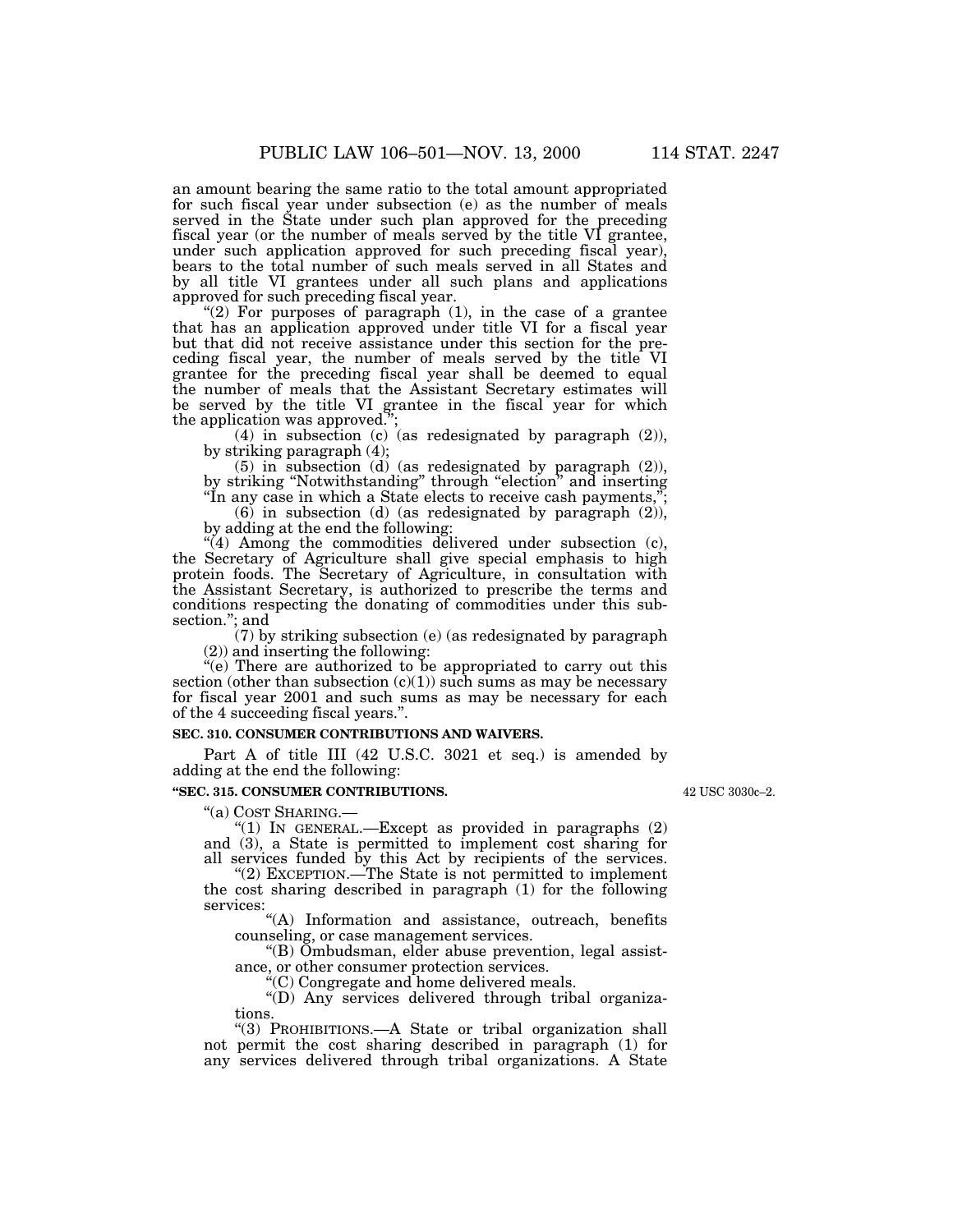shall not permit cost sharing by a low-income older individual if the income of such individual is at or below the Federal poverty line. A State may exclude from cost sharing low-income individuals whose incomes are above the Federal poverty line. A State shall not consider any assets, savings, or other property owned by older individuals when defining low-income individuals who are exempt from cost sharing, when creating a sliding scale for the cost sharing, or when seeking contributions from any older individual.

"(4) PAYMENT RATES.—If a State permits the cost sharing described in paragraph (1), such State shall establish a sliding scale, based solely on individual income and the cost of deliv-

 $E(5)$  REQUIREMENTS.—If a State permits the cost sharing described in paragraph (1), such State shall require each area agency on aging in the State to ensure that each service provider involved, and the area agency on aging, will—

"(A) protect the privacy and confidentiality of each older individual with respect to the declaration or nondeclaration of individual income and to any share of costs

paid or unpaid by an individual;<br>
"(B) establish appropriate procedures to safeguard and account for cost share payments;

 $C$  use each collected cost share payment to expand the service for which such payment was given;

"(D) not consider assets, savings, or other property owned by an older individual in determining whether cost sharing is permitted;

" $(E)$  not deny any service for which funds are received under this Act for an older individual due to the income of such individual or such individual's failure to make a cost sharing payment;

''(F) determine the eligibility of older individuals to cost share solely by a confidential declaration of income and with no requirement for verification; and

''(G) widely distribute State created written materials in languages reflecting the reading abilities of older individuals that describe the criteria for cost sharing, the State's sliding scale, and the mandate described under subparagraph (E).

''(6) WAIVER.—An area agency on aging may request a waiver to the State's cost sharing policies, and the State shall approve such a waiver if the area agency on aging can adequately demonstrate that—

 $H(A)$  a significant proportion of persons receiving services under this Act subject to cost sharing in the planning and service area have incomes below the threshold established in State policy; or

''(B) cost sharing would be an unreasonable administrative or financial burden upon the area agency on aging.<br>"(b) VOLUNTARY CONTRIBUTIONS.—

"(1) IN GENERAL.—Voluntary contributions shall be allowed and may be solicited for all services for which funds are received under this Act provided that the method of solicitation is noncoercive.

"(2) LOCAL DECISION.—The area agency on aging shall consult with the relevant service providers and older individuals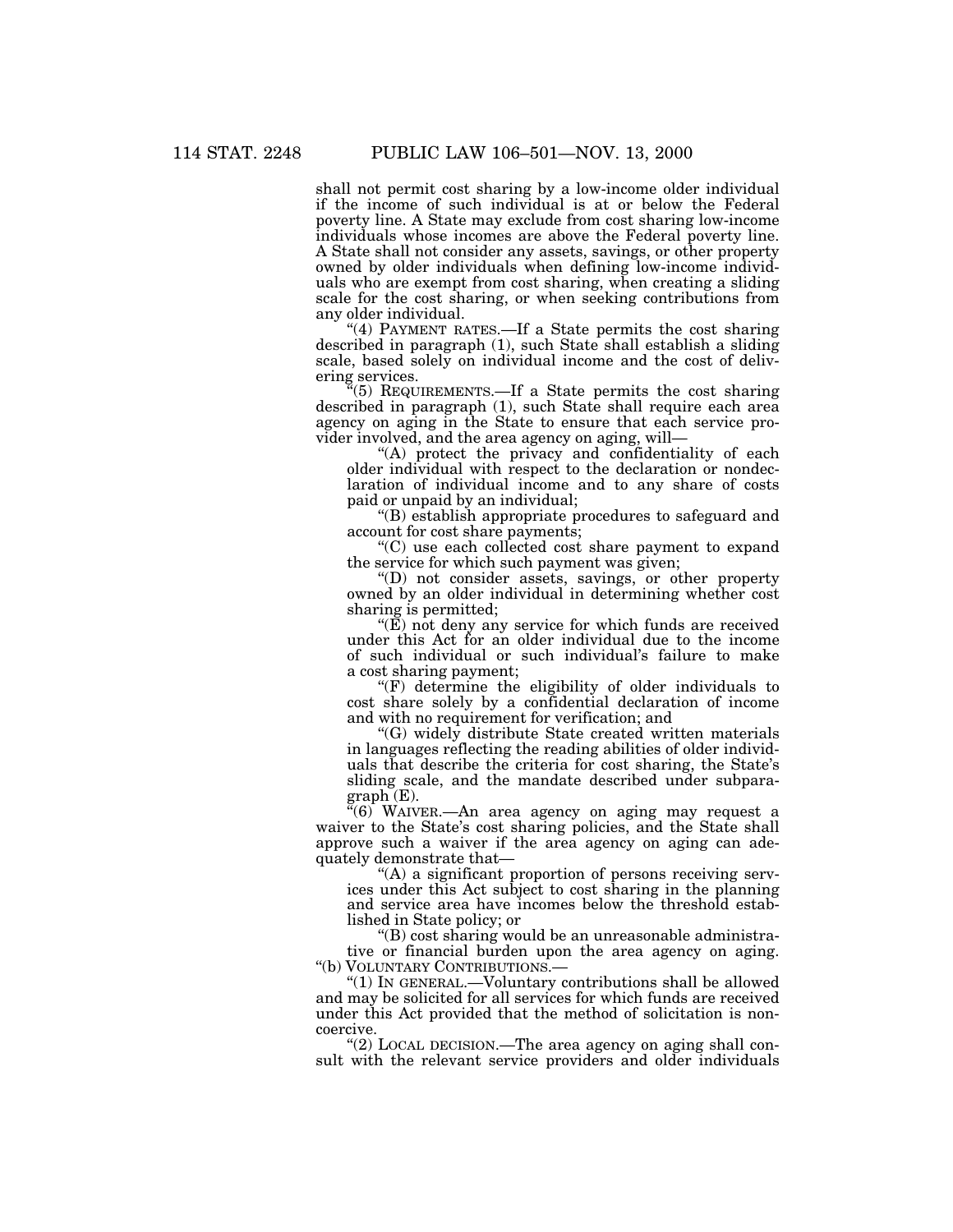in agency's planning and service area in a State to determine the best method for accepting voluntary contributions under this subsection.

''(3) PROHIBITED ACTS.—The area agency on aging and service providers shall not means test for any service for which contributions are accepted or deny services to any individual who does not contribute to the cost of the service.

"(4) REQUIRED ACTS.—The area agency on aging shall ensure that each service provider will—

''(A) provide each recipient with an opportunity to voluntarily contribute to the cost of the service;

" $(B)$  clearly inform each recipient that there is no obligation to contribute and that the contribution is purely voluntary;

 $(C)$  protect the privacy and confidentiality of each recipient with respect to the recipient's contribution or lack of contribution;

''(D) establish appropriate procedures to safeguard and account for all contributions; and

 $E$ ) use all collected contributions to expand the service for which the contributions were given.

''(c) PARTICIPATION.—

''(1) IN GENERAL.—The State and area agencies on aging, in conducting public hearings on State and area plans, shall solicit the views of older individuals, providers, and other stakeholders on implementation of cost-sharing in the service area or the State.

''(2) PLANS.—Prior to the implementation of cost sharing under subsection (a), each State and area agency on aging shall develop plans that are designed to ensure that the participation of low-income older individuals (with particular attention to low-income minority individuals and older individuals residing in rural areas) receiving services will not decrease with the implementation of the cost sharing under such subsection.

"(d) EVALUATION.—Not later than 1 year after the date of Deadline. the enactment of the Older Americans Act Amendments of 2000, and annually thereafter, the Assistant Secretary shall conduct a comprehensive evaluation of practices for cost sharing to determine its impact on participation rates with particular attention to lowincome and minority older individuals and older individuals residing in rural areas. If the Assistant Secretary finds that there is a disparate impact upon low-income or minority older individuals or older individuals residing in rural areas in any State or region within the State regarding the provision of services, the Assistant Secretary shall take corrective action to assure that such services are provided to all older individuals without regard to the cost sharing criteria.

# **''SEC. 316. WAIVERS.**

''(a) IN GENERAL.—The Assistant Secretary may waive any of the provisions specified in subsection (b) with respect to a State, upon receiving an application by the State agency containing or accompanied by documentation sufficient to establish, to the satisfaction of the Assistant Secretary, that—

42 USC 3030c–3.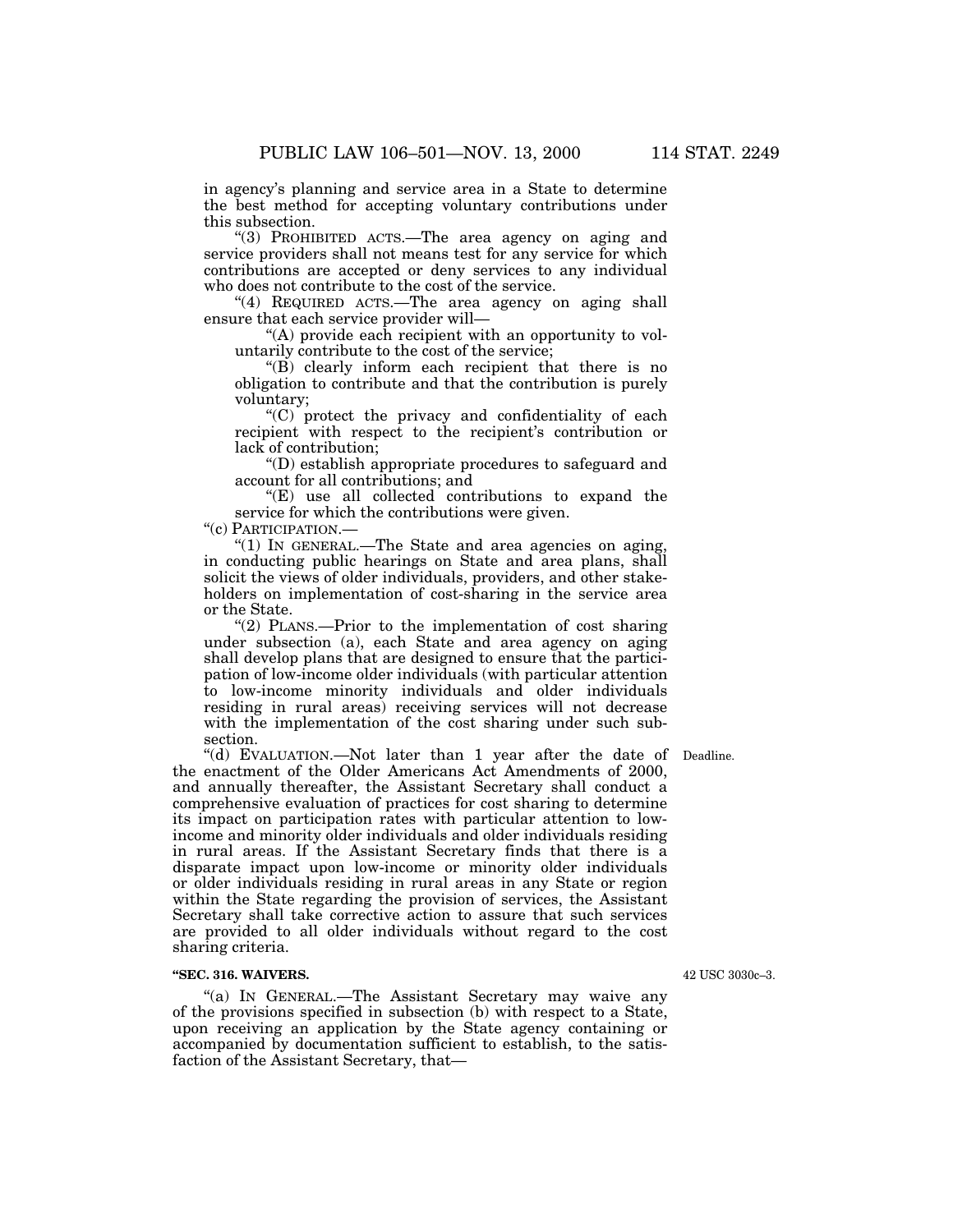''(1) approval of the State legislature has been obtained or is not required with respect to the proposal for which waiver is sought;<br>" $(2)$  the State agency has collaborated with the area agen-

cies on aging in the State and other organizations that would be affected with respect to the proposal for which waiver is sought;

''(3) the proposal has been made available for public review and comment, including the opportunity for a public hearing upon request, within the State (and a summary of all of the comments received has been included in the application); and

"(4) the State agency has given adequate consideration to the probable positive and negative consequences of approval of the waiver application, and the probable benefits for older individuals can reasonably be expected to outweigh any negative consequences, or particular circumstances in the State otherwise justify the waiver.

''(b) REQUIREMENTS SUBJECT TO WAIVER.—The provisions of this title that may be waived under this section are—

" $(1)$  any provision of sections 305, 306, and 307 requiring statewide uniformity of programs carried out under this title, to the extent necessary to permit demonstrations, in limited areas of a State, of innovative approaches to assist older individuals;

 $(2)$  any area plan requirement described in section 306(a) if granting the waiver will promote innovations or improve service delivery and will not diminish services already provided under this Act;

" $(3)$  any State plan requirement described in section  $307(a)$ if granting the waiver will promote innovations or improve service delivery and will not diminish services already provided under this Act;

" $(4)$  any restriction under paragraph  $(5)$  of section 308 $(b)$ , on the amount that may be transferred between programs carried out under part B and part C; and

"(5) the requirement of section  $309(c)$  that certain amounts of a State allotment be used for the provision of services, with respect to a State that reduces expenditures under the State plan of the State (but only to the extent that the non-Federal share of the expenditures is not reduced below any minimum specified in section 304(d) or any other provision of this title).

''(c) DURATION OF WAIVER.—The application by a State agency for a waiver under this section shall include a recommendation as to the duration of the waiver (not to exceed the duration of the State plan of the State). The Assistant Secretary, in granting such a waiver, shall specify the duration of the waiver, which may be the duration recommended by the State agency or such shorter time period as the Assistant Secretary finds to be appropriate.

''(d) REPORTS TO SECRETARY.—With respect to each waiver granted under this section, not later than 1 year after the expiration of such waiver, and at any time during the waiver period that the Assistant Secretary may require, the State agency shall prepare and submit to the Assistant Secretary a report evaluating the impact of the waiver on the operation and effectiveness of programs and services provided under this title.''.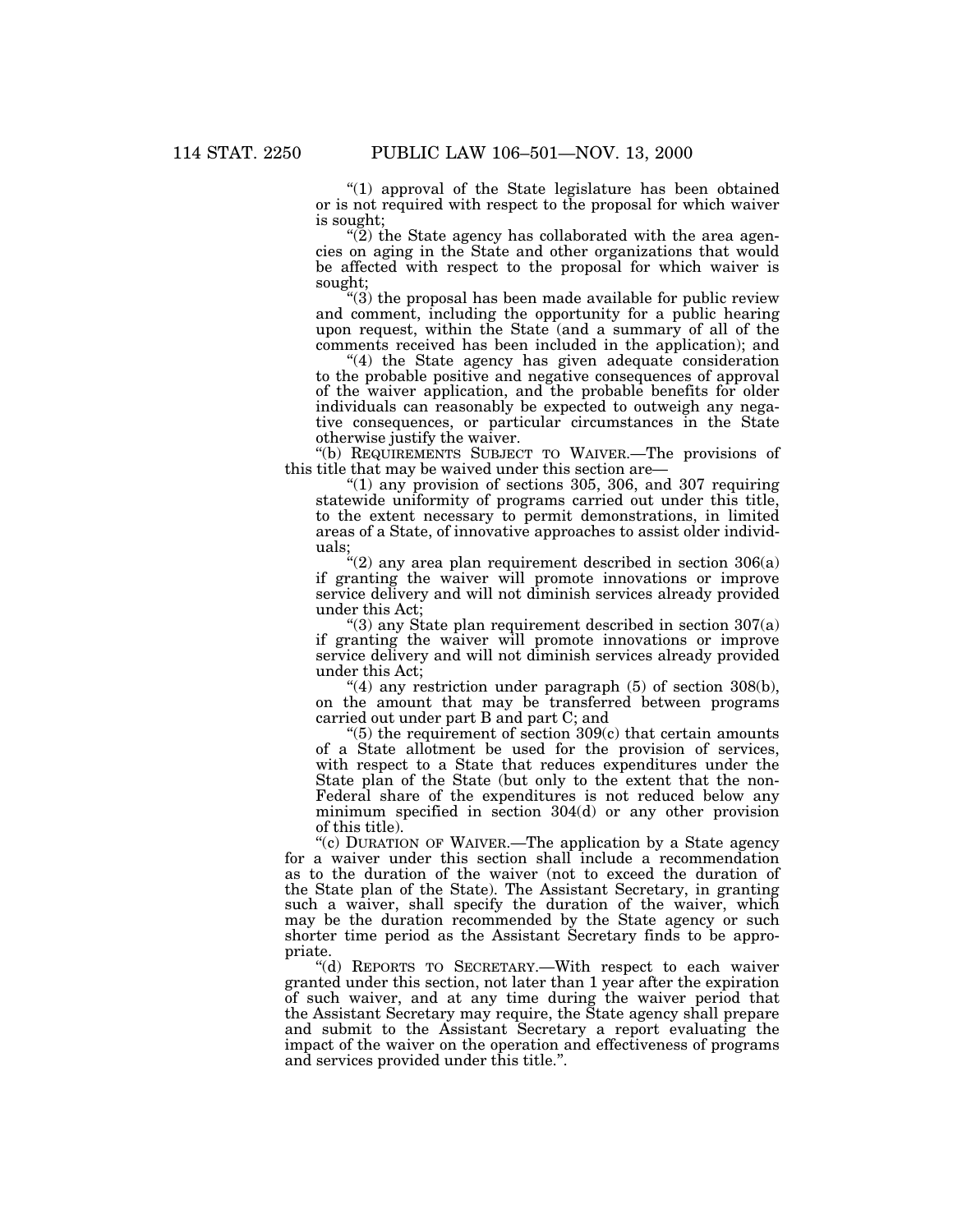Section 321 of the Older Americans Act of 1965 (42 U.S.C. 3030d) is amended—

 $(1)$  in subsection  $(a)$ —

 $(A)$  in paragraph  $(2)$ , by striking "or both" and inserting "and services provided by an area agency on aging, in conjunction with local transportation service providers, public transportation agencies, and other local government agencies, that result in increased provision of such transportation services for older individuals'';

 $(\hat{B})$  in paragraph (4), by striking "or  $(D)$ " and all that follows and inserting "or (D) to assist older individuals in obtaining housing for which assistance is provided under programs of the Department of Housing and Urban Development;'';

 $(C)$  in paragraph (5), by striking "including" and all that follows and inserting the following: ''including—

''(A) client assessment, case management services, and development and coordination of community services;

''(B) supportive activities to meet the special needs of caregivers, including caretakers who provide in-home services to frail older individuals; and

''(C) in-home services and other community services, including home health, homemaker, shopping, escort, reader, and letter writing services, to assist older individuals to live independently in a home environment;'';

(D) in paragraph (12), by inserting before the semicolon the following: ", and including the coordination of the services with programs administered by or receiving assistance from the Department of Labor, including programs carried out under the Workforce Investment Act of 1998 (29 U.S.C. 2801 et seq.)'';

 $(E)$  in paragraph  $(21)$ , by striking "or";

(F) by inserting after paragraph (21) the following: "(22) in-home services for frail older individuals, including individuals with Alzheimer's disease and related disorders with neurological and organic brain dysfunction, and their families, including in-home services defined by a State agency in the State plan submitted under section 307, taking into consideration the age, economic need, and noneconomic and nonhealth factors contributing to the frail condition and need for services of the individuals described in this paragraph, and in-home services defined by an area agency on aging in the area plan submitted under section 306.'';

(G) by redesignating paragraph (22) as paragraph (23); and

(H) in paragraph (23) (as redesignated by subparagraph (G)), by inserting ''necessary for the general welfare of older individuals'' before the semicolon; and

(2) by adding at the end the following:

"(c) In carrying out the provisions of this part, to more efficiently and effectively deliver services to older individuals, each area agency on aging shall coordinate services described in subsection (a) with other community agencies and voluntary organizations providing the same services. In coordinating the services, the area agency on aging shall make efforts to coordinate the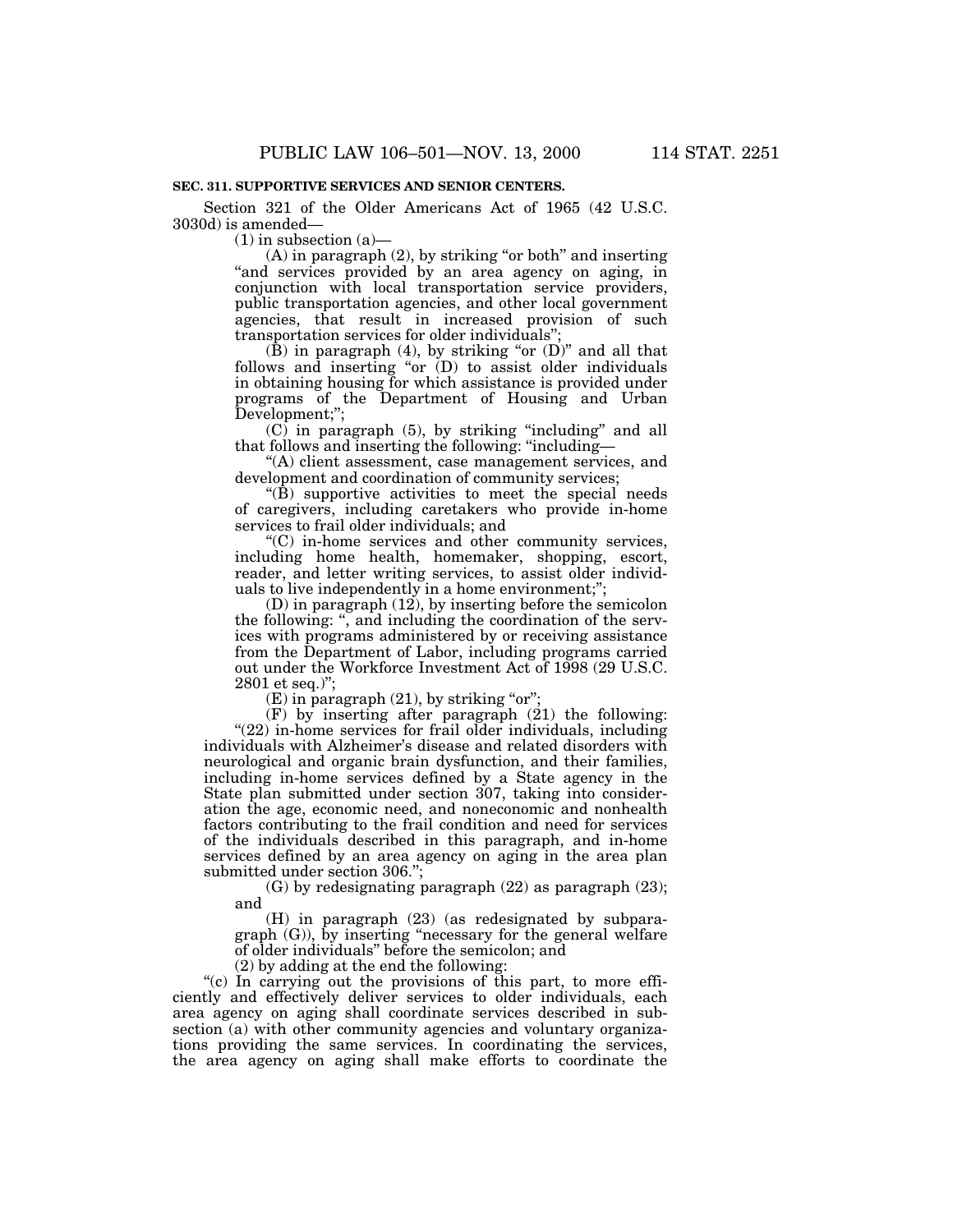services with agencies and organizations carrying out intergenerational programs or projects.

''(d) Funds made available under this part shall supplement, and not supplant, any Federal, State, or local funds expended by a State or unit of general purpose local government (including an area agency on aging) to provide services described in subsection  $(a)$ .".

### **SEC. 312. NUTRITION SERVICES.**

(a) REPEAL.—Subpart 3 of part C of title III of the Older Americans Act of 1965 (42 U.S.C. 3030g–11 et seq.) is repealed.

(b) REDESIGNATION.—Part C of title III of the Older Americans Act of 1965 (42 U.S.C. 3030e et seq.) is amended by redesignating subpart 4 as subpart 3.

(c) PROGRAM AUTHORIZED.—Section 331(2) of the Older Americans Act of 1965 (42 U.S.C. 3030e(2)) is amended by inserting , including adult day care facilities and multigenerational meal sites'' before the semi-colon.

## **SEC. 313. NUTRITION REQUIREMENTS.**

Subpart 4 of part C of title III of the Older Americans Act of 1965 (42 U.S.C. 3030g–21) is amended by striking section 339 and inserting the following:

42 USC 3030g–  $21.7$ 

## **''SEC. 339. NUTRITION.**

''A State that establishes and operates a nutrition project under this chapter shall—

" $(1)$  solicit the advice of a dietitian or individual with comparable expertise in the planning of nutritional services, and

''(2) ensure that the project—

''(A) provides meals that—

 $\tilde{f}(i)$  comply with the Dietary Guidelines for Americans, published by the Secretary and the Secretary of Agriculture,<br>
"(ii) provide to

each participating older individual—

"(I) a minimum of  $33\frac{1}{3}$  percent of the daily recommended dietary allowances as established by the Food and Nutrition Board of the Institute of Medicine of the National Academy of Sciences, if the project provides one meal per day,

"(II) a minimum of  $66\frac{2}{3}$  percent of the allowances if the project provides two meals per day, and

''(III) 100 percent of the allowances if the project provides three meals per day, and

 $i$ <sup>\*</sup>(iii) to the maximum extent practicable, are adjusted to meet any special dietary needs of program participants,

''(B) provides flexibility to local nutrition providers in designing meals that are appealing to program participants,

 $C'$ (C) encourages providers to enter into contracts that limit the amount of time meals must spend in transit before they are consumed,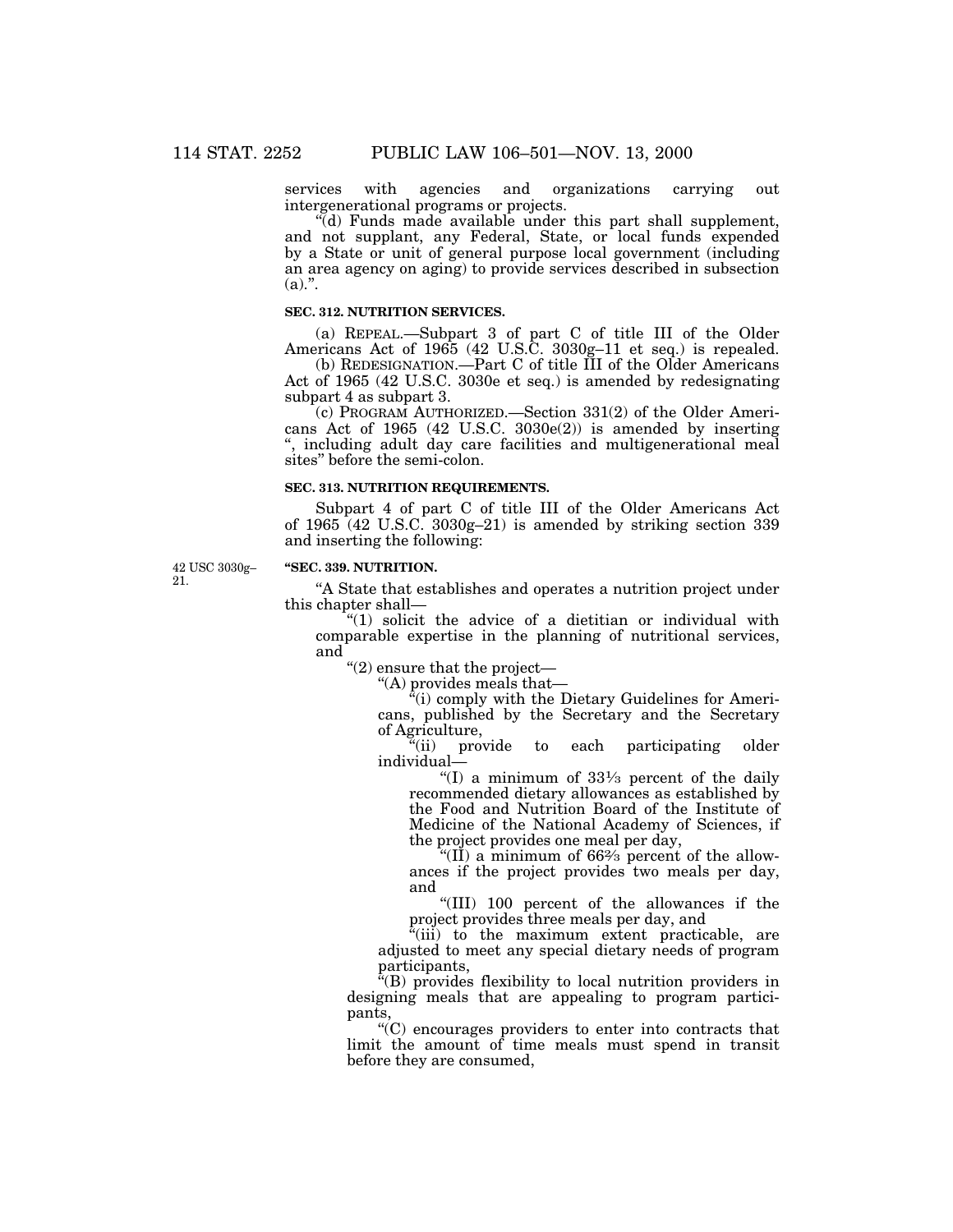''(D) where feasible, encourages arrangements with schools and other facilities serving meals to children in order to promote intergenerational meal programs,

 $E(F)$  provides that meals, other than in-home meals, are provided in settings in as close proximity to the majority of eligible older individuals' residences as feasible,

 $\mathcal{F}(F)$  comply with applicable provisions of State or local laws regarding the safe and sanitary handling of food, equipment, and supplies used in the storage, preparation, service, and delivery of meals to an older individual,

 $(C)$  ensures that meal providers carry out such project with the advice of dietitians (or individuals with comparable expertise), meal participants, and other individuals knowledgeable with regard to the needs of older individuals,

''(H) ensures that each participating area agency on aging establishes procedures that allow nutrition project administrators the option to offer a meal, on the same basis as meals provided to participating older individuals, to individuals providing volunteer services during the meal hours, and to individuals with disabilities who reside at home with and accompany older individuals eligible under this chapter,

''(I) ensures that nutrition services will be available to older individuals and to their spouses, and may be made available to individuals with disabilities who are not older individuals but who reside in housing facilities occupied primarily by older individuals at which congregate nutrition services are provided, and

''(J) provide for nutrition screening and, where appropriate, for nutrition education and counseling.''.

### **SEC. 314. IN-HOME SERVICES AND ADDITIONAL ASSISTANCE.**

Title III of the Older Americans Act of 1965 (42 U.S.C. 3021 et seq.) is amended—

(1) by repealing parts D and E; and

(2) by redesignating part F as part D.

## **SEC. 315. DEFINITION.**

Section 363 of the Older Americans Act of 1965 (42 U.S.C. 3030o) is repealed.

# **SEC. 316. NATIONAL FAMILY CAREGIVER SUPPORT PROGRAM.**

Title III of the Older Americans Act of 1965 (42 U.S.C. 3021 et seq.) is amended—

(1) by repealing part G; and

(2) by inserting after part D (as redesignated by section 313(2)) the following:

# **''PART E—NATIONAL FAMILY CAREGIVER SUPPORT PROGRAM**

## **''SEC. 371. SHORT TITLE.**

''This part may be cited as the 'National Family Caregiver Support Act'.

42 USC 3030h– 3030*l*.

42 USC 3030p– 3030r.

National Family Caregiver Support Act.

42 USC 3001 note.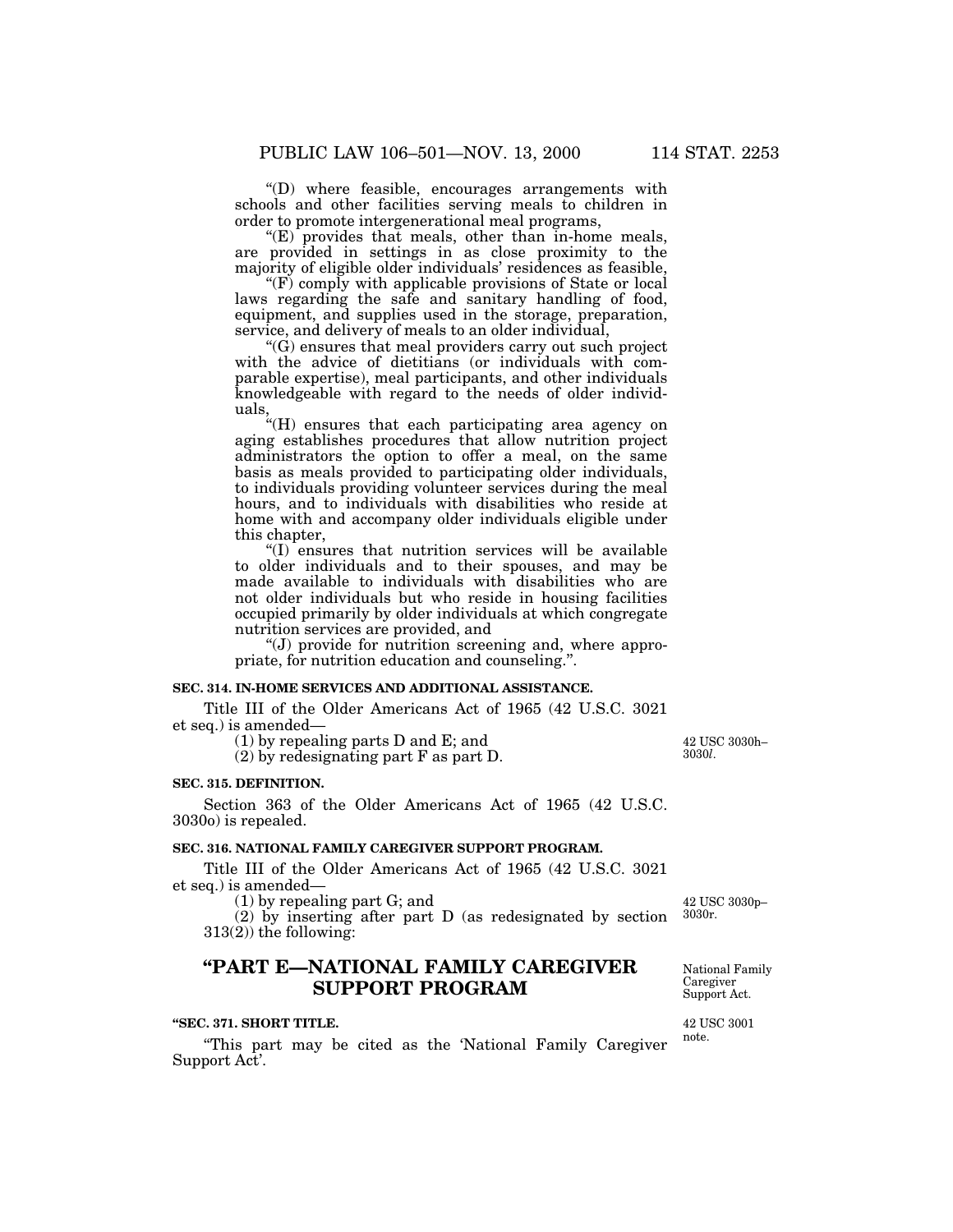# **''Subpart 1—Caregiver Support Program**

42 USC 3030s.

# **''SEC. 372. DEFINITIONS.**

''In this subpart: ''(1) CHILD.—The term 'child' means an individual who is not more than 18 years of age.<br>"(2) FAMILY CAREGIVER.—The term 'family caregiver' means

an adult family member, or another individual, who is an informal provider of in-home and community care to an older individual.

''(3) GRANDPARENT OR OLDER INDIVIDUAL WHO IS A RELATIVE CAREGIVER.—The term 'grandparent or older individual who is a relative caregiver' means a grandparent or stepgrandparent of a child, or a relative of a child by blood or marriage, who is 60 years of age or older and—

"(A) lives with the child;

 $f(B)$  is the primary caregiver of the child because the biological or adoptive parents are unable or unwilling to serve as the primary caregiver of the child; and

''(C) has a legal relationship to the child, as such legal custody or guardianship, or is raising the child informally.

42 USC 3030s–1.

# **''SEC. 373. PROGRAM AUTHORIZED.**

''(a) IN GENERAL.—The Assistant Secretary shall carry out a program for making grants to States with State plans approved under section 307, to pay for the Federal share of the cost of carrying out State programs, to enable area agencies on aging, or entities that such area agencies on aging contract with, to provide multifaceted systems of support services—

''(1) for family caregivers; and

 $''(2)$  for grandparents or older individuals who are relative caregivers.

''(b) SUPPORT SERVICES.—The services provided, in a State program under subsection (a), by an area agency on aging, or entity that such agency has contracted with, shall include—

''(1) information to caregivers about available services;

 $''(2)$  assistance to caregivers in gaining access to the services;

''(3) individual counseling, organization of support groups, and caregiver training to caregivers to assist the caregivers in making decisions and solving problems relating to their caregiving roles;

 $f''(4)$  respite care to enable caregivers to be temporarily relieved from their caregiving responsibilities; and

''(5) supplemental services, on a limited basis, to complement the care provided by caregivers.

'(c) POPULATION SERVED; PRIORITY.—

''(1) POPULATION SERVED.—Services under a State program under this subpart shall be provided to family caregivers, and grandparents and older individuals who are relative caregivers, and who—

"(A) are described in paragraph  $(1)$  or  $(2)$  of subsection  $(a)$ ; and

''(B) with regard to the services specified in paragraphs (4) and (5) of subsection (b), in the case of a caregiver described in paragraph (1), is providing care to an older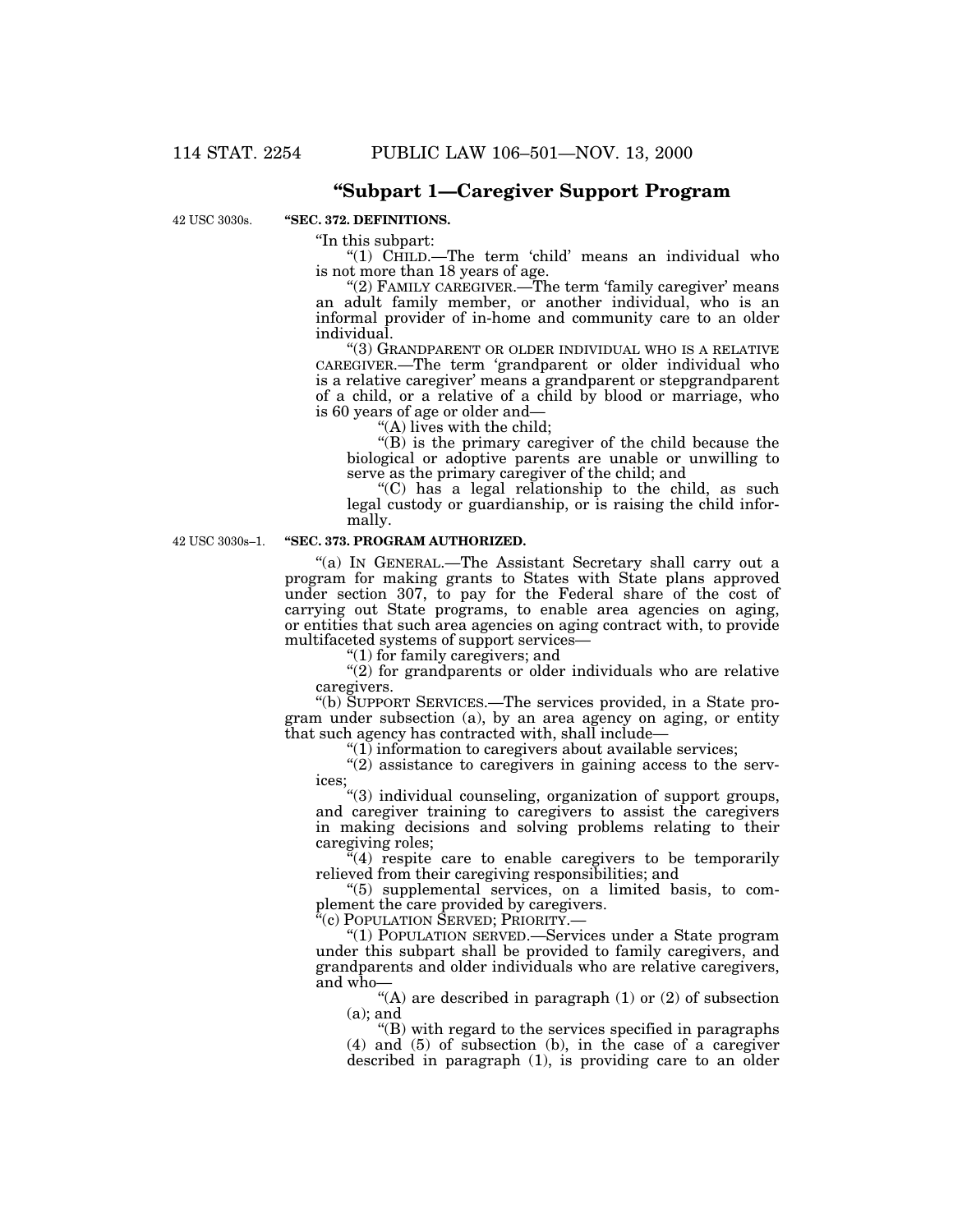individual who meets the condition specified in subparagraph  $(A)(i)$  or  $(B)$  of section 102(28).

 $\sqrt{2}$  PRIORITY.—In providing services under this subpart, the State shall give priority for services to older individuals with greatest social and economic need, (with particular attention to low-income older individuals) and older individuals providing care and support to persons with mental retardation and related developmental disabilities (as defined in section 102 of the Developmental Disabilities Assistance and Bill of Rights Act (42 U.S.C. 6001)) (referred to in this subpart as 'developmental disabilities').

"(d) COORDINATION WITH SERVICE PROVIDERS.—In carrying out this subpart, each area agency on aging shall coordinate the activities of the agency, or entity that such agency has contracted with, with the activities of other community agencies and voluntary organizations providing the types of services described in subsection (b).

''(e) QUALITY STANDARDS AND MECHANISMS AND ACCOUNT-ABILITY.—

"(1) QUALITY STANDARDS AND MECHANISMS.—The State shall establish standards and mechanisms designed to assure the quality of services provided with assistance made available under this subpart.

''(2) DATA AND RECORDS.—The State shall collect data and maintain records relating to the State program in a standardized format specified by the Assistant Secretary. The State shall furnish the records to the Assistant Secretary, at such time as the Assistant Secretary may require, in order to enable the Assistant Secretary to monitor State program administration and compliance, and to evaluate and compare the effectiveness of the State programs.

''(3) REPORTS.—The State shall prepare and submit to the Assistant Secretary reports on the data and records required under paragraph (2), including information on the services funded under this subpart, and standards and mechanisms by which the quality of the services shall be assured.

''(f ) CAREGIVER ALLOTMENT.—

 $"(1)$  In GENERAL. $-$ 

"(A) From sums appropriated under section  $303(e)$  for fiscal years 2001 through 2005, the Assistant Secretary shall allot amounts among the States proportionately based on the population of individuals 70 years of age or older in the States.

''(B) In determining the amounts allotted to States from the sums appropriated under section 303 for a fiscal year, the Assistant Secretary shall first determine the amount allotted to each State under subparagraph (A) and then proportionately adjust such amounts, if necessary, to meet the requirements of paragraph (2).

''(C) The number of individuals 70 years of age or older in any State and in all States shall be determined by the Assistant Secretary on the basis of the most recent data available from the Bureau of the Census and other reliable demographic data satisfactory to the Assistant Secretary.

''(2) MINIMUM ALLOTMENT.—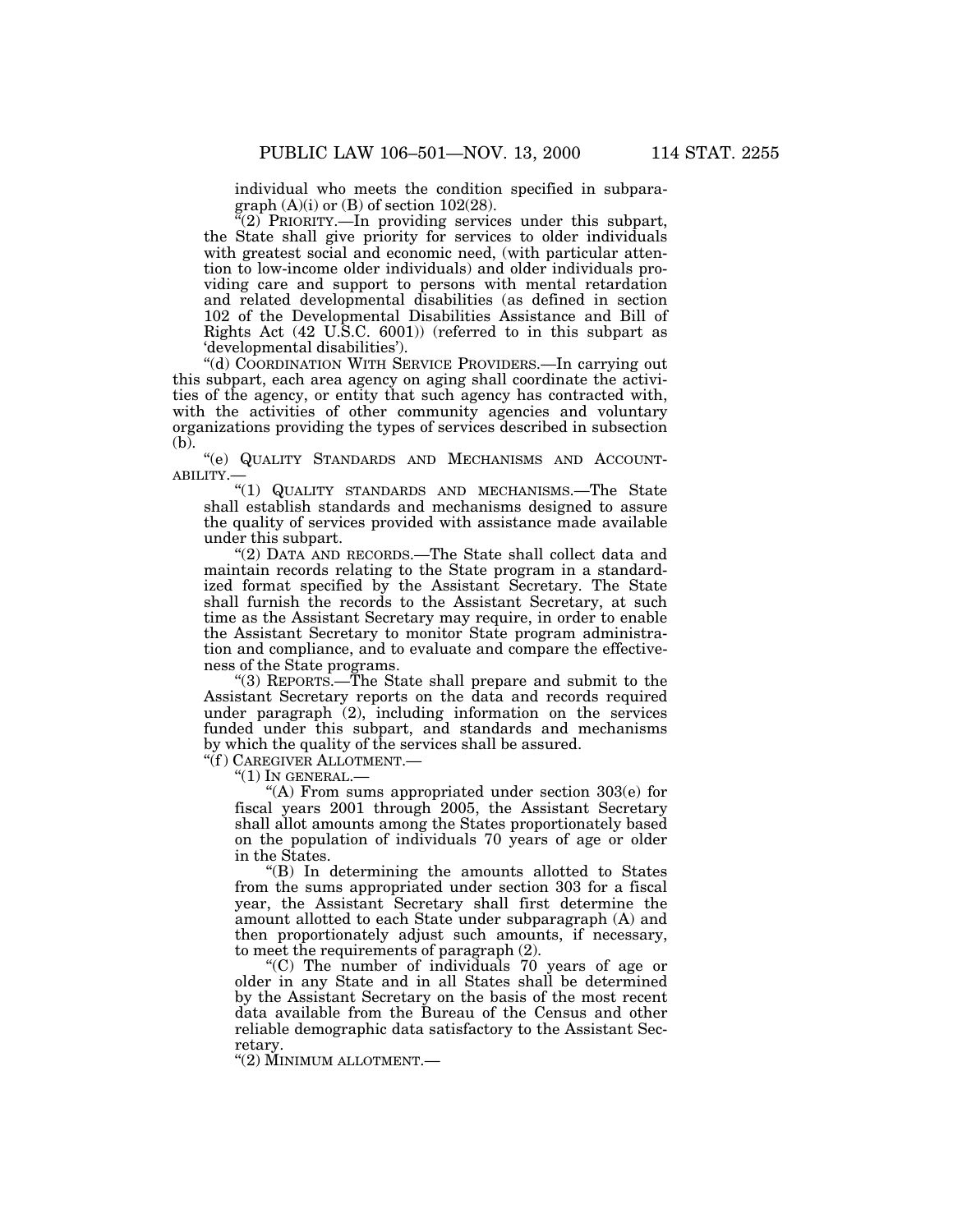"(A) The amounts allotted under paragraph (1) shall be reduced proportionately to the extent necessary to increase other allotments under such paragraph to achieve the amounts described in subparagraph (B).

"(B)(i) Each State shall be allotted  $\frac{1}{2}$  of 1 percent of the amount appropriated for the fiscal year for which the determination is made.

"(ii) Guam and the Virgin Islands of the United States shall each be allotted  $\frac{1}{4}$  of 1 percent of the amount appropriated for the fiscal year for which the determination is made.

"(iii) American Samoa and the Commonwealth of the Northern Mariana Islands shall each be allotted 1⁄16 of 1 percent of the amount appropriated for the fiscal year for which the determination is made.

" $(C)$  For the purposes of subparagraph  $(B)(i)$ , the term 'State' does not include Guam, American Samoa, the Virgin Islands of the United States, and the Commonwealth of the Northern Mariana Islands.

"(g) AVAILABILITY OF FUNDS.-

"(1) USE OF FUNDS FOR ADMINISTRATION OF AREA PLANS.— Amounts made available to a State to carry out the State program under this subpart may be used, in addition to amounts available in accordance with section  $303(c)(1)$ , for costs of administration of area plans.

"(2) FEDERAL SHARE.-<br>"(A) IN G

IN GENERAL.—Notwithstanding section  $304(d)(1)(D)$ , the Federal share of the cost of carrying out a State program under this subpart shall be 75 percent. ''(B) NON-FEDERAL SHARE.—The non-Federal share of

the cost shall be provided from State and local sources. ''(C) LIMITATION.—A State may use not more than 10

percent of the total Federal and non-Federal share available to the State to provide support services to grandparents and older individuals who are relative caregivers.

42 USC 3030s–2.

# **''SEC. 374. MAINTENANCE OF EFFORT.**

''Funds made available under this subpart shall supplement, and not supplant, any Federal, State, or local funds expended by a State or unit of general purpose local government (including an area agency on aging) to provide services described in section 373.

# **''Subpart 2—National Innovation Programs**

42 USC 3030s– 11.

# **''SEC. 375. INNOVATION GRANT PROGRAM.**

''(a) IN GENERAL.—The Assistant Secretary shall carry out a program for making grants on a competitive basis to foster the development and testing of new approaches to sustaining the efforts of families and other informal caregivers of older individuals, and to serving particular groups of caregivers of older individuals, including low-income caregivers and geographically distant caregivers and linking family support programs with the State entity or agency that administers or funds programs for persons with mental retardation or related developmental disabilities and their families.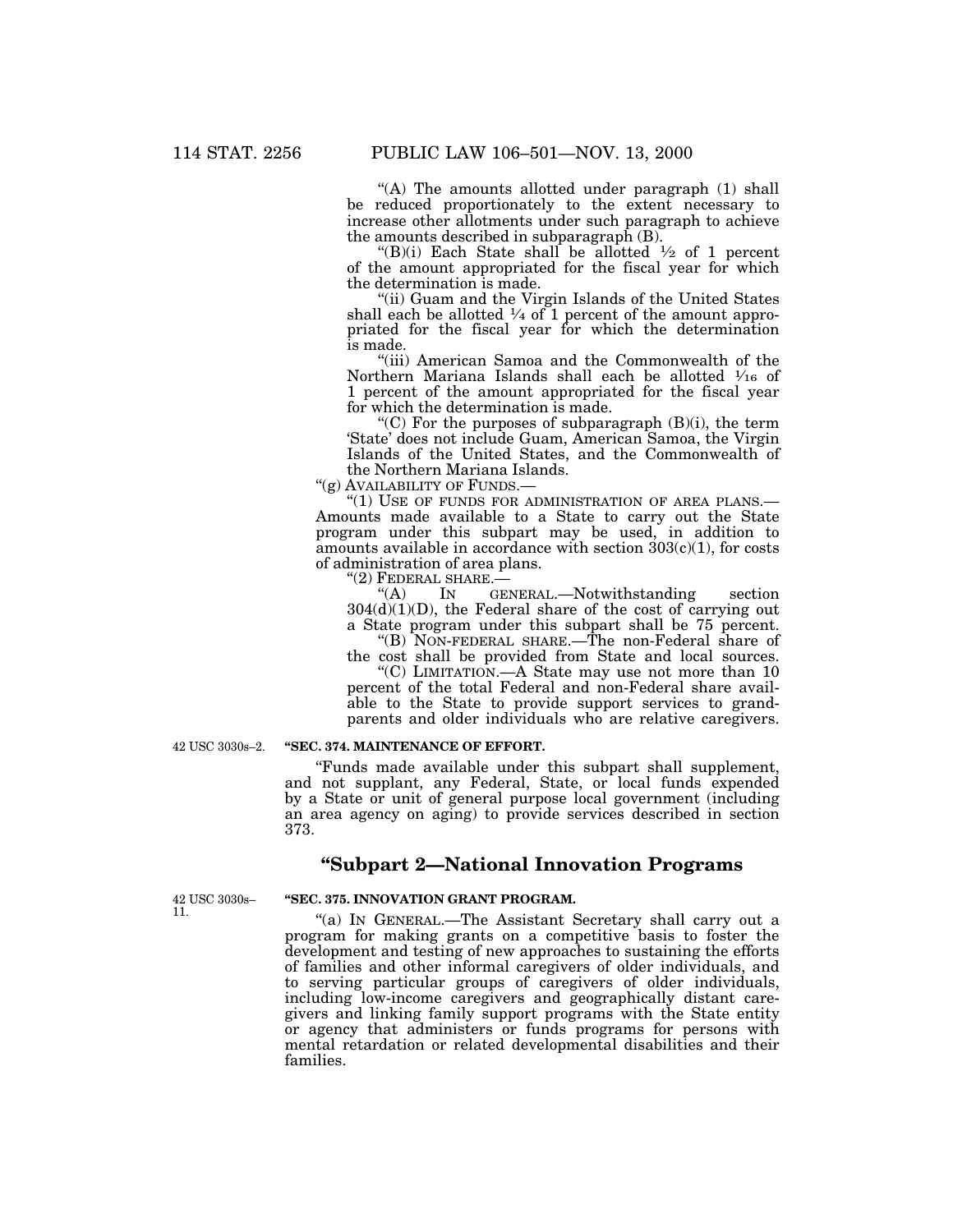''(b) EVALUATION AND DISSEMINATION OF RESULTS.—The Assistant Secretary shall provide for evaluation of the effectiveness of programs and activities funded with grants made under this section, and for dissemination to States of descriptions and evaluations of such programs and activities, to enable States to incorporate successful approaches into their programs carried out under this part.

''(c) SUNSET PROVISION.—This section shall be effective for 3 fiscal years after the date of the enactment of the Older Americans Act Amendments of 2000.

# **''SEC. 376. ACTIVITIES OF NATIONAL SIGNIFICANCE.**

''(a) IN GENERAL.—The Assistant Secretary shall, directly or by grant or contract, carry out activities of national significance to promote quality and continuous improvement in the support provided to family and other informal caregivers of older individuals through program evaluation, training, technical assistance, and

"(b) SUNSET PROVISION.—This section shall be effective for 3 fiscal years after the date of the enactment of the Older Americans Act Amendments of 2000.''.

# **TITLE IV—TRAINING, RESEARCH, AND DISCRETIONARY PROJECTS AND PRO-GRAMS**

### **SEC. 401. PROJECTS AND PROGRAMS.**

Title IV of the Older Americans Act of 1965 (42 U.S.C. 3030aa et seq.) is amended to read as follows:

# **''SEC. 401. PURPOSES.**

''The purposes of this title are—

 $\sqrt[n]{(1)}$  to expand the Nation's knowledge and understanding of the older population and the aging process;

 $''(2)$  to design, test, and promote the use of innovative ideas and best practices in programs and services for older individuals;

''(3) to help meet the needs for trained personnel in the field of aging; and

''(4) to increase awareness of citizens of all ages of the need to assume personal responsibility for their own longevity.

# **''PART A—GRANT PROGRAMS**

# **''SEC. 411. PROGRAM AUTHORIZED.**

"(a) IN GENERAL.—For the purpose of carrying out this section, the Assistant Secretary may make grants to and enter into contracts with States, public agencies, private nonprofit agencies, institutions of higher education, and organizations, including tribal organizations, for—

''(1) education and training to develop an adequately trained workforce to work with and on behalf of older individuals;

"(2) applied social research and analysis to improve access to and delivery of services for older individuals;

42 USC 3032.

42 USC 3031.

42 USC 3030s– 12.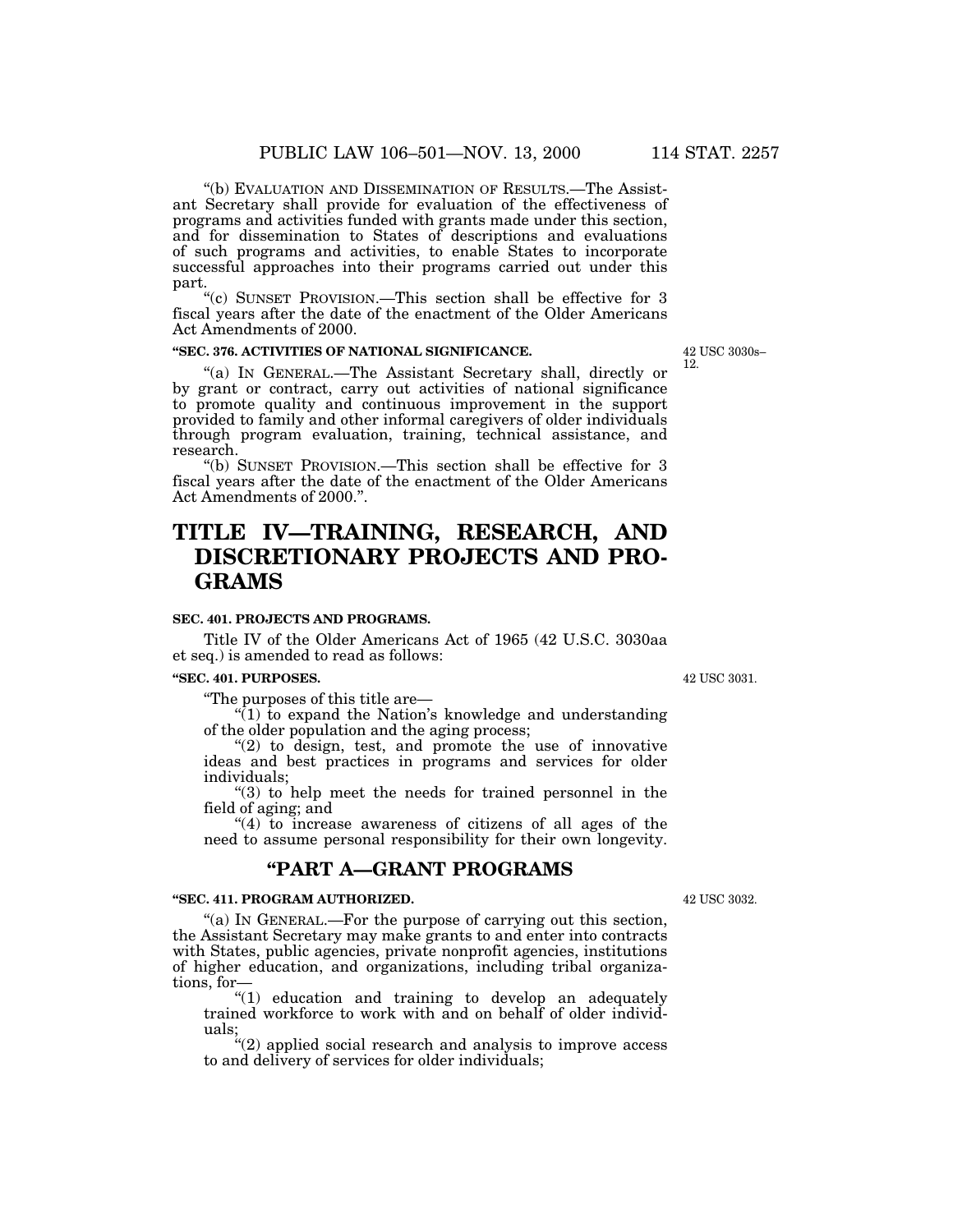$\degree$ (3) evaluation of the performance of the programs, activities, and services provided under this section;

''(4) the development of methods and practices to improve the quality and effectiveness of the programs, services, and activities provided under this section;

''(5) the demonstration of new approaches to design, deliver, and coordinate programs and services for older individuals;

''(6) technical assistance in planning, developing, implementing, and improving the programs, services, and activities provided under this section;

 $\degree$ (7) coordination with the designated State agency described in section  $101(a)(2)(A)(i)$  of the Rehabilitation Act of 1973 (29 U.S.C.  $721(a)(2)(A)(i)$ ) to provide services to older individuals who are blind as described in such Act;

''(8) the training of graduate level professionals specializing in the mental health needs of older individuals; and

''(9) any other activities that the Assistant Secretary determines will achieve the objectives of this section.

''(b) AUTHORIZATION OF APPROPRIATIONS.—There are authorized to be appropriated to carry out this section such sums as may be necessary for fiscal year 2001, and such sums as may be necessary for subsequent fiscal years.

42 USC 3032a.

# **''SEC. 412. CAREER PREPARATION FOR THE FIELD OF AGING.**

''(a) GRANTS.—The Assistant Secretary shall make grants to institutions of higher education, historically Black colleges or universities, Hispanic Centers of Excellence in Applied Gerontology, and other educational institutions that serve the needs of minority students, to provide education and training to prepare students for careers in the field of aging.

"(b) DEFINITIONS.—For purposes of subsection (a):

"(1) HISPANIC CENTER OF EXCELLENCE IN APPLIED GERON-TOLOGY.—The term 'Hispanic Center of Excellence in Applied Gerontology' means an institution of higher education with a program in applied gerontology that—

''(A) has a significant number of Hispanic individuals enrolled in the program, including individuals accepted for enrollment in the program;

''(B) has been effective in assisting Hispanic students of the program to complete the program and receive the degree involved;

''(C) has been effective in recruiting Hispanic individuals to attend the program, including providing scholarships and other financial assistance to such individuals and encouraging Hispanic students of secondary educational institutions to attend the program; and

''(D) has made significant recruitment efforts to increase the number and placement of Hispanic individuals serving in faculty or administrative positions in the program.

"(2) HISTORICALLY BLACK COLLEGE OR UNIVERSITY.—The term 'historically Black college or university' has the meaning given the term 'part B institution' in section 322(2) of the Higher Education Act of 1965 (20 U.S.C. 1061(2)).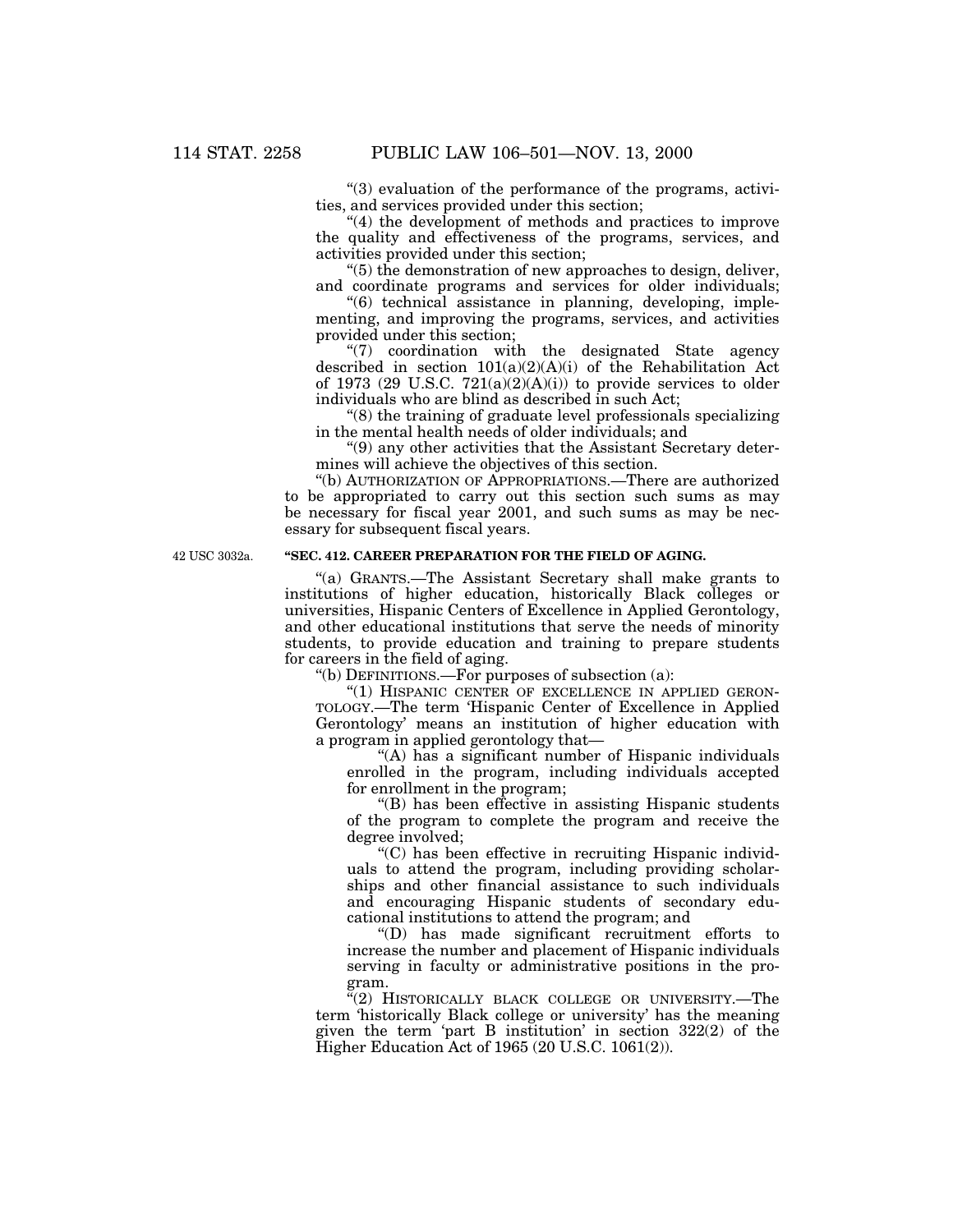#### **''SEC. 413. OLDER INDIVIDUALS' PROTECTION FROM VIOLENCE** 42 USC 3032b. **PROJECTS.**

"(a) PROGRAM AUTHORIZED.—The Assistant Secretary shall Grants. make grants to States, area agencies on aging, nonprofit organizations, or tribal organizations to carry out the activities described in subsection (b).

''(b) ACTIVITIES.—A State, an area agency on aging, a nonprofit organization, or a tribal organization that receives a grant under subsection  $(a)$  shall use such grant to-

''(1) support projects in local communities, involving diverse sectors of each community, to coordinate activities concerning intervention in and prevention of elder abuse, neglect, and exploitation, including family violence and sexual assault, against older individuals;

"(2) develop and implement outreach programs directed toward assisting older individuals who are victims of elder abuse, neglect, and exploitation (including family violence and sexual assault, against older individuals), including programs directed toward assisting the individuals in senior housing complexes, nursing homes, board and care facilities, and senior centers;

" $(3)$  expand access to family violence and sexual assault programs (including shelters, rape crisis centers, and support groups), including mental health services, safety planning and legal advocacy for older individuals and encourage the use of senior housing, hotels, or other suitable facilities or services when appropriate as emergency short-term shelters for older individuals who are the victims of elder abuse, including family violence and sexual assault; or

''(4) promote research on legal, organizational, or training impediments to providing services to older individuals through shelters and other programs, such as impediments to provision of services in coordination with delivery of health care or services delivered under this Act.

''(c) PREFERENCE.—In awarding grants under subsection (a), the Assistant Secretary shall give preference to a State, an area agency on aging, a nonprofit organization, or a tribal organization that has the ability to carry out the activities described in this section and title VII of this Act.

''(d) COORDINATION.—The Assistant Secretary shall encourage each State, area agency on aging, nonprofit organization, and tribal organization that receives a grant under subsection (a) to coordinate activities provided under this section with activities provided by other area agencies on aging, tribal organizations, State adult protective service programs, private nonprofit organizations, and by other entities receiving funds under title VII of this Act.

### **''SEC. 414. HEALTH CARE SERVICE DEMONSTRATION PROJECTS IN** 42 USC 3032c. **RURAL AREAS.**

''(a) AUTHORITY.—The Assistant Secretary, after consultation with the State agency of the State involved, shall make grants to eligible public agencies and nonprofit private organizations to pay part or all of the cost of developing or operating model health care service projects (including related home health care services, adult day health care, outreach, and transportation) through multipurpose senior centers that are located in rural areas and that provide nutrition services under section 331, to meet the health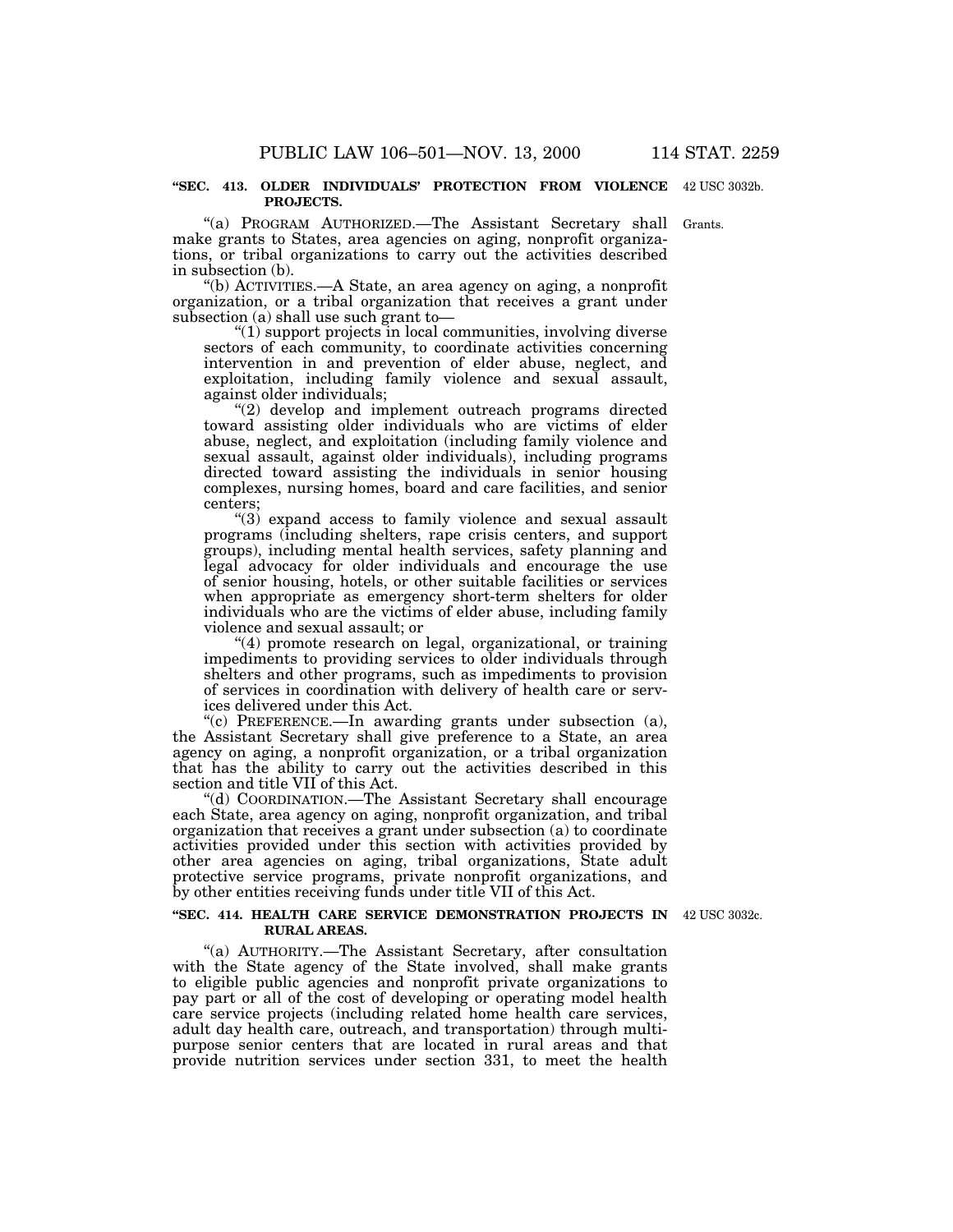care needs of medically underserved older individuals residing in such areas.

''(b) ELIGIBILITY.—To be eligible to receive a grant under subsection (a), a public agency or nonprofit private organization shall submit to the Assistant Secretary an application containing such information and assurances as the Secretary may require, including—

 $f''(1)$  information describing the nature and extent of the applicant's—

''(A) experience in providing medical services of the type to be provided in the project for which a grant is requested; and

''(B) coordination and cooperation with—

''(i) institutions of higher education having graduate programs with capability in public health, the medical sciences, psychology, pharmacology, nursing, social work, health education, nutrition, or gerontology, for the purpose of designing and developing such project; and

"(ii) critical access hospitals (as defined in section 1861(mm)(1) of the Social Security Act (42 U.S.C.  $1395x(mm)(1)$  and rural health clinics (as defined in section 1861(aa)(2) of the Social Security Act (42 U.S.C. 1395x(aa)(2)));

 $''(2)$  assurances that the applicant will carry out the project for which a grant is requested, through a multipurpose senior center located—

 $(A)(i)$  in a rural area that has a population of less than 5,000; or

"(ii) in a county that has fewer than seven individuals per square mile; and

''(B) in a State in which—

"(i) not less than  $33\frac{1}{3}$  of the population resides in rural areas; and

"(ii) not less than 5 percent of the population resides in counties with fewer than seven individuals per square mile,

as defined by and determined in accordance with the most recent data available from the Bureau of the Census; and

 $\degree$ (3) assurances that the applicant will submit to the Assistant Secretary such evaluations and reports as the Assistant Secretary may require.

''(c) REPORTS.—The Assistant Secretary shall prepare and submit to the appropriate committees of Congress a report that includes summaries of the evaluations and reports required under subsection (b).

42 USC 3032d.

## **''SEC. 415. COMPUTER TRAINING.**

''(a) PROGRAM AUTHORIZED.—The Assistant Secretary, in consultation with the Assistant Secretary of Commerce for Communications and Information, may award grants or contracts to entities to provide computer training and enhanced Internet access for older individuals.

''(b) PRIORITY.—If the Assistant Secretary awards grants under subsection (a), the Assistant Secretary shall give priority to an entity that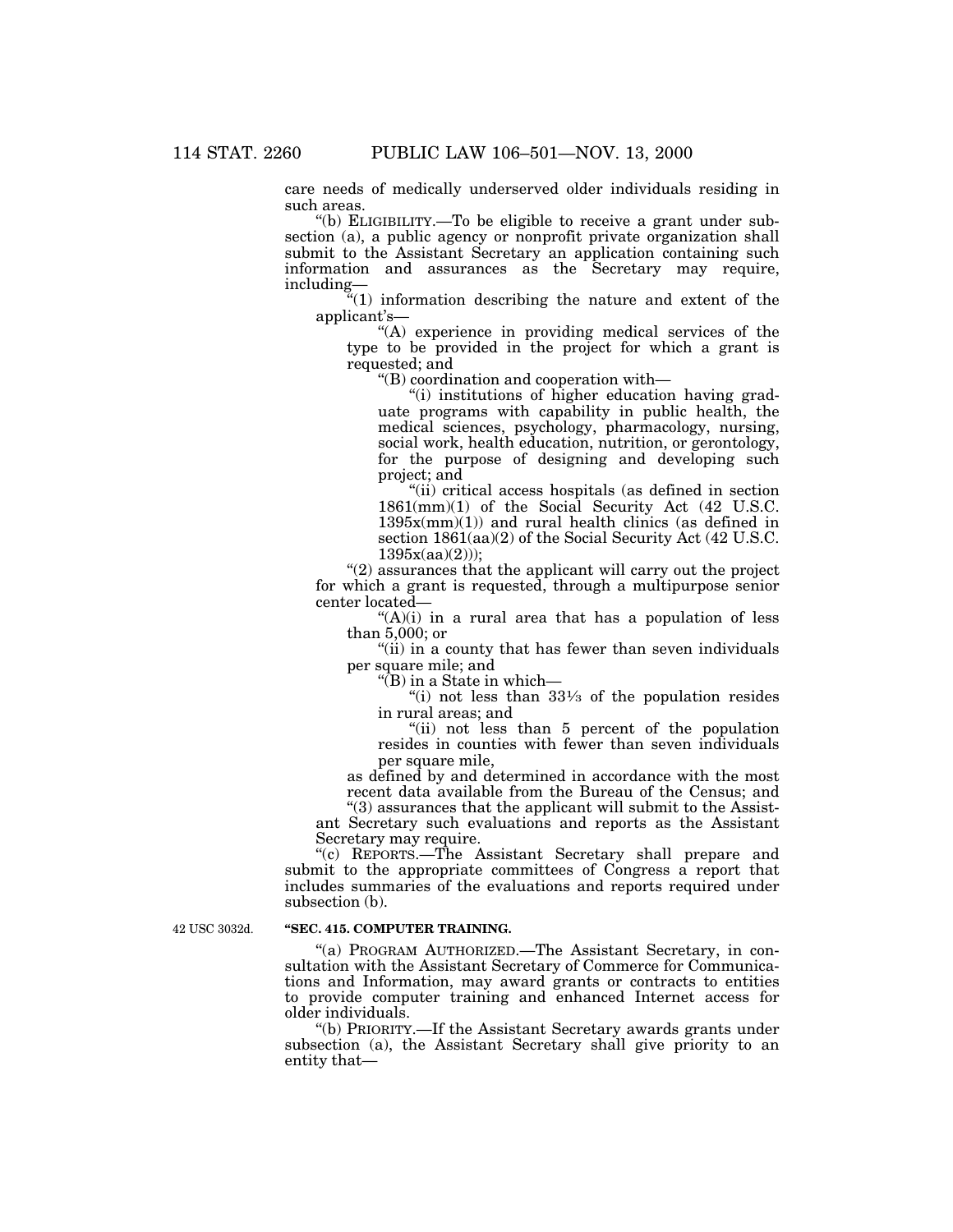''(1) will provide services to older individuals living in rural

areas;<br>"(2) has demonstrated expertise in providing computer training to older individuals; or

"(3) has demonstrated that it has a variety of training delivery methods, including facility-based, computer-based, and Internet-based training, that may facilitate a determination of the best method of training older individuals.

''(c) SPECIAL CONSIDERATION.—In awarding grants under this section, the Assistant Secretary shall give special consideration to applicants that have entered into a partnership with one or more private entities providing such applicants with donated information technologies including software, hardware, or training. ''(d) USE OF FUNDS.—An entity that receives a grant or contract

under subsection (a) shall use funds received under such grant or contract to provide training for older individuals that—

"(1) relates to the use of computers and related equipment, in order to improve the self-employment and employmentrelated technology skills of older individuals, as well as their

 $\sqrt{\hat{a}}$  is provided at senior centers, housing facilities for older individuals, elementary schools, secondary schools, and institutions of higher education.

#### **''SEC. 416. TECHNICAL ASSISTANCE TO IMPROVE TRANSPORTATION** 42 USC 3032e. **FOR SENIORS.**

''(a) IN GENERAL.—The Secretary may award grants or contracts to nonprofit organizations to improve transportation services for older individuals.

''(b) USE OF FUNDS.—A nonprofit organization receiving a grant or contract under subsection (a) shall use funds received under such grant or contract to provide technical assistance to assist local transit providers, area agencies on aging, senior centers and local senior support groups to encourage and facilitate coordination of Federal, State, and local transportation services and resources for older individuals. Such technical assistance may include—

''(1) developing innovative approaches for improving access by older individuals to supportive services;

 $(2)$  preparing and disseminating information on transportation options and resources for older individuals and organizations serving such individuals through establishing a toll-free telephone number;

''(3) developing models and best practices for comprehensive integrated transportation services for older individuals, including services administered by the Secretary of Transportation, by providing ongoing technical assistance to agencies providing services under title III and by assisting in coordination of public and community transportation services; and

''(4) providing special services to link seniors to transportation services not provided under title III.

### **''SEC. 417. DEMONSTRATION PROJECTS FOR MULTIGENERATIONAL** 42 USC 3032f. **ACTIVITIES.**

''(a) GRANTS AND CONTRACTS.—The Assistant Secretary may award grants and enter into contracts with eligible organizations to establish demonstration projects to provide older individuals with multigenerational activities.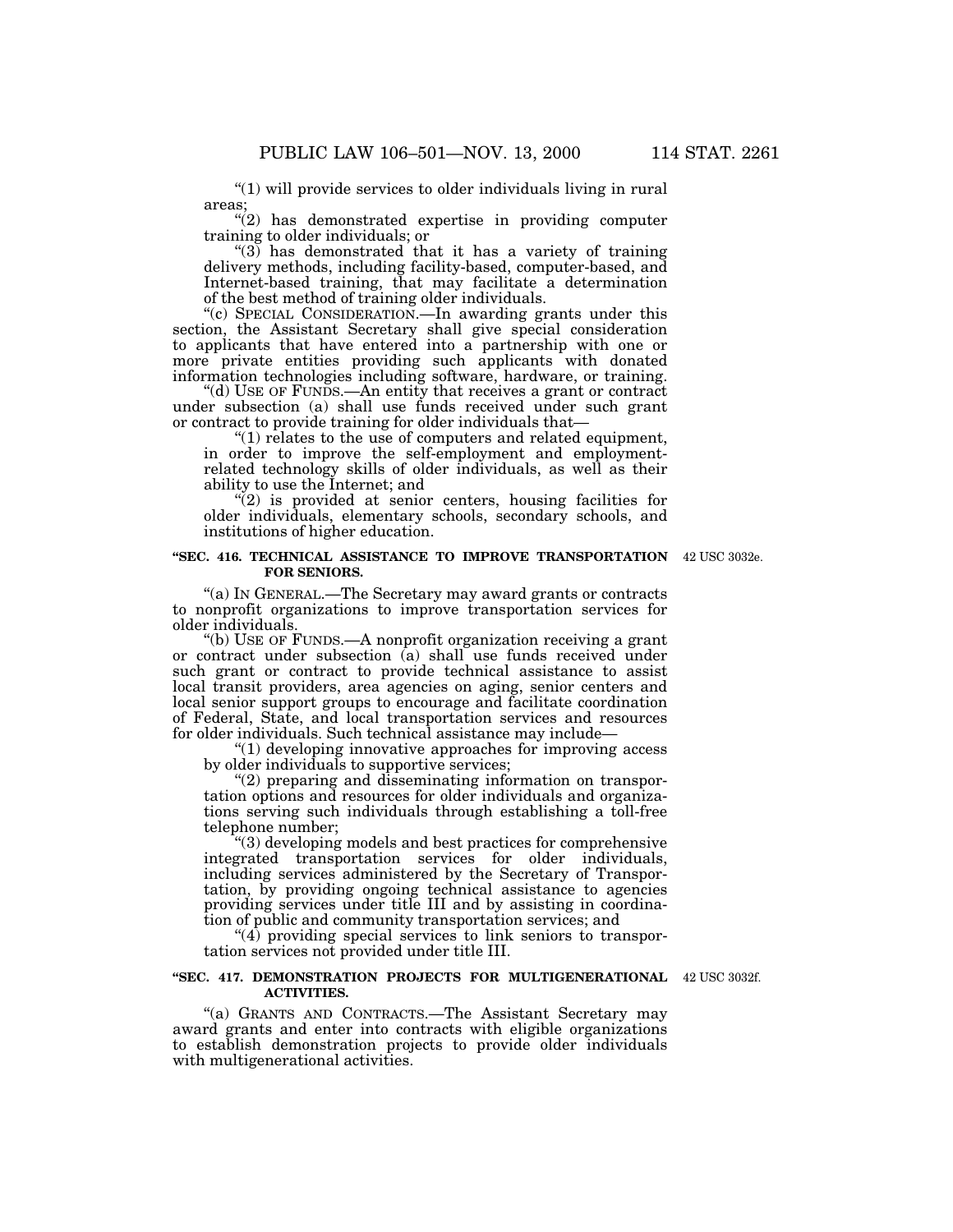''(b) USE OF FUNDS.—An eligible organization shall use funds made available under a grant awarded, or a contract entered into, under subsection (a)—

" $(1)$  to carry out a demonstration project that provides multigenerational activities, including any professional training appropriate to such activities for older individuals; and

 $\sqrt{\left(2\right)}$  to evaluate the project in accordance with subsection  $(f)$ .

''(c) PREFERENCE.—In awarding grants and entering into contracts under subsection (a), the Assistant Secretary shall give preference to—

''(1) eligible organizations with a demonstrated record of carrying out multigenerational activities; and

''(2) eligible organizations proposing projects that will serve older individuals with greatest economic need (with particular attention to low-income minority individuals and older individuals residing in rural areas).

''(d) APPLICATION.—To be eligible to receive a grant or enter into a contract under subsection (a), an organization shall submit an application to the Assistant Secretary at such time, in such manner, and accompanied by such information as the Assistant Secretary may reasonably require.

''(e) ELIGIBLE ORGANIZATIONS.—Organizations eligible to receive a grant or enter into a contract under subsection (a) shall be organizations that employ, or provide opportunities for, older individuals in multigenerational activities.

''(f ) LOCAL EVALUATION AND REPORT.—

''(1) EVALUATION.—Each organization receiving a grant or a contract under subsection  $(a)$  to carry out a demonstration project shall evaluate the multigenerational activities assisted under the project to determine the effectiveness of the multigenerational activities, the impact of such activities on child care and youth day care programs, and the impact of such activities on older individuals involved in such project.

''(2) REPORT.—The organization shall submit a report to the Assistant Secretary containing the evaluation not later than 6 months after the expiration of the period for which the grant or contract is in effect.

" $(g)$  REPORT TO CONGRESS.—Not later than 6 months after the Assistant Secretary receives the reports described in subsection  $(f)(2)$ , the Assistant Secretary shall prepare and submit to the Speaker of the House of Representatives and the President pro tempore of the Senate a report that assesses the evaluations and includes, at a minimum—

''(1) the names or descriptive titles of the demonstration projects funded under subsection (a);

"(2) a description of the nature and operation of the projects;

" $(3)$  the names and addresses of organizations that conducted the projects;

''(4) a description of the methods and success of the projects in recruiting older individuals as employees and volunteers to participate in the projects;

 $(5)$  a description of the success of the projects in retaining older individuals involved in the projects as employees and as volunteers; and

Deadline.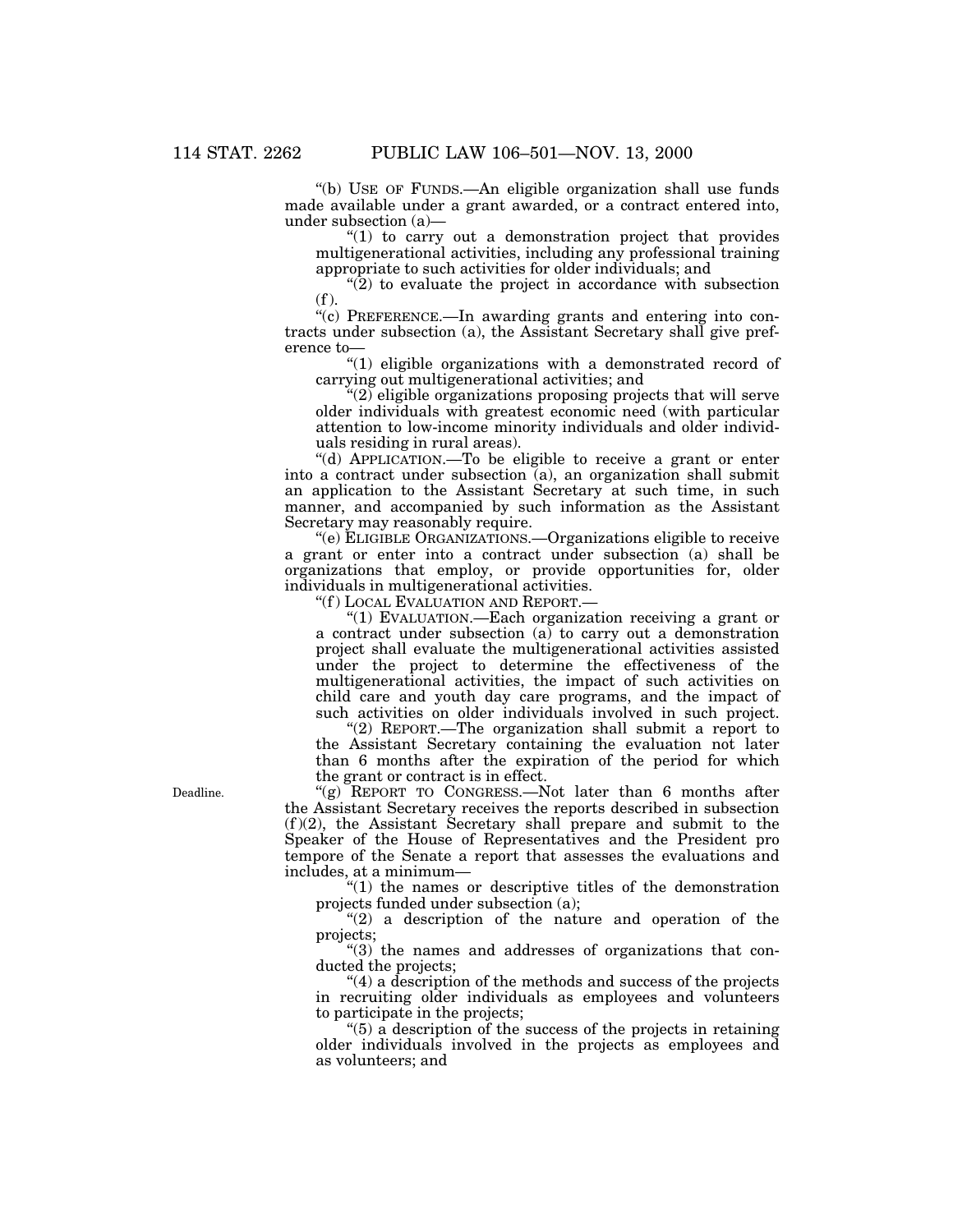"(6) the rate of turnover of older individual employees and volunteers in the projects.

''(h) DEFINITION.—As used in this section, the term 'multigenerational activity' includes an opportunity to serve as a mentor or adviser in a child care program, a youth day care program, an educational assistance program, an at-risk youth intervention program, a juvenile delinquency treatment program, or a family support program.

### **''SEC. 418. NATIVE AMERICAN PROGRAMS.**

42 USC 3032g.

''(a) ESTABLISHMENT.— ''(1) IN GENERAL.—The Assistant Secretary shall make grants or enter into contracts with not fewer than two and not more than four eligible entities to establish and operate Resource Centers on Native American Elders (referred to in this section as 'Resource Centers'). The Assistant Secretary shall make such grants or enter into such contracts for periods of not less than 3 years.<br>"(2) FUNCTIONS.—

''(A) IN GENERAL.—Each Resource Center that receives funds under this section shall—

''(i) gather information;

"(ii) perform research;

"(iii) provide for the dissemination of results of the research; and

"(iv) provide technical assistance and training to entities that provide services to Native Americans who are older individuals.

''(B) AREAS OF CONCERN.—In conducting the functions described in subparagraph (A), a Resource Center shall focus on priority areas of concern for the Resource Centers regarding Native Americans who are older individuals, which areas shall be—

''(i) health problems;

"(ii) long-term care, including in-home care;

''(iii) elder abuse; and

"(iv) other problems and issues that the Assistant Secretary determines are of particular importance to Native Americans who are older individuals.

''(3) PREFERENCE.—In awarding grants and entering into contracts under paragraph (1), the Assistant Secretary shall give preference to institutions of higher education that have conducted research on, and assessments of, the characteristics and needs of Native Americans who are older individuals.

''(4) CONSULTATION.—In determining the type of information to be sought from, and activities to be performed by, Resource Centers, the Assistant Secretary shall consult with the Director of the Office for American Indian, Alaskan Native, and Native Hawaiian Aging and with national organizations with special expertise in serving Native Americans who are

"(5) ELIGIBLE ENTITIES.—To be eligible to receive a grant or enter into a contract under paragraph (1), an entity shall be an institution of higher education with experience conducting research and assessment on the needs of older individuals.

''(6) REPORT TO CONGRESS.—The Assistant Secretary, with assistance from each Resource Center, shall prepare and submit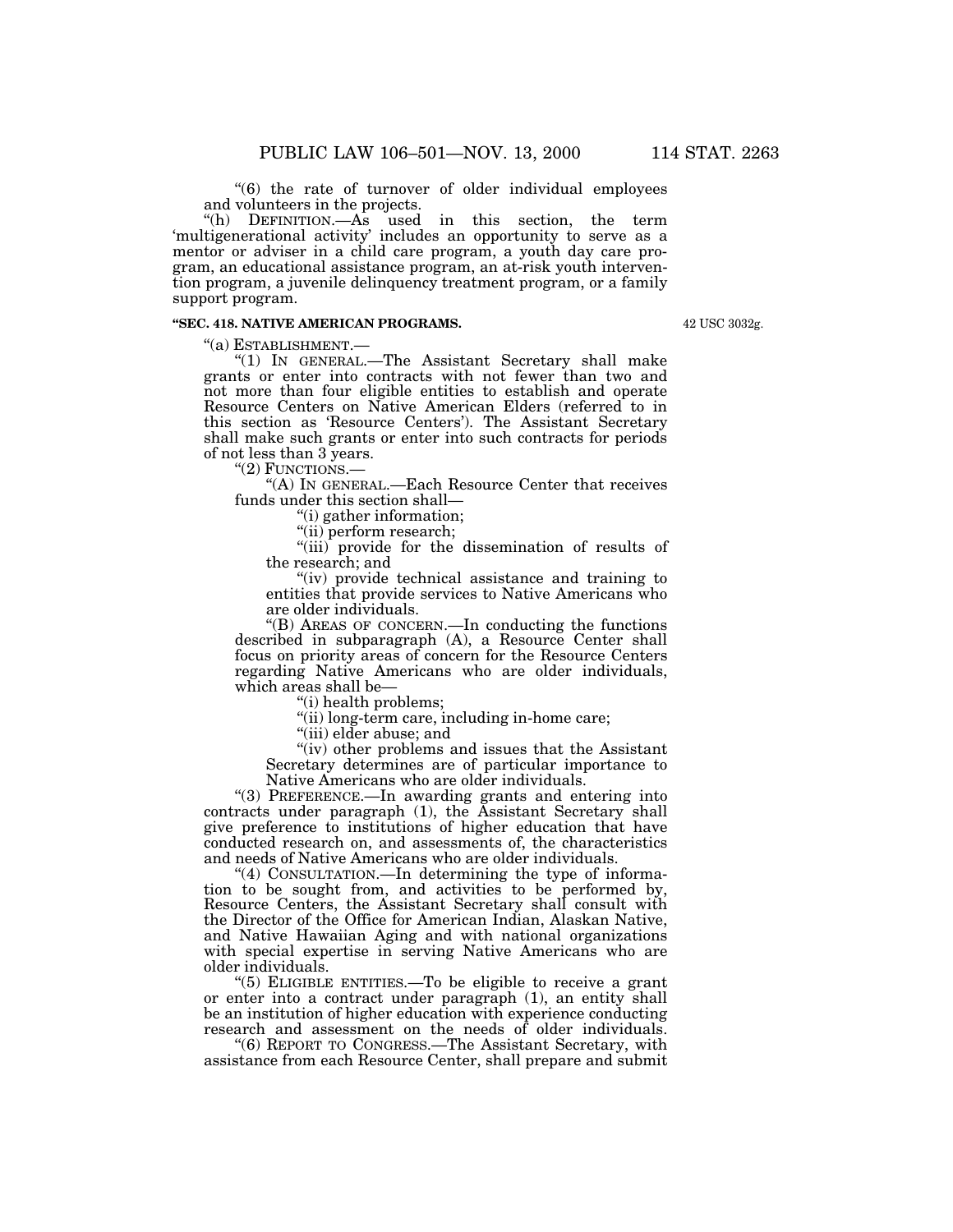to the Speaker of the House of Representatives and the President pro tempore of the Senate an annual report on the status and needs, including the priority areas of concern, of Native Americans who are older individuals.

''(b) TRAINING GRANTS.—The Assistant Secretary shall make grants and enter into contracts to provide in-service training opportunities and courses of instruction on aging to Indian tribes through public or nonprofit Indian aging organizations and to provide annually a national meeting to train directors of programs under this title.

42 USC 3032h.

### **''SEC. 419. MULTIDISCIPLINARY CENTERS.**

''(a) PROGRAM AUTHORIZED.—The Assistant Secretary may make grants to public and private nonprofit agencies, organizations, and institutions for the purpose of establishing or supporting multidisciplinary centers of gerontology, and gerontology centers of special emphasis (including emphasis on nutrition, employment, health (including mental health), disabilities (including severe disabilities), income maintenance, counseling services, supportive services, minority populations, and older individuals residing in rural areas).

''(b) USE OF FUNDS.—

" $(1)$  In GENERAL.—The centers described in subsection  $(a)$ shall conduct research and policy analysis and function as a technical resource for the Assistant Secretary, policymakers, service providers, and Congress.

"(2) MULTIDISCIPLINARY CENTERS.—The multidisciplinary centers of gerontology described in subsection (a) shall—

''(A) recruit and train personnel;

''(B) conduct basic and applied research toward the development of information related to aging;

 $\mathrm{``}(\mathrm{C})$  stimulate the incorporation of information on aging into the teaching of biological, behavioral, and social sciences at colleges and universities;

''(D) help to develop training programs in the field of aging at schools of public health, education, social work, and psychology, and other appropriate schools within colleges and universities;

''(E) serve as a repository of information and knowledge on aging;

 $\sqrt[\alpha]{F}$  provide consultation and information to public and voluntary organizations, including State agencies and area agencies on aging, which serve the needs of older individuals in planning and developing services provided under other provisions of this Act; and

 $(C)$  if appropriate, provide information relating to assistive technology.

" $(c)$  DATA. $\cdot$ 

''(1) IN GENERAL.—Each center that receives a grant under subsection (a) shall provide data to the Assistant Secretary on the projects and activities carried out with funds received under such subsection.

''(2) INFORMATION INCLUDED.—Such data described in paragraph (1) shall include—

 $f(A)$  information on the number of personnel trained;

''(B) information on the number of older individuals served;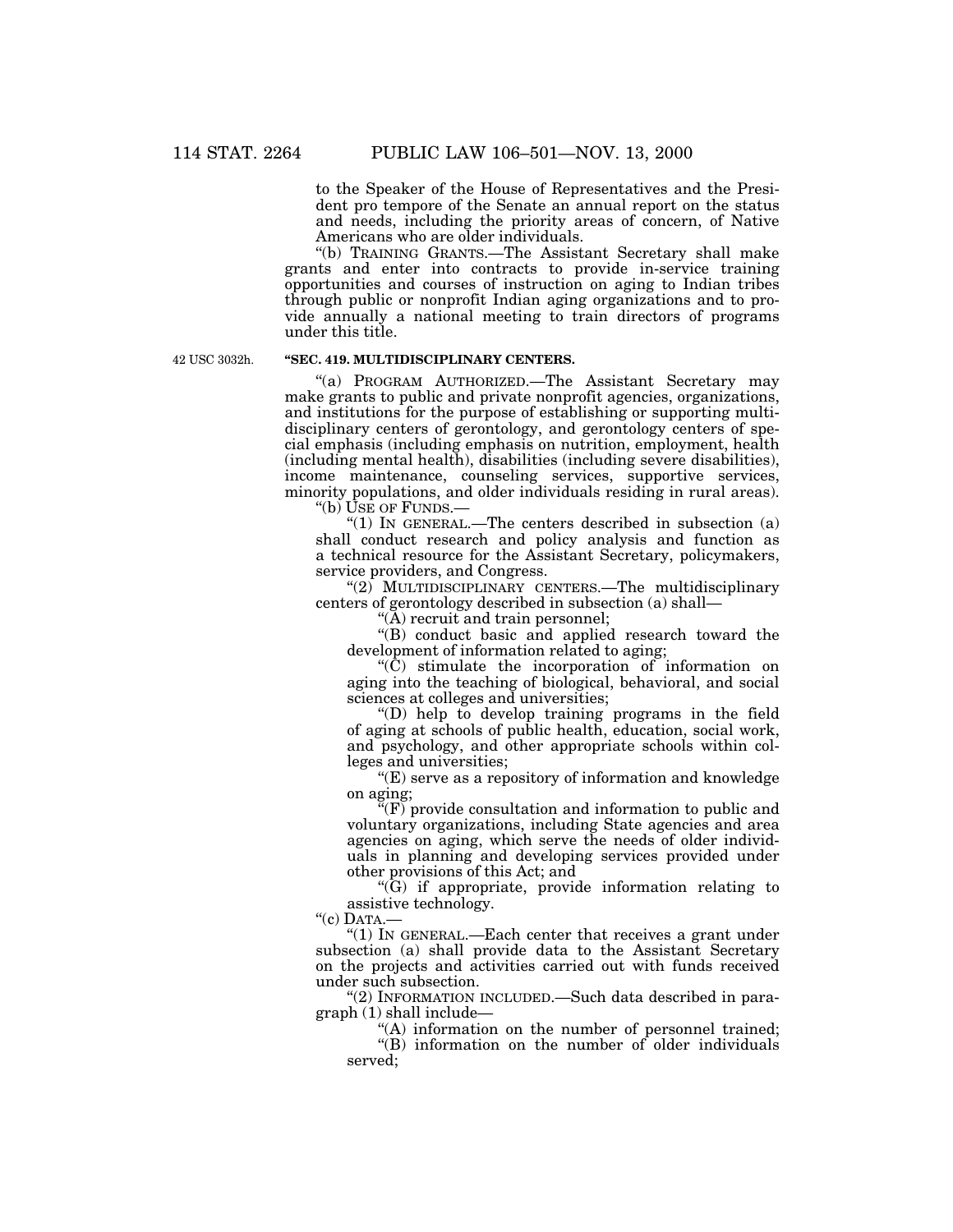$C$ ) information on the number of schools assisted;

and "(D) other information that will facilitate achieving the objectives of this section.

#### **''SEC. 420. DEMONSTRATION AND SUPPORT PROJECTS FOR LEGAL** 42 USC 3032i. **ASSISTANCE FOR OLDER INDIVIDUALS.**

''(a) PROGRAM AUTHORIZED.—The Assistant Secretary shall make grants and enter into contracts, in order to—<br>"(1) provide a national legal assistance support system

(operated by one or more grantees or contractors) of activities to State and area agencies on aging for providing, developing, or supporting legal assistance for older individuals, including— ''(A) case consultations;

"(B) training;

''(C) provision of substantive legal advice and assistance; and<br>
"(D) assistance in the design, implementation, and

administration of legal assistance delivery systems to local providers of legal assistance for older individuals; and

"(2) support demonstration projects to expand or improve the delivery of legal assistance to older individuals with social or economic needs.

''(b) ASSURANCES.—Any grants or contracts made under subsection (a)(2) shall contain assurances that the requirements of section  $307(a)(11)$  are met.

"(c) ASSISTANCE.—To carry out subsection  $(a)(1)$ , the Assistant Secretary shall make grants to or enter into contracts with national nonprofit organizations experienced in providing support and technical assistance on a nationwide basis to States, area agencies on aging, legal assistance providers, ombudsmen, elder abuse prevention programs, and other organizations interested in the legal rights of older individuals.

#### **''SEC. 421. OMBUDSMAN AND ADVOCACY DEMONSTRATION PROJECTS.** 42 USC 3032j.

''(a) PROGRAM AUTHORIZED.—The Assistant Secretary shall award grants to not fewer than three and not more than 10 States to conduct demonstrations and evaluate cooperative projects between the State long-term care ombudsman program, legal assistance agencies, and the State protection and advocacy systems for individuals with developmental disabilities and individuals with mental illness, established under part C of the Developmental Disabilities Assistance and Bill of Rights Act (42 U.S.C. 6041 et seq.) and under the Protection and Advocacy for Mentally Ill Individuals Act of 1986 (42 U.S.C. 10801 et seq.).

''(b) REPORT.—The Assistant Secretary shall prepare and submit to Congress a report containing the results of the evaluation required by subsection (a). Such report shall contain such recommendations as the Assistant Secretary determines to be appropriate.

# **''PART B—GENERAL PROVISIONS**

## **''SEC. 431. PAYMENT OF GRANTS.**

''(a) CONTRIBUTIONS.—To the extent the Assistant Secretary determines a contribution to be appropriate, the Assistant Secretary shall require the recipient of any grant or contract under this

42 USC 3033.

Grants. Contracts.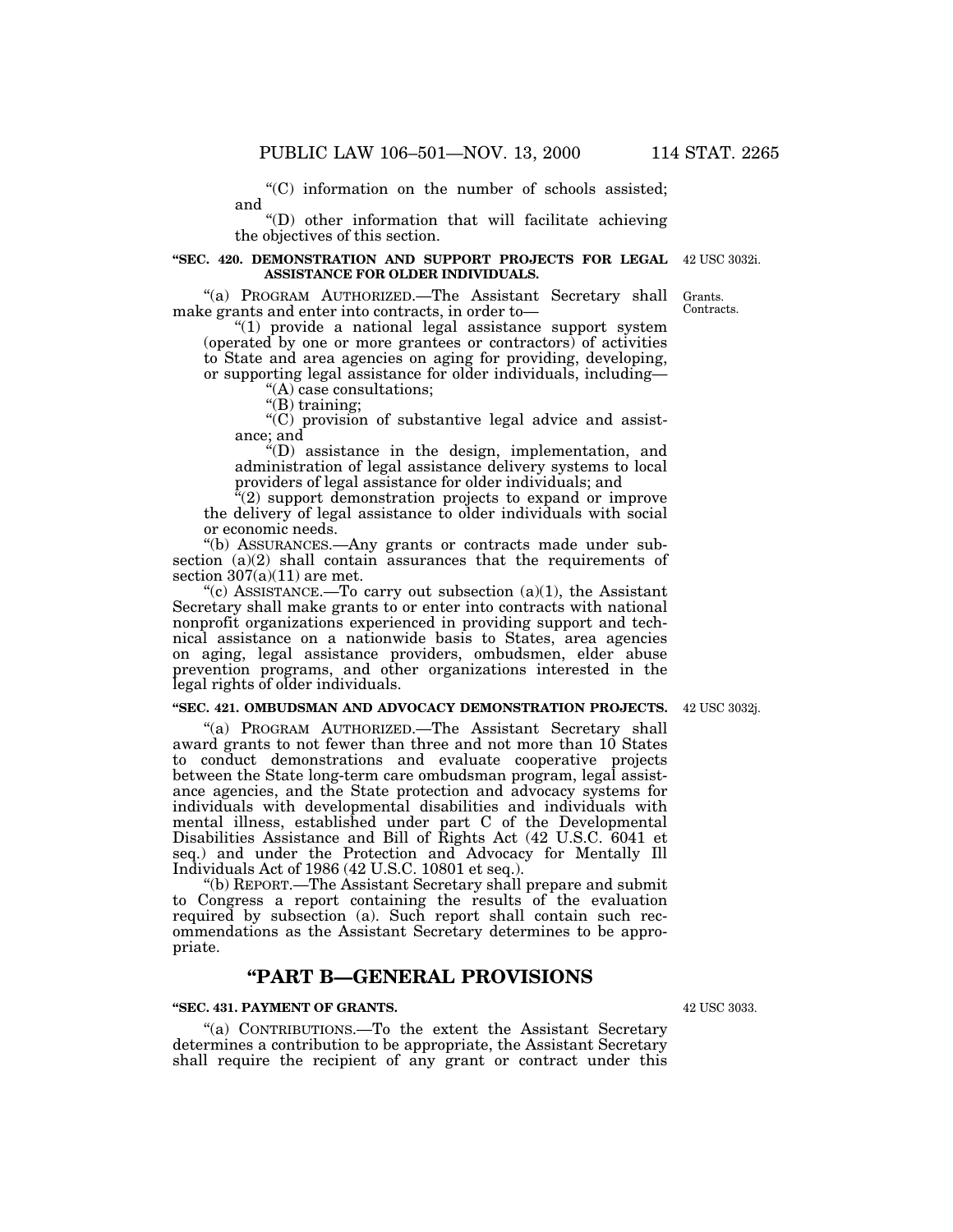title to contribute money, facilities, or services for carrying out the project for which such grant or contract was made.

''(b) PAYMENTS.—Payments under this title pursuant to a grant or contract may be made (after necessary adjustment, in the case of grants, on account of previously made overpayments or underpayments) in advance or by way of reimbursement, and in such installments and on such conditions, as the Assistant Secretary may determine.

''(c) CONSULTATION.—The Assistant Secretary shall make no grant or contract under this title in any State that has established or designated a State agency for purposes of title III unless the Assistant Secretary—

''(1) consults with the State agency prior to issuing the grant or contract; and

''(2) informs the State agency of the purposes of the grant or contract when the grant or contract is issued.

42 USC 3033a.

# **''SEC. 432. RESPONSIBILITIES OF ASSISTANT SECRETARY.**

''(a) IN GENERAL.—The Assistant Secretary shall be responsible for the administration, implementation, and making of grants and contracts under this title and shall not delegate authority under this title to any other individual, agency, or organization.

''(b) REPORT.—

"(1) IN GENERAL.—Not later than January 1 following each fiscal year, the Assistant Secretary shall submit, to the Speaker of the House of Representatives and the President pro tempore of the Senate, a report for such fiscal year that describes each project and each program—

 $(A)$  for which funds were provided under this title; and

"(B) that was completed in the fiscal year for which such report is prepared.

''(2) CONTENTS.—Such report shall contain—

''(A) the name or descriptive title of each project or program;

''(B) the name and address of the individual or governmental entity that conducted such project or program;

''(C) a specification of the period throughout which such project or program was conducted;

 $\sqrt[m]{(D)}$  the identity of each source of funds expended to carry out such project or program and the amount of funds provided by each such source;

" $(\dot{E})$  an abstract describing the nature and operation of such project or program; and

" $(F)$  a bibliography identifying all published information relating to such project or program.

"(c) EVALUATIONS.-

''(1) IN GENERAL.—The Assistant Secretary shall establish by regulation and implement a process to evaluate the results of projects and programs carried out under this title.

''(2) RESULTS.—The Assistant Secretary shall—

''(A) make available to the public the results of each evaluation carried out under paragraph (1); and

"(B) use such evaluation to improve services delivered,

or the operation of projects and programs carried out, under this Act.''.

Regulations.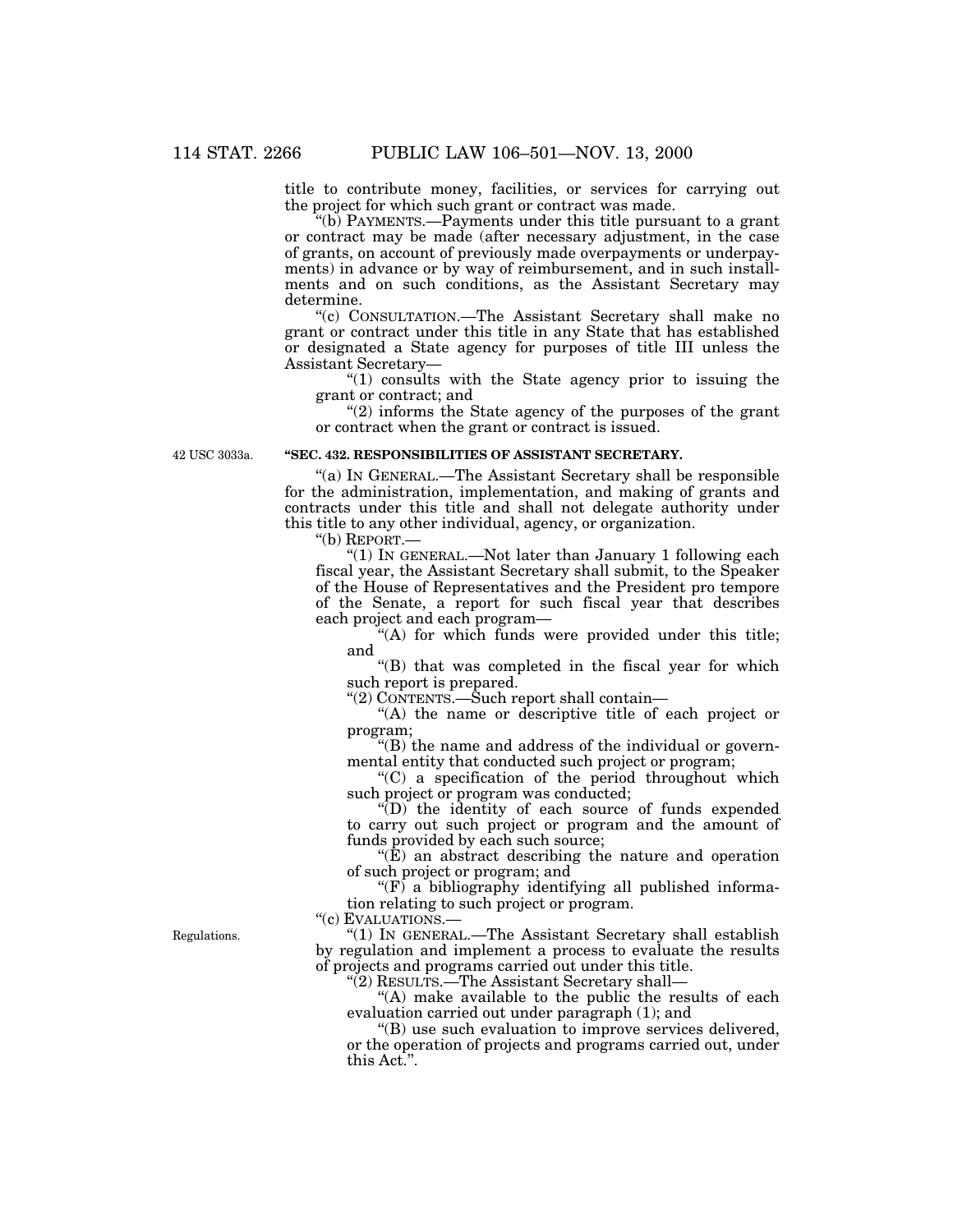# **TITLE V—AMENDMENT TO TITLE V OF THE OLDER AMERICANS ACT OF 1965**

# **SEC. 501. AMENDMENT TO TITLE V OF THE OLDER AMERICANS ACT OF 1965.**

Title V of the Older Americans Act of 1965 (42 U.S.C. 3056 et seq.) is amended to read as follows:

# **''TITLE V—COMMUNITY SERVICE EMPLOYMENT FOR OLDER AMERICANS**

### **''SEC. 501. SHORT TITLE.**

''This title may be cited as the 'Older American Community Service Employment Act'.

### **''SEC. 502. OLDER AMERICAN COMMUNITY SERVICE EMPLOYMENT** 42 USC 3056. **PROGRAM.**

 $((a)(1)$  In order to foster and promote useful part-time opportunities in community service activities for unemployed lowincome persons who are 55 years or older and who have poor employment prospects, and in order to foster individual economic self-sufficiency and to increase the number of persons who may enjoy the benefits of unsubsidized employment in both the public and private sectors, the Secretary of Labor (hereafter in this title referred to as the 'Secretary') is authorized to establish an older American community service employment program.

"(2) Amounts appropriated to carry out this title shall be used only to carry out the provisions contained in this title.

" $(b)(1)$  In order to carry out the provisions of this title, the Secretary is authorized to enter into agreements, subject to section 514, with State and national public and private nonprofit agencies and organizations, agencies of a State government or a political subdivision of a State (having elected or duly appointed governing officials), or a combination of such political subdivisions, or tribal organizations in order to further the purposes and goals of the program. Such agreements may include provisions for the payment of costs, as provided in subsection (c) of this section, of projects developed by such organizations and agencies in cooperation with the Secretary in order to make the program effective or to supplement the program. No payment shall be made by the Secretary toward the cost of any project established or administered by any organization or agency unless the Secretary determines that such project—

"(A) will provide employment only for eligible individuals except for necessary technical, administrative, and supervisory personnel, but such personnel shall, to the fullest extent possible, be recruited from among eligible individuals;

 $H(x)$ <sup>"</sup>(B)(i) will provide employment for eligible individuals in the community in which such individuals reside, or in nearby communities; or

"(ii) if such project is carried out by a tribal organization" that enters into an agreement under this subsection or receives assistance from a State that enters into such an agreement, will provide employment for such individuals, including those

42 USC 3001 note. Older American Community Service Employment Act.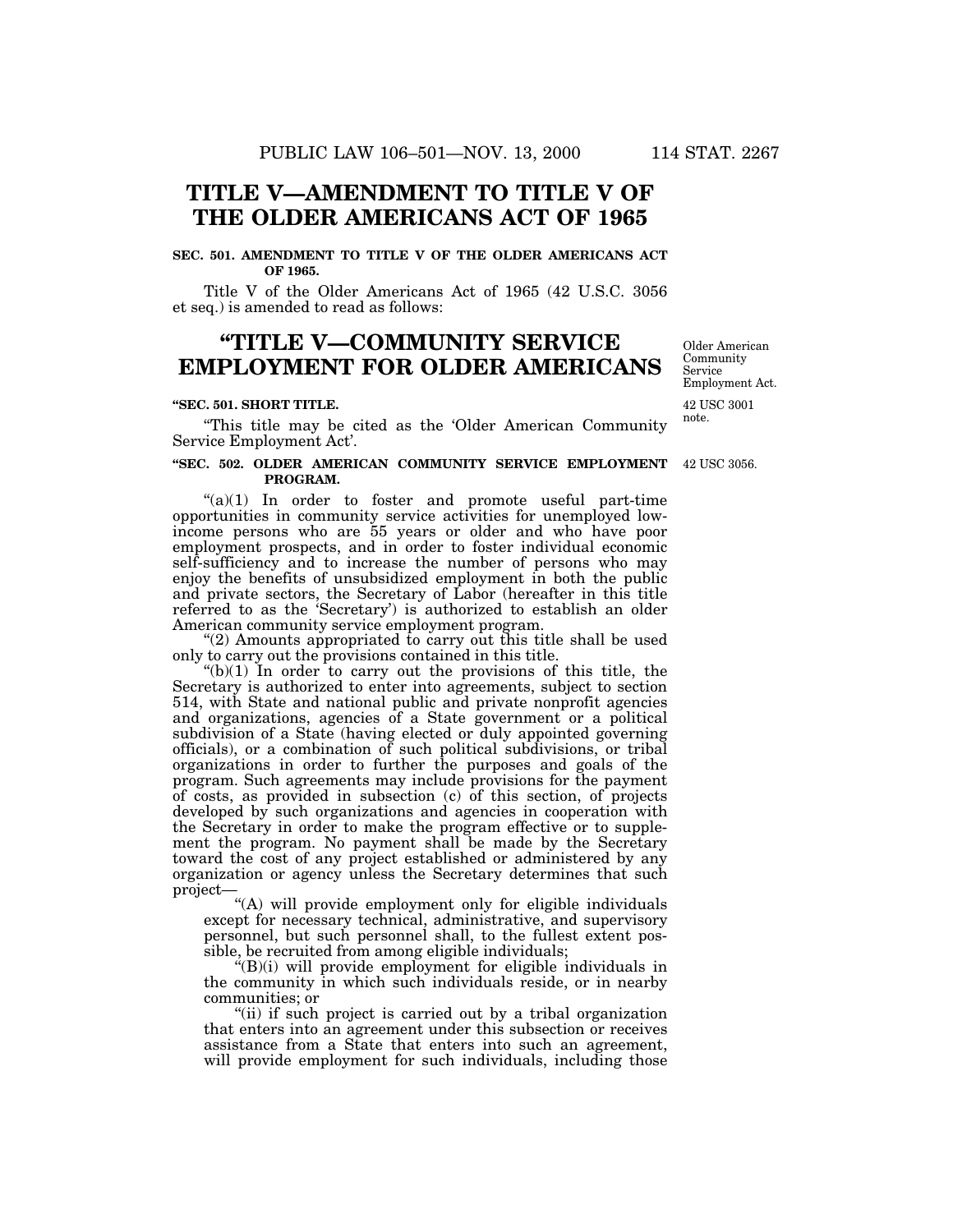who are Indians residing on an Indian reservation, as the term is defined in section 2601(2) of the Energy Policy Act of 1992 (25 U.S.C. 3501(2));

''(C) will employ eligible individuals in service related to publicly owned and operated facilities and projects, or projects sponsored by organizations, other than political parties, exempt from taxation under the provisions of section  $501(c)(3)$  of the Internal Revenue Code of 1986, except projects involving the construction, operation, or maintenance of any facility used or to be used as a place for sectarian religious instruction or worship;

''(D) will contribute to the general welfare of the community;

''(E) will provide employment for eligible individuals;

 $f(F)(i)$  will result in an increase in employment opportunities over those opportunities which would otherwise be available;

"(ii) will not result in the displacement of currently employed workers (including partial displacement, such as a reduction in the hours of nonovertime work or wages or employment benefits); and

''(iii) will not impair existing contracts or result in the substitution of Federal funds for other funds in connection with work that would otherwise be performed;

''(G) will not employ or continue to employ any eligible individual to perform work the same or substantially the same as that performed by any other person who is on layoff;

"(H) will utilize methods of recruitment and selection (including participating in a one-stop delivery system as established under section 134(c) of the Workforce Investment Act of 1998 (29 U.S.C. 2864(c)) and listing of job vacancies with the employment agency operated by any State or political subdivision thereof) which will assure that the maximum number of eligible individuals will have an opportunity to participate in the project;

''(I) will include such training as may be necessary to make the most effective use of the skills and talents of those individuals who are participating, and will provide for the payment of the reasonable expenses of individuals being trained, including a reasonable subsistence allowance;

''(J) will assure that safe and healthy conditions of work will be provided, and will assure that persons employed in community service and other jobs assisted under this title shall be paid wages which shall not be lower than whichever is the highest of—

 $\tilde{f}(i)$  the minimum wage which would be applicable to the employee under the Fair Labor Standards Act of 1938, if section  $6(a)(1)$  of such Act applied to the participant and if the participant were not exempt under section 13 thereof;

''(ii) the State or local minimum wage for the most nearly comparable covered employment; or

''(iii) the prevailing rates of pay for persons employed in similar public occupations by the same employer;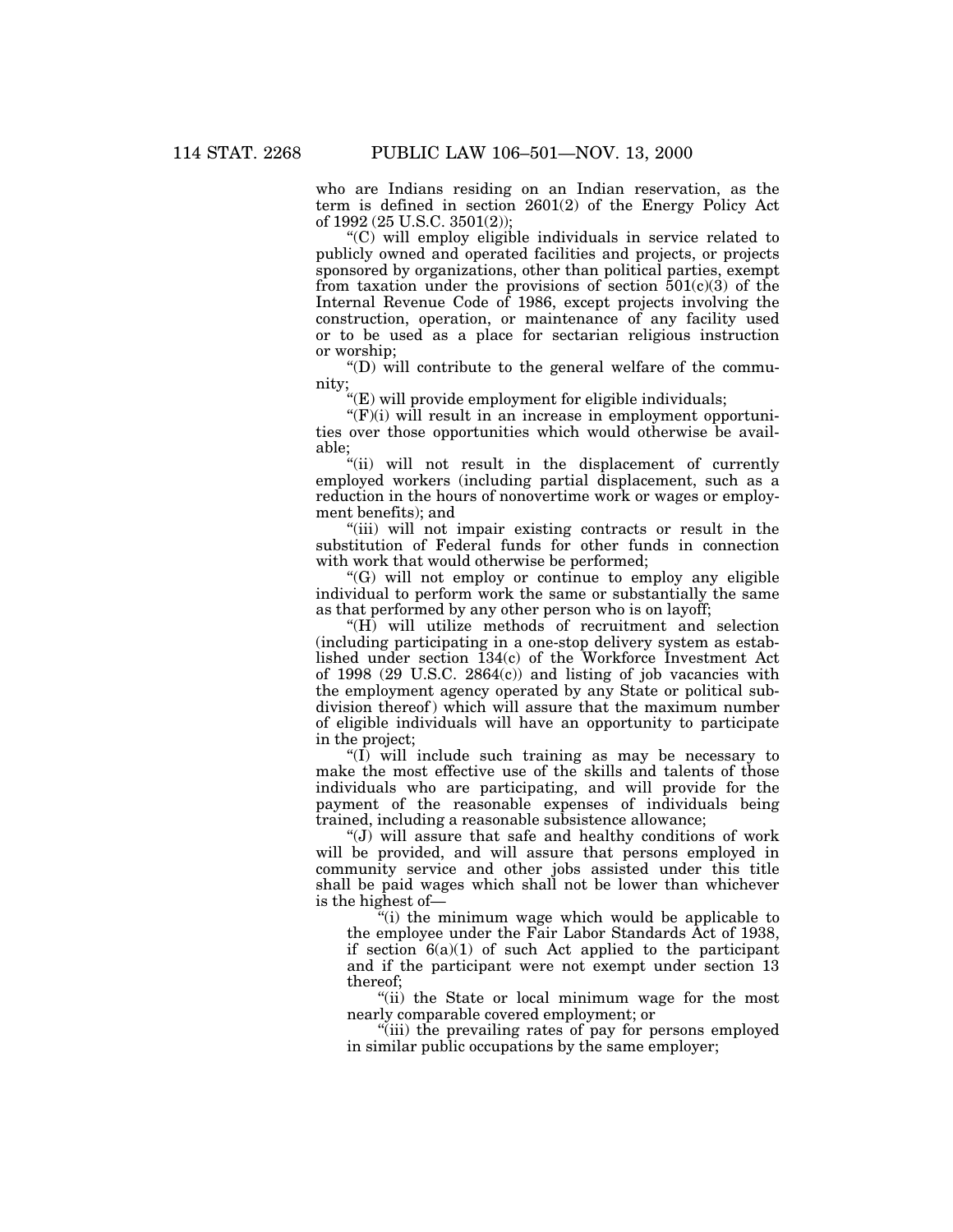"(K) will be established or administered with the advice of persons competent in the field of service in which employment is being provided, and of persons who are knowledgeable with regard to the needs of older persons;

''(L) will authorize pay for necessary transportation costs of eligible individuals which may be incurred in employment in any project funded under this title, in accordance with regulations promulgated by the Secretary;

" $(M)$  will assure that, to the extent feasible, such project will serve the needs of minority, limited English-speaking, and Indian eligible individuals, and eligible individuals who have the greatest economic need, at least in proportion to their numbers in the State and take into consideration their rates of poverty and unemployment;

 $(N)(i)$  will prepare an assessment of the participants' skills and talents and their needs for services, except to the extent such project has, for the participant involved, recently prepared an assessment of such skills and talents, and such needs, pursuant to another employment or training program (such as a program under the Workforce Investment Act of 1998 (29 U.S.C. 2801 et seq.), the Carl D. Perkins Vocational and Technical Education Act of 1998 (20 U.S.C. 2301 et seq.), or part A of title IV of the Social Security Act (42 U.S.C. 601 et seq.));

"(ii) will provide to eligible individuals training and employment counseling based on strategies that identify appropriate employment objectives and the need for supportive services, developed as a result of the assessment and service strategy provided for in clause (i); and

"(iii) will provide counseling to participants on their progress in meeting such objectives and satisfying their need for supportive services;

 $\angle$ <sup>"(O)</sup> will provide appropriate services for participants through the one-stop delivery system as established under section 134(c) of the Workforce Investment Act of 1998 (29 U.S.C. 2864(c)), and will be involved in the planning and operations of such system pursuant to a memorandum of understanding with the local workforce investment board in accordance with section  $121(c)$  of such Act (29 U.S.C. 2841(c));

''(P) will post in such project workplace a notice, and will make available to each person associated with such project a written explanation, clarifying the law with respect to allowable and unallowable political activities under chapter 15 of title 5, United States Code, applicable to the project and to each category of individuals associated with such project and containing the address and telephone number of the Inspector General of the Department of Labor, to whom questions regarding the application of such chapter may be addressed;

''(Q) will provide to the Secretary the description and information described in paragraphs  $(8)$  and  $(14)$  of section 112(b) of the Workforce Investment Act of 1998; and

''(R) will ensure that entities carrying out activities under the project, including State offices, local offices, subgrantees, subcontractors, or other affiliates of such organization or agency shall receive an amount of the administration cost allocation that is sufficient for the administrative activities under the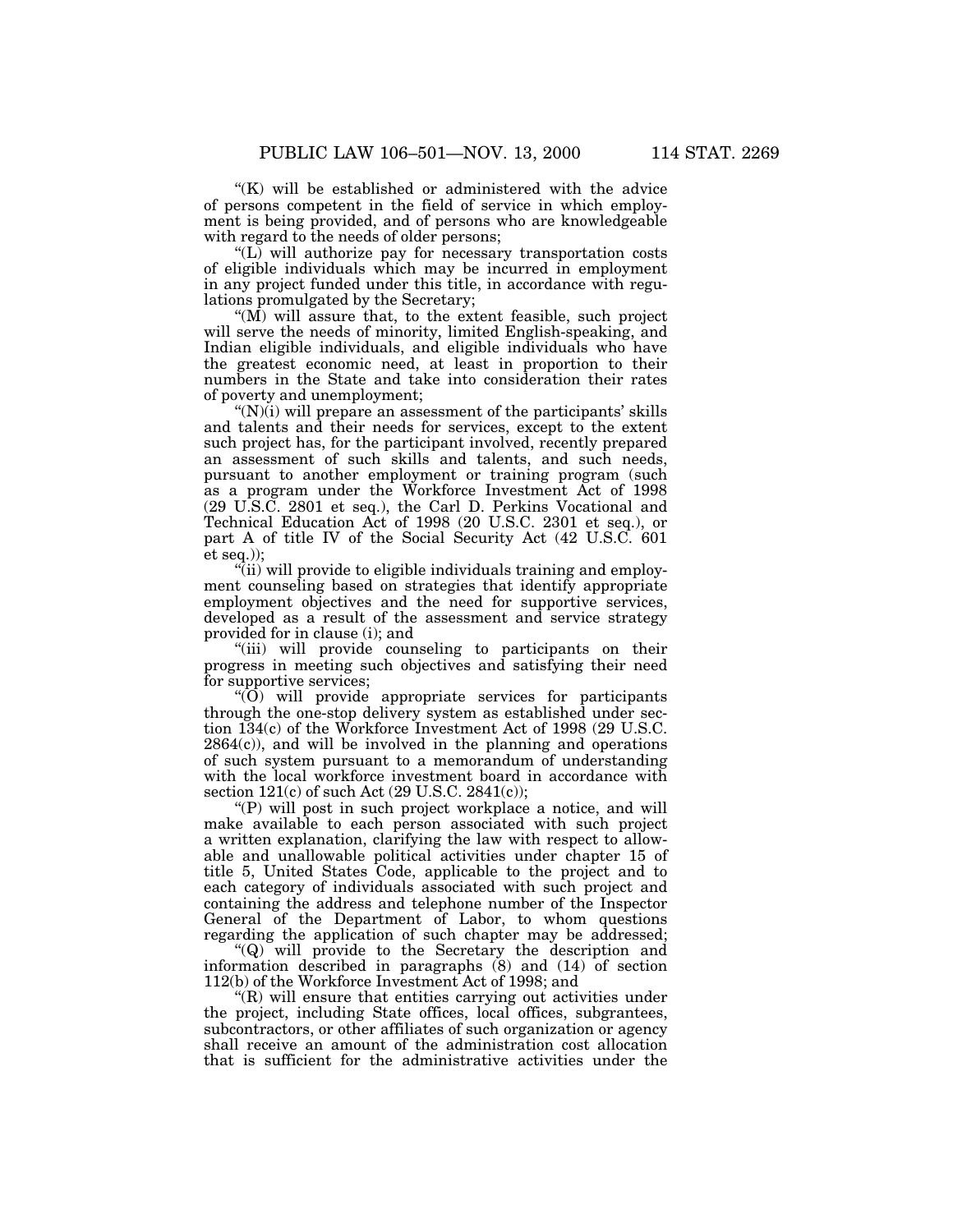project to be carried out by such State office, local office, subgrantee, subcontractor, or other affiliate.

 $\sqrt{2}$ ) The Secretary is authorized to establish, issue, and amend such regulations as may be necessary to effectively carry out the provisions of this title.

''(3) The Secretary shall develop alternatives for innovative work modes and provide technical assistance in creating job opportunities through work sharing and other experimental methods to labor organizations, groups representing business and industry and workers as well as to individual employers, where appropriate.

 $\mathcal{A}(A)$  An assessment and service strategy provided for an eligible individual under this title shall satisfy any condition for an assessment and service strategy or individual employment plan for an adult participant under subtitle B of title I of the Workforce Investment Act of 1998 (29 U.S.C. 2811 et seq.), in order to determine whether such individual qualifies for intensive or training services described in section  $134(d)$  of such Act (29 U.S.C. 2864(d)), in accordance with such Act.

''(B) An assessment and service strategy or individual employment plan provided for an adult participant under subtitle B of title I of the Workforce Investment Act of 1998 (29 U.S.C. 2811) et seq.) shall satisfy any condition for an assessment and service strategy for an eligible individual under this title.

" $(c)(1)$  The Secretary is authorized to pay a share, but not to exceed 90 percent of the cost of any project which is the subject of an agreement entered into under subsection (b) of this section, except that the Secretary is authorized to pay all of the costs of any such project which is—

" $(A)$  an emergency or disaster project; or

''(B) a project located in an economically depressed area, as determined by the Secretary in consultation with the Secretary of Commerce and the Secretary of Health and Human Services.

"(2) The non-Federal share shall be in cash or in kind. In determining the amount of the non-Federal share, the Secretary is authorized to attribute fair market value to services and facilities contributed from non-Federal sources.

''(3) Of the amount for any project to be paid by the Secretary under this subsection, not more than 13.5 percent for any fiscal year shall be available for paying the costs of administration for such project, except that—

''(A) whenever the Secretary determines that it is necessary to carry out the project assisted under this title, based on information submitted by the grantee with which the Secretary has an agreement under subsection (b), the Secretary may increase the amount available for paying the cost of administration to an amount not more than 15 percent of the cost of such project; and

 $\sqrt{\text{B}}$  whenever the grantee with which the Secretary has an agreement under subsection (b) demonstrates to the Secretary that—

''(i) major administrative cost increases are being incurred in necessary program components, including liability insurance, payments for workers' compensation, costs associated with achieving unsubsidized placement goals, and other operation requirements imposed by the Secretary;

Regulations.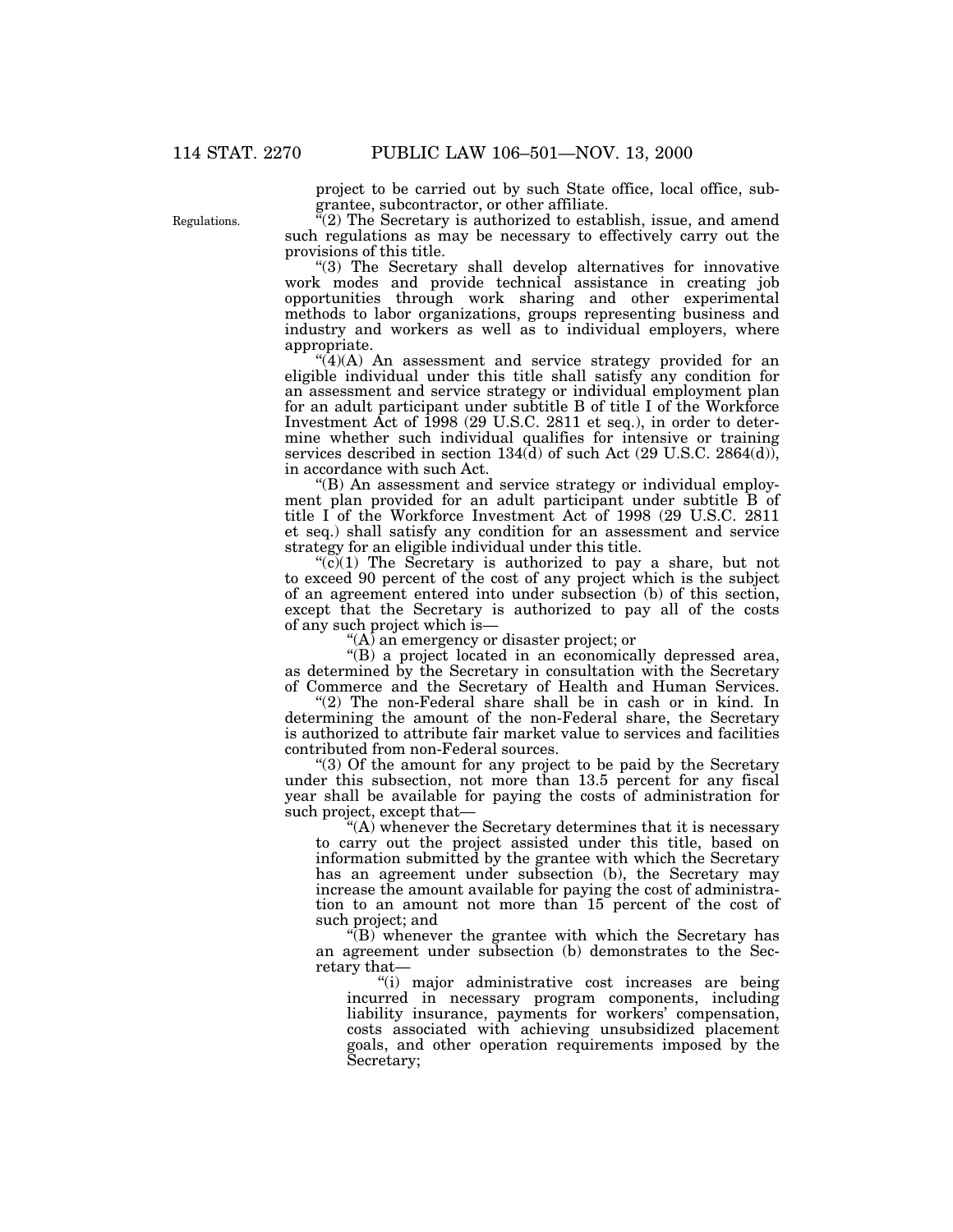"(ii) the number of employment positions in the project or the number of minority eligible individuals participating in the project will decline if the amount available for paying the cost of administration is not increased; or

"(iii) the size of the project is so small that the amount of administrative expenses incurred to carry out the project necessarily exceeds 13.5 percent of the amount for such project,

the Secretary shall increase the amount available for the fiscal year for paying the cost of administration to an amount not more than 15 percent of the cost of such project.

"(4) The costs of administration are the costs, both personnel and non-personnel and both direct and indirect, associated with the following:

" $(A)$ ) The costs of performing overall general administrative functions and providing for the coordination of functions, such as—

''(i) accounting, budgeting, financial, and cash management functions;

''(ii) procurement and purchasing functions;

''(iii) property management functions;

"(iv) personnel management functions;

"(v) payroll functions;

"(vi) coordinating the resolution of findings arising from audits, reviews, investigations, and incident reports;

''(vii) audit functions;

''(viii) general legal services functions; and

"(ix) developing systems and procedures, including information systems, required for these administrative functions.

''(B) The costs of performing oversight and monitoring responsibilities related to administrative functions.

 $C$ ) The costs of goods and services required for administrative functions of the program, including goods and services such as rental or purchase of equipment, utilities, office supplies, postage, and rental and maintenance of office space.

" $(D)$  The travel costs incurred for official business in carrying out administrative activities or overall management.

 $\sqrt{F(E)}$  The costs of information systems related to administrative functions (for example, personnel, procurement, purchasing, property management, accounting, and payroll systems) including the purchase, systems development, and operating costs of such systems.

" $(5)$  To the extent practicable, an entity that carries out a project under this title shall provide for the payment of the expenses described in paragraph (4) from non-Federal sources.

 $!(6)(A)$  Amounts made available for a project under this title that are not used to pay for the cost of administration shall be used to pay for the costs of programmatic activities, including—

''(i) enrollee wages and fringe benefits (including physical examinations);

"(ii) enrollee training, which may be provided prior to or subsequent to placement, including the payment of reasonable costs of instructors, classroom rental, training supplies, materials, equipment, and tuition, and which may be provided on the job, in a classroom setting, or pursuant to other appropriate arrangements;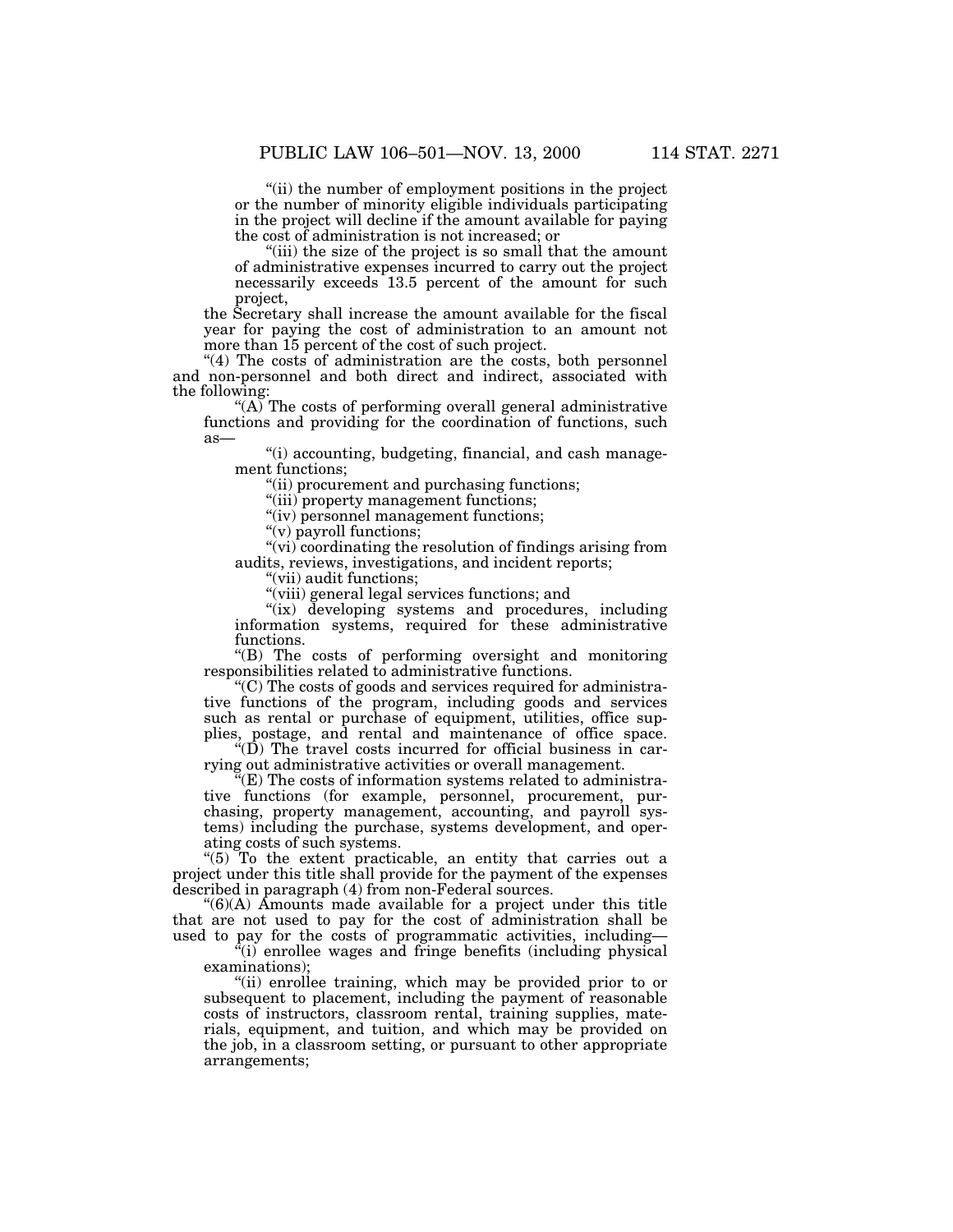''(iii) job placement assistance, including job development and job search assistance;

 $f'(iv)$  enrollee supportive services to assist an enrollee to successfully participate in a project under this title, including the payment of reasonable costs of transportation, health care and medical services, special job-related or personal counseling, incidentals (such as work shoes, badges, uniforms, eyeglasses, and tools), child and adult care, temporary shelter, and followup services; and

''(v) outreach, recruitment and selection, intake, orientation, and assessments.

''(B) Not less than 75 percent of the funds made available through a grant made under this title shall be used to pay wages and benefits for older individuals who are employed under projects carried out under this title.

''(d) Whenever a grantee conducts a project within a planning and service area in a State, such grantee shall conduct such project in consultation with the area agency on aging of the planning and service area and shall submit to the State agency and the area agency on aging a description of such project to be conducted in the State, including the location of the project, 90 days prior to undertaking the project, for review and public comment according to guidelines the Secretary shall issue to assure efficient and effective coordination of programs under this title.

 $((e)(1)$  The Secretary, in addition to any other authority contained in this title, shall conduct projects designed to assure second career training and the placement of eligible individuals in employment opportunities with private business concerns. The Secretary shall enter into such agreements with States, public agencies, nonprofit private organizations, and private business concerns as may be necessary, to conduct the projects authorized by this subsection to assure that placement and training. The Secretary, from amounts reserved under section 506(a)(1) in any fiscal year, may pay all of the costs of any agreements entered into under the provisions of this subsection. The Secretary shall, to the extent feasible, assure equitable geographic distribution of projects authorized by this subsection.

" $(2)$  The Secretary shall issue, and amend from time to time, criteria designed to assure that agreements entered into under paragraph (1) of this subsection—

''(A) will involve different kinds of work modes, such as flex-time, job sharing, and other arrangements relating to reduced physical exertion;

 $E(B)$  will emphasize projects involving second careers and job placement and give consideration to placement in growth industries in jobs reflecting new technological skills; and

''(C) require the coordination of projects carried out under such agreements, with the programs carried out under title I of the Workforce Investment Act of 1998.

"(f) The Secretary shall, on a regular basis, carry out evaluations of the activities authorized under this title, which may include but are not limited to projects described in subsection (e).

42 USC 3056a.

# **''SEC. 503. ADMINISTRATION.**

''(a) STATE SENIOR EMPLOYMENT SERVICES COORDINATION PLAN.—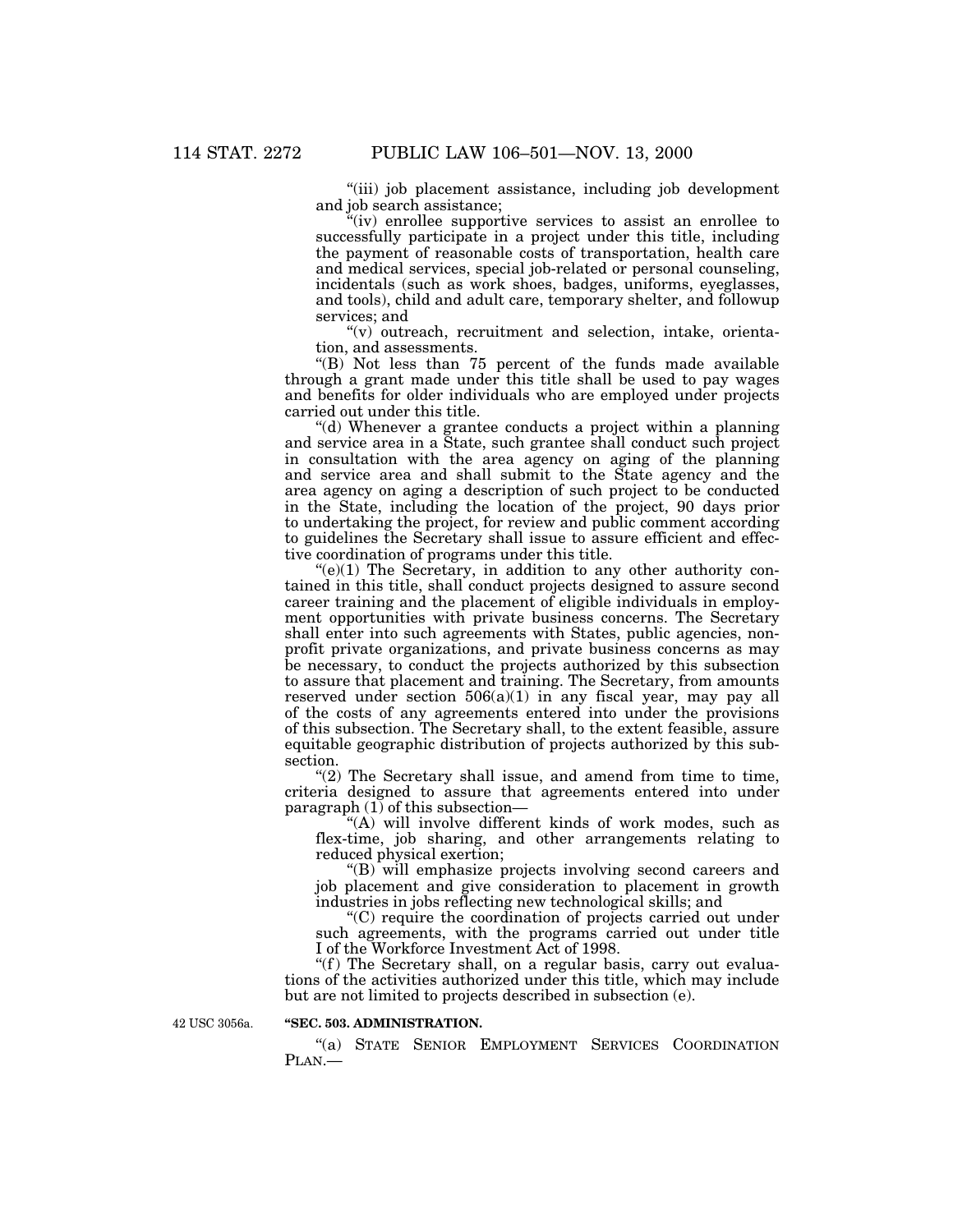''(1) GOVERNOR SUBMITS PLAN.—The Governor of each State shall submit annually to the Secretary a State Senior Employment Services Coordination Plan, containing such provisions as the Secretary may require, consistent with the provisions of this title, including a description of the process used to ensure the participation of individuals described in paragraph (2).

"(2) RECOMMENDATIONS.—In developing the State plan prior to its submission to the Secretary, the Governor shall obtain the advice and recommendations of—

 $\hat{P}(A)$  individuals representing the State and area agencies on aging in the State, and the State and local workforce investment boards established under title I of the

Workforce Investment Act of 1998 (29 U.S.C. 2801 et seq.); ''(B) individuals representing public and private nonprofit agencies and organizations providing employment services, including each grantee operating a project under

"(C) individuals representing social service organizations providing services to older individuals, grantees under title III of this Act, affected communities, underserved older individuals, community-based organizations serving the needs of older individuals, business organizations, and labor organizations.

''(3) COMMENTS.—Any State plan submitted by a Governor in accordance with paragraph (1) shall be accompanied by copies of public comments relating to the plan received pursuant to paragraph (4) and a summary thereof.

"(4) PLAN PROVISIONS.—The State Senior Employment Services Coordination Plan shall identify and address—

''(A) the relationship that the number of eligible individuals in each area bears to the total number of eligible individuals, respectively, in that State;

''(B) the relative distribution of individuals residing in rural and urban areas within the State;  $"({\rm C})$  the relative distribution of—

''(i) eligible individuals who are individuals with greatest economic need;

''(ii) eligible individuals who are minority individuals; and

''(iii) eligible individuals who are individuals with greatest social need;

''(D) consideration of the employment situations and the type of skills possessed by local eligible individuals;

 $\mathcal{L}(\mathbf{\tilde{E}})$  the localities and populations for which community service projects of the type authorized by this title are most needed; and

''(F) plans for facilitating the coordination of activities of grantees in the State under this title with activities carried out in the State under title I of the Workforce Investment Act of 1998.

''(5) GOVERNOR'S RECOMMENDATIONS ON GRANT PRO-POSALS.—Prior to the submission to the Secretary of any proposal for a grant under this title for any fiscal year, the Governor of each State in which projects are proposed to be conducted under such grant shall be afforded a reasonable opportunity to submit recommendations to the Secretary—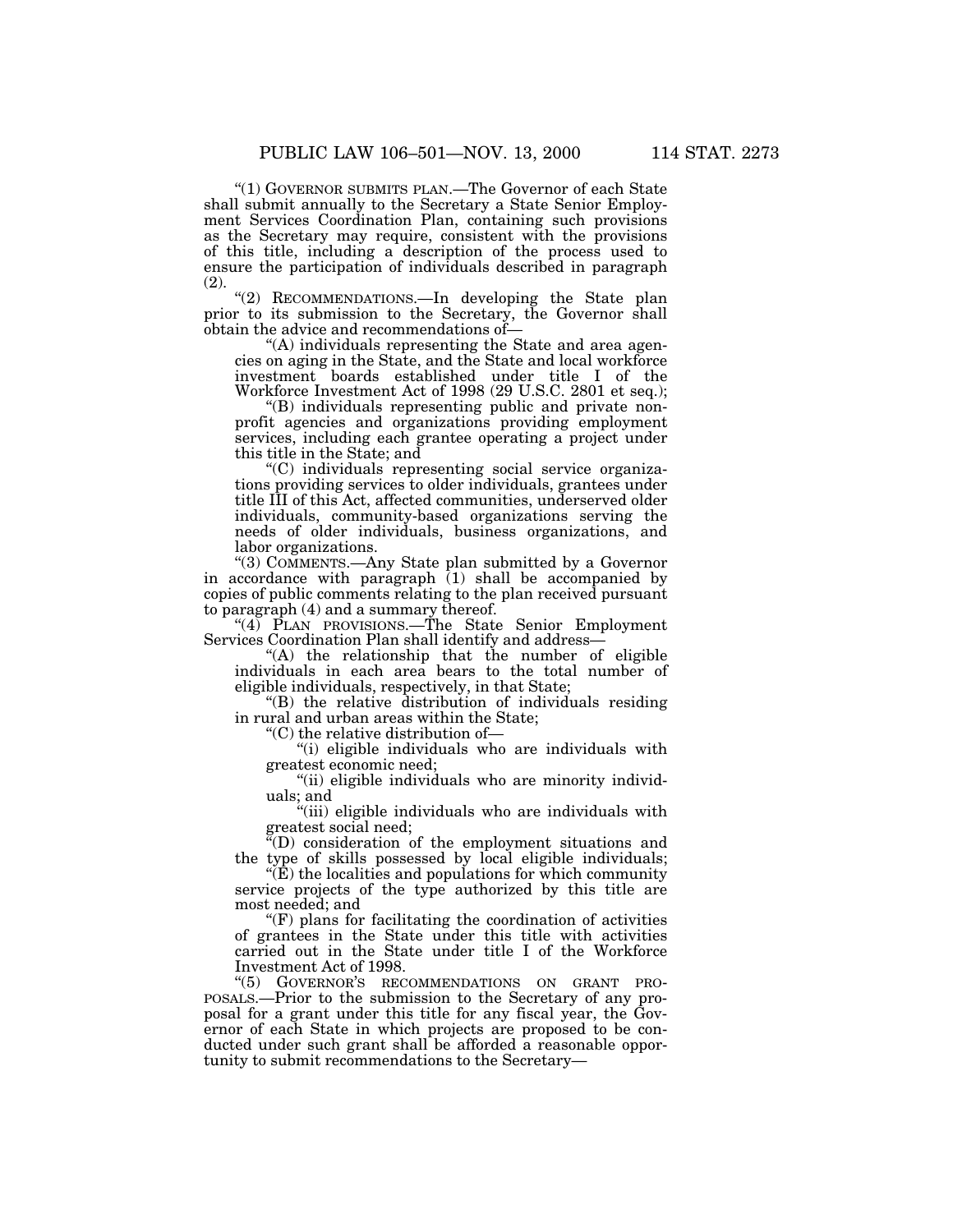''(A) regarding the anticipated effect of each such proposal upon the overall distribution of enrollment positions under this title within the State (including such distribution among urban and rural areas), taking into account the total number of positions to be provided by all grantees within the State;

''(B) any recommendations for redistribution of positions to underserved areas as vacancies occur in previously encumbered positions in other areas; and

''(C) in the case of any increase in funding that may be available for use within the State under this title for any fiscal year, any recommendations for distribution of newly available positions in excess of those available during the preceding year to underserved areas.

''(6) DISRUPTIONS.—In developing plans and considering recommendations under this subsection, disruptions in the provision of community service employment opportunities for current enrollees shall be avoided, to the greatest possible

"(7) DETERMINATION; REVIEW.—

''(A) DETERMINATION.—In order to effectively carry out the provisions of this title, each State shall make available for public comment its senior employment services coordination plan. The Secretary, in consultation with the Assistant Secretary, shall review the plan and public comments received on the plan, and make a written determination with findings and a decision regarding the plan.

''(B) REVIEW.—The Secretary may review on the Secretary's own initiative or at the request of any public or private agency or organization, or an agency of the State government, the distribution of projects and services under this title within the State including the distribution between urban and rural areas within the State. For each proposed reallocation of projects or services within a State, the Secretary shall give notice and opportunity for public comment.

''(8) EXEMPTION.—The grantees serving older American Indians under section 506(a)(3) will not be required to participate in the State planning processes described in this section but will collaborate with the Secretary to develop a plan for projects and services to older American Indians.

 $F(b)(1)$  The Secretary of Labor and the Assistant Secretary shall coordinate the programs under this title and the programs under other titles of this Act to increase job opportunities available to older individuals.

"(2) The Secretary shall coordinate the program assisted under this title with programs authorized under the Workforce Investment Act of 1998, the Community Services Block Grant Act, the Rehabilitation Act of 1973 (as amended by the Rehabilitation Act Amendments of 1998 (29 U.S.C. 701 et seq.)), the Carl D. Perkins Vocational and Technical Education Act of 1998 (20 U.S.C. 2301 et seq.), the National and Community Service Act of 1990 (42 U.S.C. 12501 et seq.), and the Domestic Volunteer Service Act of 1973 (42 U.S.C. 4950 et seq.). The Secretary shall coordinate the administration of this title with the administration of other titles of this Act by the Assistant Secretary to increase the likelihood that eligible individuals for whom employment opportunities under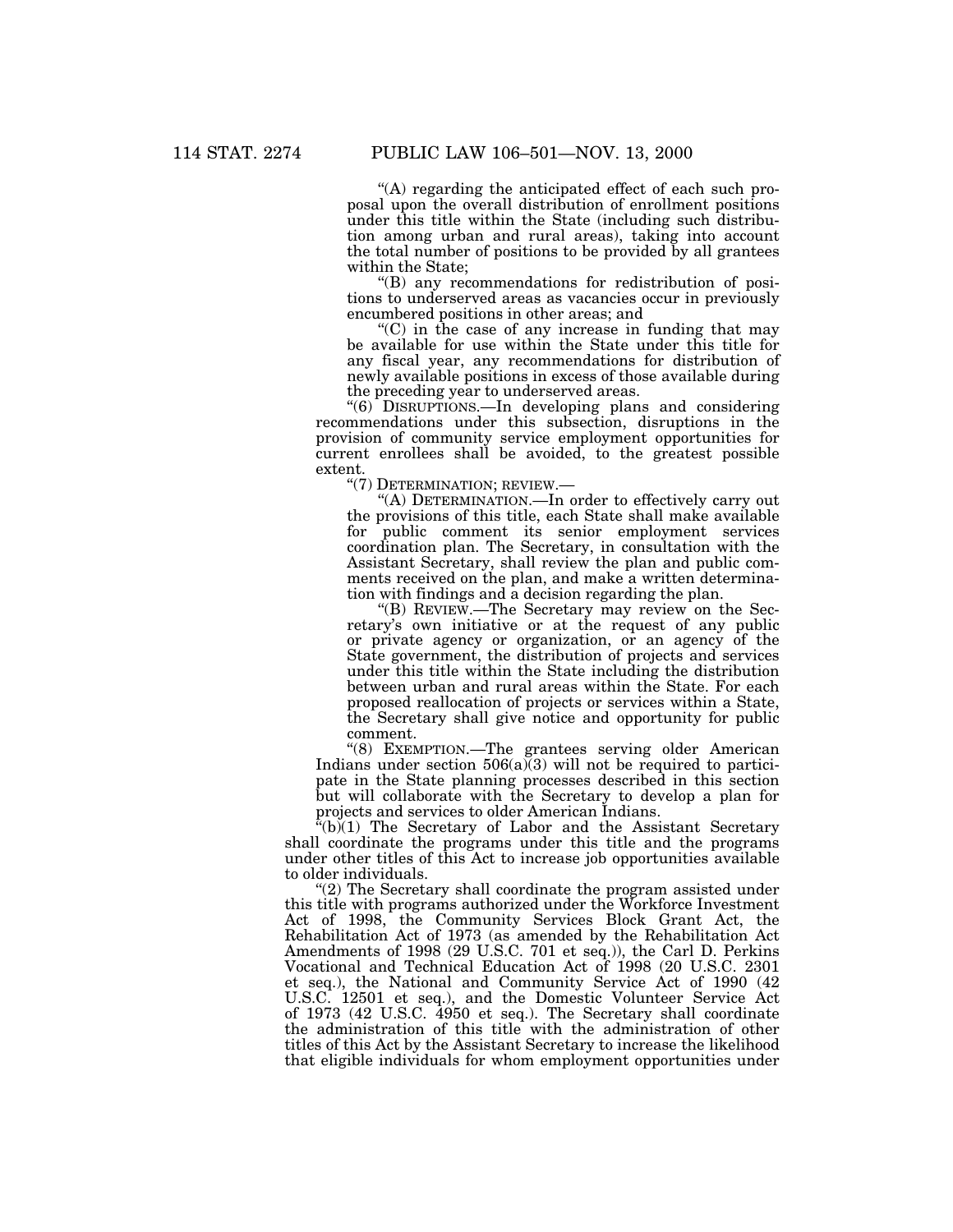this title are available and who need services under such titles receive such services. Appropriations under this title shall not be used to carry out any program under the Workforce Investment Act of 1998, the Community Services Block Grant Act, the Rehabilitation Act of 1973 (as amended by the Rehabilitation Act Amendments of 1998), the Carl D. Perkins Vocational and Technical Education Act of 1998, the National and Community Service Act of 1990, or the Domestic Volunteer Service Act of 1973. The preceding sentence shall not be construed to prohibit carrying out projects under this title jointly with programs, projects, or activities under any Act specified in such sentence, or from carrying out section 512.

''(3) The Secretary shall distribute to grantees under this title, for distribution to program enrollees, and at no cost to grantees or enrollees, informational materials developed and supplied by the Equal Employment Opportunity Commission and other appropriate Federal agencies which the Secretary determines are designed to help enrollees identify age discrimination and understand their rights under the Age Discrimination in Employment Act of 1967.

''(c) In carrying out the provisions of this title, the Secretary is authorized to use, with their consent, the services, equipment, personnel, and facilities of Federal and other agencies with or without reimbursement, and on a similar basis to cooperate with other public and private agencies and instrumentalities in the use of services, equipment, and facilities.

''(d) Payments under this title may be made in advance or by way of reimbursement and in such installments as the Secretary may determine.

''(e) The Secretary shall not delegate any function of the Secretary under this title to any other department or agency of the Federal Government.

 $f(f)(1)$  The Secretary shall monitor projects receiving financial assistance under this title to determine whether the grantees are complying with the provisions of and regulations issued under this title, including compliance with the statewide planning, consultation, and coordination provisions under this title.

''(2) Each grantee receiving funds under this title shall comply with the applicable uniform cost principles and appropriate administrative requirements for grants and contracts that are applicable to the type of entity receiving funds, as issued as circulars or rules of the Office of Management and Budget.

''(3) Each grantee described in paragraph (2) shall prepare and submit a report in such manner and containing such information as the Secretary may require regarding activities carried out under this title.

''(4) Each grantee described in paragraph (2) shall keep records that—

''(A) are sufficient to permit the preparation of reports required pursuant to this title;

 $'(B)$  are sufficient to permit the tracing of funds to a level of expenditure adequate to ensure that the funds have not been spent unlawfully; and

''(C) contain any other information that the Secretary determines to be appropriate.

''(g) The Secretary shall establish by regulation and implement Regulations. a process to evaluate the performance of projects and services,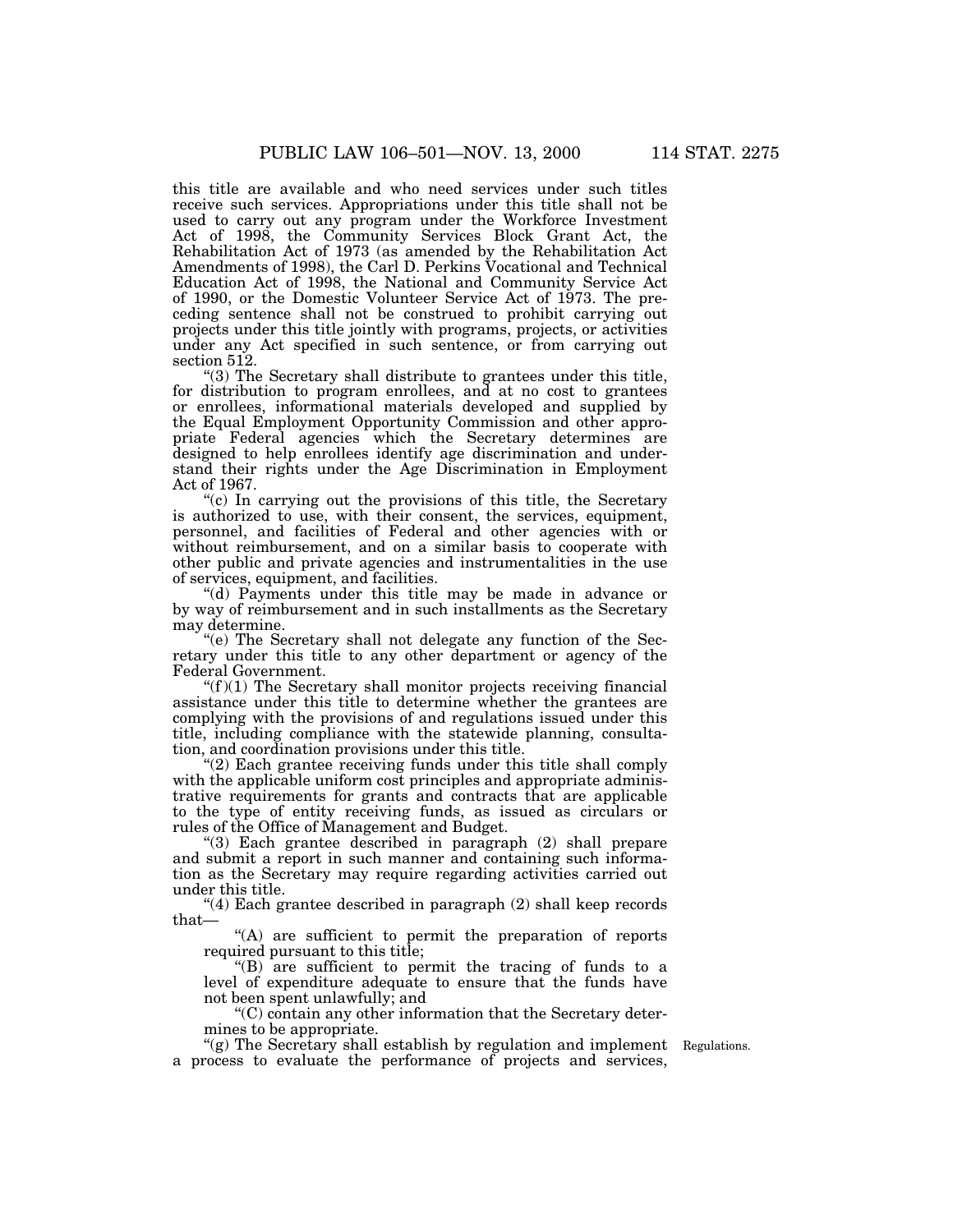Reports.

pursuant to section 513, carried out under this title. The Secretary shall report to Congress and make available to the public the results of each such evaluation and use such evaluation to improve services delivered, or the operation of projects carried out under this title.

42 USC 3056b.

# **''SEC. 504. PARTICIPANTS NOT FEDERAL EMPLOYEES.**

''(a) Eligible individuals who are employed in any project funded under this title shall not be considered to be Federal employees as a result of such employment and shall not be subject to the provisions of part III of title 5, United States Code. ''(b) No contract shall be entered into under this title with

a contractor who is, or whose employees are, under State law, exempted from operation of the State workmen's compensation law, generally applicable to employees, unless the contractor shall undertake to provide either through insurance by a recognized carrier or by self-insurance, as authorized by State law, that the persons employed under the contract shall enjoy workmen's compensation coverage equal to that provided by law for covered employment.

# **''SEC. 505. INTERAGENCY COOPERATION.**

"(a) The Secretary shall consult with, and obtain the written views of, the Assistant Secretary for Aging in the Department of Health and Human Services prior to the establishment of rules or the establishment of general policy in the administration of this title.

''(b) The Secretary shall consult and cooperate with the Director of the Office of Community Services, the Secretary of Health and Human Services, and the heads of other Federal agencies carrying out related programs, in order to achieve optimal coordination with such other programs. In carrying out the provisions of this section, the Secretary shall promote programs or projects of a similar nature. Each Federal agency shall cooperate with the Secretary in disseminating information relating to the availability of assistance under this title and in promoting the identification and interests of individuals eligible for employment in projects assisted under this title.  $"({\rm c})(1)$  The Secretary shall promote and coordinate carrying

out projects under this title jointly with programs, projects, or activities under other Acts, especially activities provided under the Workforce Investment Act of 1998 (29 U.S.C. 2801 et seq.), including activities provided through one-stop delivery systems established under section 134(c) of such Act (29 U.S.C. 2864(c)), that provide training and employment opportunities to eligible

 $f(2)$  The Secretary shall consult with the Secretary of Education to promote and coordinate carrying out projects under this title jointly with workforce investment activities in which eligible individuals may participate that are carried out under the Carl D. Perkins Vocational and Technical Education Act of 1998.

42 USC 3056d.

### **''SEC. 506. DISTRIBUTION OF ASSISTANCE.**

"(a) RESERVATIONS.—<br>"(1) RESERVATION FOR PRIVATE EMPLOYMENT PROJECTS.— From sums appropriated under this title for each fiscal year, the Secretary shall first reserve not more than 1.5 percent of the total amount of such sums for the purpose of entering into agreements under section 502(e), relating to improved transition to private employment.

42 USC 3056c.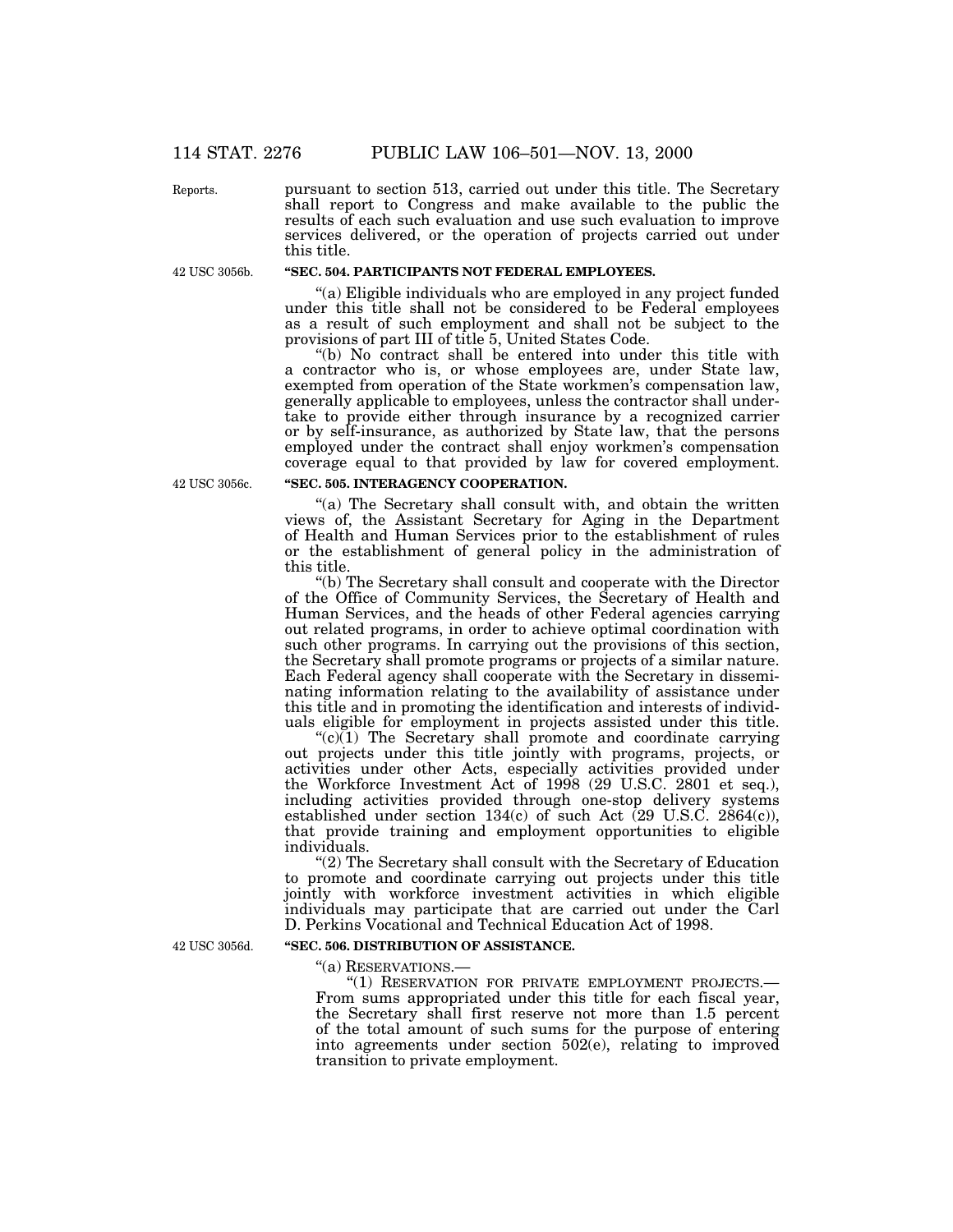"(2) RESERVATION FOR TERRITORIES.—From sums appropriated under this title for each fiscal year, the Secretary shall reserve 0.75 percent of the total amount of such sums, of which—

''(A) Guam, American Samoa, and the United States Virgin Islands shall each receive 30 percent; and

''(B) the Commonwealth of the Northern Mariana Islands shall receive 10 percent.

''(3) RESERVATION FOR ORGANIZATIONS.—The Secretary shall reserve such sums as may be necessary for national grants with public or nonprofit national Indian aging organizations with the ability to provide employment services to older Indians and with national public or nonprofit Pacific Island and Asian American aging organizations with the ability to provide employment to older Pacific Island and Asian Americans.

''(b) STATE ALLOTMENTS.—The allotment for each State shall be the sum of the amounts allotted for national grants in such State under subsection (d) and for the grant to such State under subsection (e).

''(c) DIVISION BETWEEN NATIONAL GRANTS AND GRANTS TO STATES.—From the sums appropriated to carry out this title for any fiscal year that remain after amounts are reserved under paragraphs  $(1)$ ,  $(2)$ , and  $(3)$  of subsection  $(a)$ , the Secretary shall divide the remainder between national grants and grants to States, as follows:

''(1) RESERVATION OF FUNDS FOR FISCAL YEAR 2000 LEVEL OF ACTIVITIES.—The Secretary shall reserve the amounts necessary to maintain the fiscal year 2000 level of activities supported by public and private nonprofit agency and organization grantees that operate under this title under national grants from the Secretary, and the fiscal year 2000 level of activities supported by State grantees under this title, in proportion to their respective fiscal year 2000 levels of activities. In any fiscal year for which the appropriations are insufficient to provide the full amounts so required, then such amounts shall be reduced proportionally.

''(2) FUNDING IN EXCESS OF FISCAL YEAR 2000 LEVEL OF ACTIVITIES.—

''(A) UP TO \$35,000,000.—From the amounts remaining after the application of paragraph (1), the portion of such remaining amounts up to the sum of \$35,000,000 shall be divided so that 75 percent shall be provided to State grantees and 25 percent shall be provided to public and private nonprofit agency and organization grantees that operate under this title under national grants from the Secretary.

''(B) OVER \$35,000,000.—Any amounts remaining after the application of subparagraph (A) shall be divided so that 50 percent shall be provided to State grantees and 50 percent shall be provided to public and private nonprofit agency and organization grantees that operate under this title under national grants from the Secretary.

''(d) ALLOTMENTS FOR NATIONAL GRANTS.—From the sums provided for national grants under subsection (c), the Secretary shall allot for public and private nonprofit agency and organization grantees that operate under this title under national grants from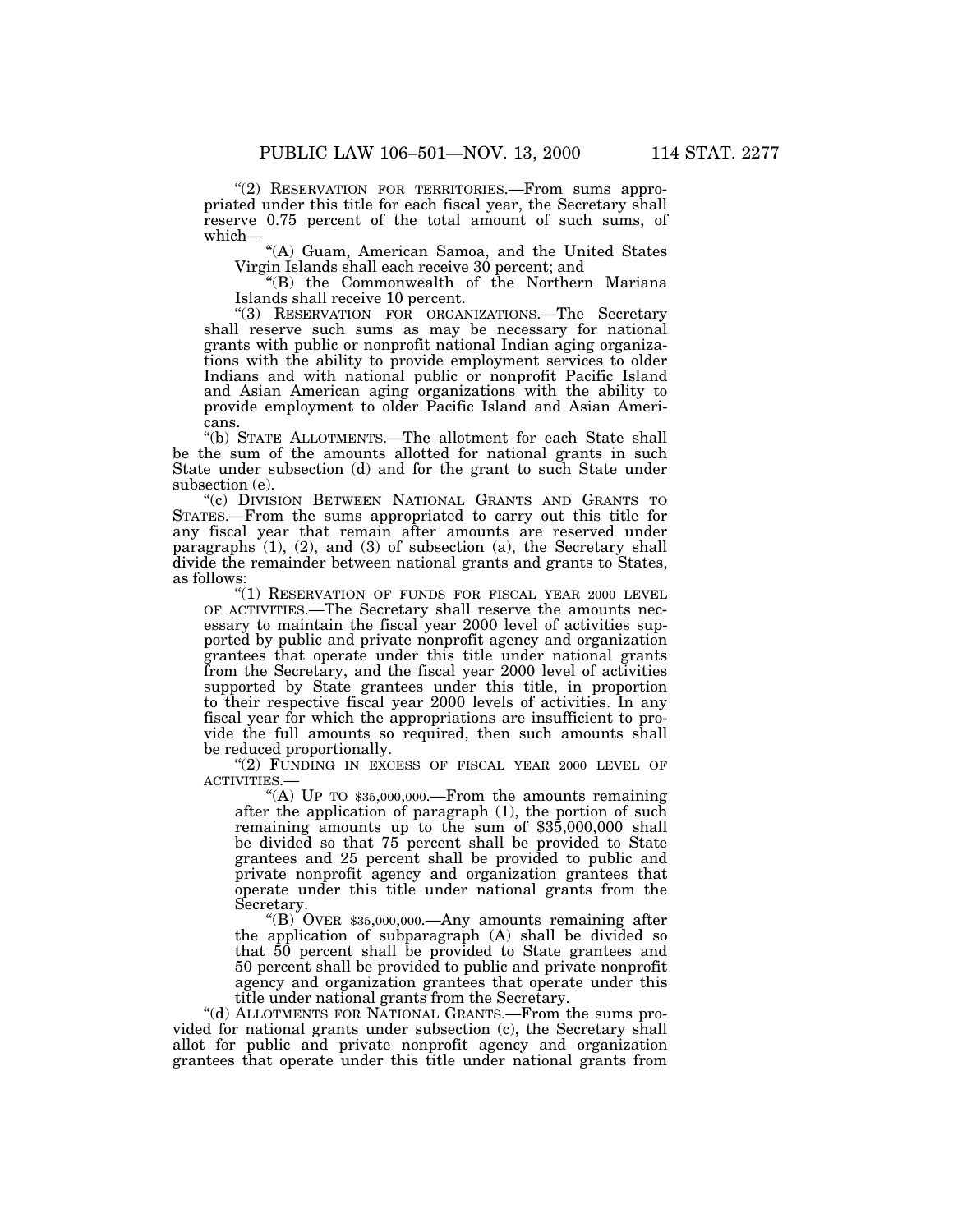the Secretary in each State, an amount that bears the same ratio to such sums as the product of the number of persons aged 55 or over in the State and the allotment percentage of such State bears to the sum of the corresponding product for all States, except as follows:

''(1) MINIMUM ALLOTMENT.—No State shall be provided an amount under this subsection that is less than  $\frac{1}{2}$  of 1 percent of the amount provided under subsection (c) for public and private nonprofit agency and organization grantees that operate under this title under national grants from the Secretary in

"(2) HOLD HARMLESS.—If the amount provided under subsection (c) is—

"(A) equal to or less than the amount necessary to maintain the fiscal year 2000 level of activities, allotments for public and private nonprofit agency and organization grantees that operate under this title under national grants from the Secretary in each State shall be proportional to their fiscal year  $\tilde{2}000$  level of activities; or  $\tilde{B}$  "(B) greater than the amount necessary to maintain

the fiscal year 2000 level of activities, no State shall be provided a percentage increase above the fiscal year 2000 level of activities for public and private nonprofit agency and organization grantees that operate under this title under national grants from the Secretary in the State that is less than 30 percent of such percentage increase above the fiscal year 2000 level of activities for public and private nonprofit agency and organization grantees that operate under this title under national grants from the Secretary in all of the States.

"(3) REDUCTION.--Allotments for States not affected by paragraphs (1) and (2)(B) of this subsection shall be reduced proportionally to satisfy the conditions in such paragraphs.

 $e^{i\phi}$ (e) ALLOTMENTS FOR GRANTS TO STATES.—From the sums provided for grants to States under subsection (c), the Secretary shall allot for the State grantee in each State an amount that bears the same ratio to such sums as the product of the number of persons aged 55 or over in the State and the allotment percentage of such State bears to the sum of the corresponding product for all States, except as follows:

 $''(1)$  MINIMUM ALLOTMENT.—No State shall be provided an amount under this subsection that is less than  $\frac{1}{2}$  of 1 percent of the amount provided under subsection (c) for State grantees in all of the States.

"(2) HOLD HARMLESS.—If the amount provided under subsection (c) is—

''(A) equal to or less than the amount necessary to maintain the fiscal year 2000 level of activities, allotments for State grantees in each State shall be proportional to their fiscal year 2000 level of activities; or

''(B) greater than the amount necessary to maintain the fiscal year 2000 level of activities, no State shall be provided a percentage increase above the fiscal year 2000 level of activities for State grantees in the State that is less than 30 percent of such percentage increase above the fiscal year 2000 level of activities for State grantees in all of the States.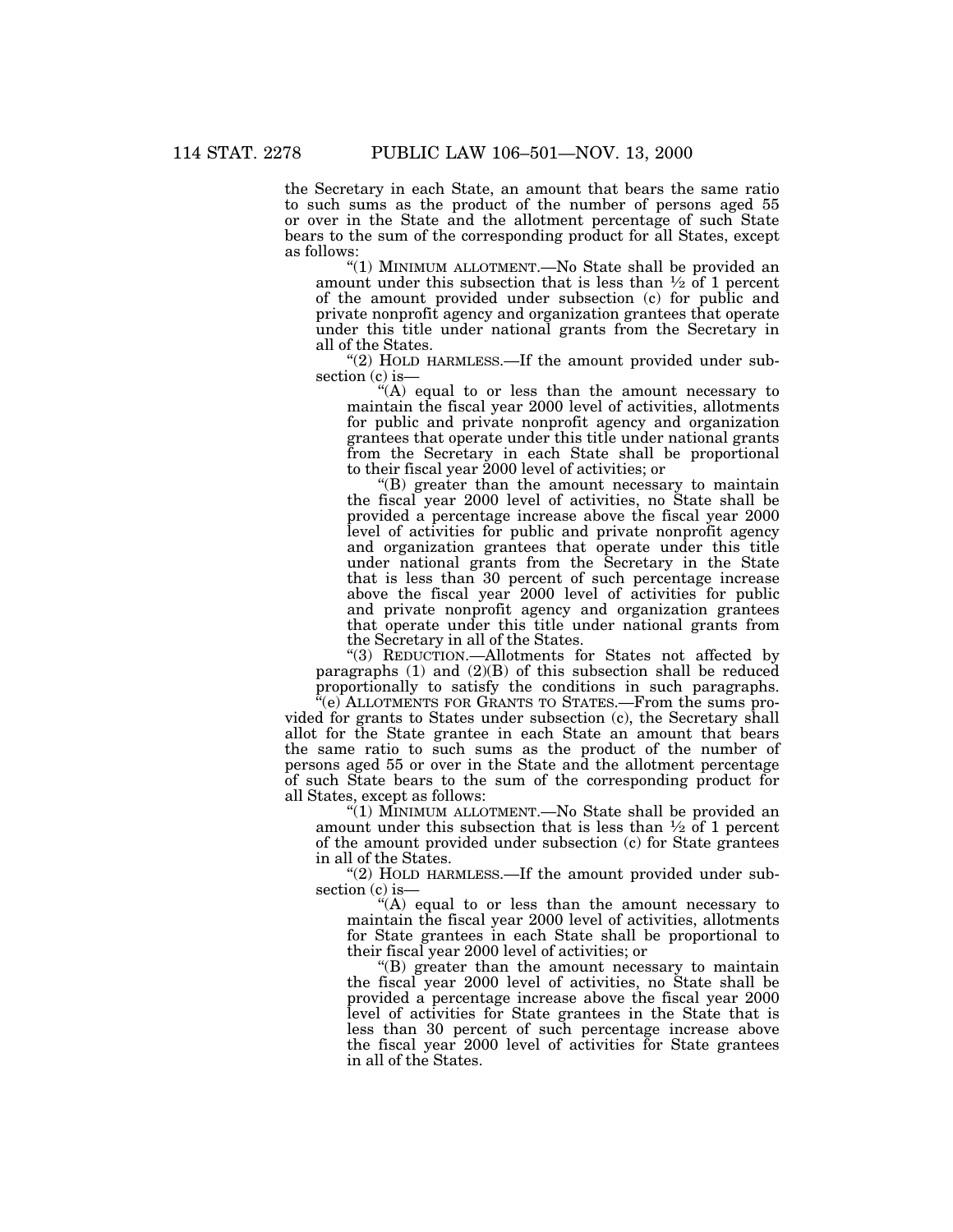''(3) REDUCTION.—Allotments for States not affected by paragraphs  $(1)$  and  $(2)(B)$  of this subsection shall be reduced proportionally to satisfy the conditions in such paragraphs. "(f) ALLOTMENT PERCENTAGE.—For the purposes of subsections  $(d)$  and  $(e)$ —

 $(1)$  the allotment percentage of each State shall be 100 percent less that percentage which bears the same ratio to 50 percent as the per capita income of such State bears to the per capita income of the United States, except that: (A) the allotment percentage shall in no case be more than 75 percent or less than 33 percent; and (B) the allotment percentage for the District of Columbia and the Commonwealth of Puerto Rico shall be 75 percent;

" $(2)$  the number of persons aged 55 or over in any State and in all States, and the per capita income in any State and in all States, shall be determined by the Secretary on the basis of the most satisfactory data available to the Secretary; and

 $\ddot{G}$ ) for the purpose of determining the allotment percentage, the term 'United States' means the 50 States and the District of Columbia.

''(g) DEFINITIONS.—In this section:

''(1) COST PER AUTHORIZED POSITION.—The term 'cost per authorized position' means the sum of—

 $f(A)$  the hourly minimum wage rate specified in section 6(a)(1) of the Fair Labor Standards Act of 1938 (29 U.S.C.  $206(a)(1)$  (as amended), multiplied by the number of hours equal to the product of 21 hours and 52 weeks;

''(B) an amount equal to 11 percent of the amount specified under subparagraph (A), for the purpose of covering Federal payments for fringe benefits; and

''(C) an amount determined by the Secretary, for the purpose of covering Federal payments for the remainder of all other program and administrative costs.

''(2) FISCAL YEAR 2000 LEVEL OF ACTIVITIES.—The term 'fiscal year 2000 level of activities' means—

''(A) with respect to public and private nonprofit agency and organization grantees that operate under this title under national grants from the Secretary, their level of activities for fiscal year 2000, or the amount remaining after the application of section 514(e); and

''(B) with respect to State grantees, their level of activities for fiscal year 2000, or the amount remaining after the application of section 514(f ).

''(3) GRANTS TO STATES.—The term 'grants to States' means grants under this title to the States from the Secretary.

"(4) LEVEL OF ACTIVITIES.—The term 'level of activities' means the number of authorized positions multiplied by the cost per authorized position.

 $^{a}(5)$  NATIONAL GRANTS.—The term 'national grants' means grants to public and private nonprofit agency and organization grantees that operate under this title under national grants from the Secretary.

''(6) STATE.—The term 'State' does not include Guam, American Samoa, the Commonwealth of the Northern Mariana Islands, and the United States Virgin Islands.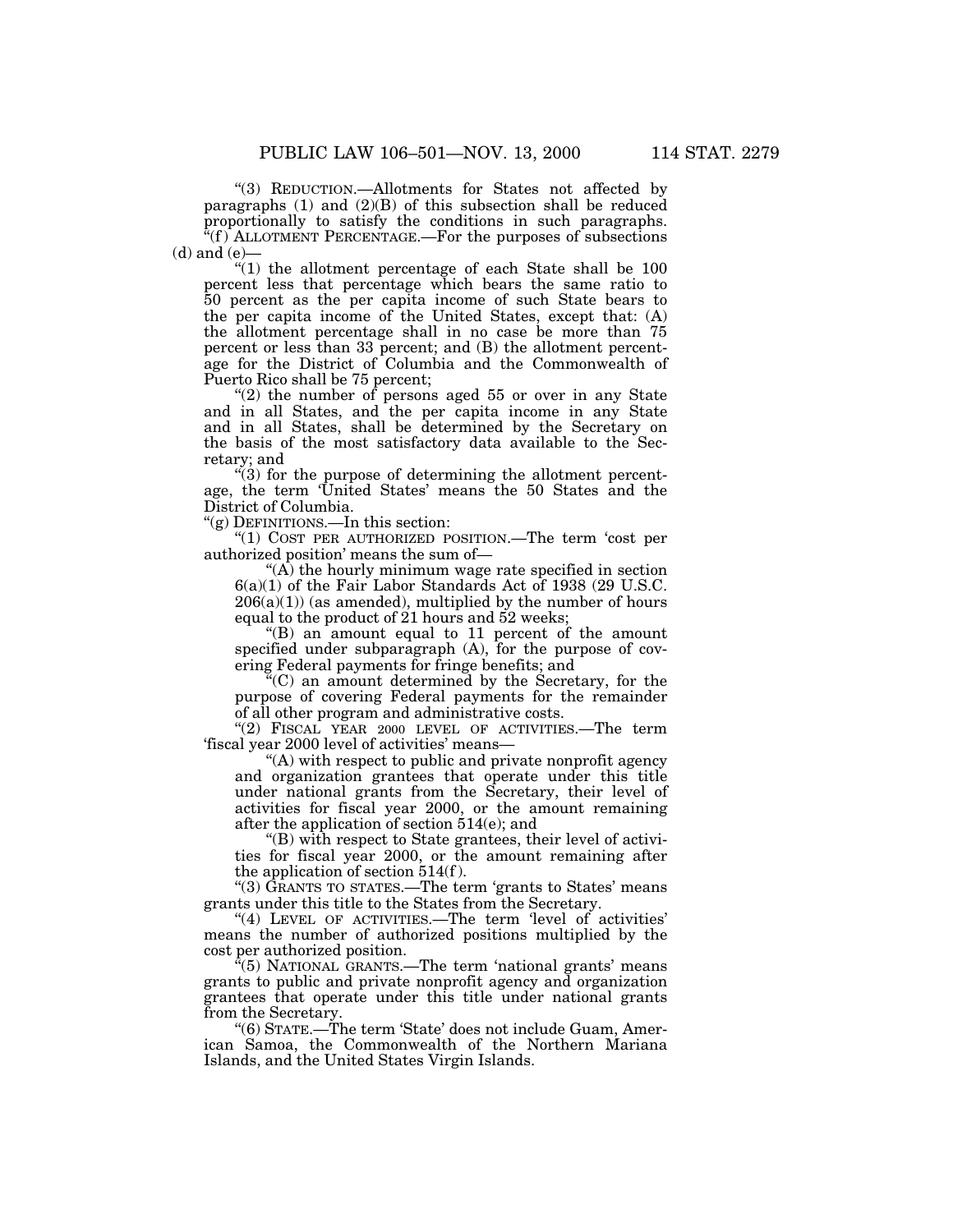42 USC 3056e.

## **''SEC. 507. EQUITABLE DISTRIBUTION.**

''(a) INTERSTATE ALLOCATION.—The Secretary, in awarding grants and contracts under section 506, shall, to the extent feasible, assure an equitable distribution of activities under such grants and contracts, in the aggregate, among the States, taking into account the needs of underserved States.

''(b) INTRASTATE ALLOCATION.—The amount allocated for projects within each State under section 506 shall be allocated among areas within the State in an equitable manner, taking into consideration the State priorities set out in the State plan pursuant to section 503(a).

42 USC 3056f.

### **''SEC. 508. REPORT.**

''In order to carry out the Secretary's responsibilities for reporting in section  $503(g)$ , the Secretary shall require the State agency for each State receiving funds under this title to prepare and submit a report at the beginning of each fiscal year on such State's compliance with section 507(b). Such report shall include the names and geographic location of all projects assisted under this title and carried out in the State and the amount allocated to each such project under section 506.

## **''SEC. 509. EMPLOYMENT ASSISTANCE AND FEDERAL HOUSING AND FOOD STAMP PROGRAMS.**

''Funds received by eligible individuals from projects carried out under the program established in this title shall not be considered to be income of such individuals for purposes of determining the eligibility of such individuals, or of any other persons, to participate in any housing program for which Federal funds may be available or for any income determination under the Food Stamp Act of 1977.

### **''SEC. 510. ELIGIBILITY FOR WORKFORCE INVESTMENT ACTIVITIES.**

''Eligible individuals under this title may be deemed by local workforce investment boards established under title I of the Workforce Investment Act of 1998 to satisfy the requirements for receiving services under such title that are applicable to adults.

### **''SEC. 511. TREATMENT OF ASSISTANCE.**

''Assistance furnished under this title shall not be construed to be financial assistance described in section  $245A(h)(1)(A)$  of the Immigration and Nationality Act (8 U.S.C. 1255A(h)(1)(A)).

### **''SEC. 512. COORDINATION WITH THE WORKFORCE INVESTMENT ACT OF 1998.**

''(a) PARTNERS.—Grantees under this title shall be one-stop partners as described in subparagraphs  $(A)$  and  $(B)(vi)$  of section 121(b)(1) of the Workforce Investment Act of 1998 (29 U.S.C.  $2841(b)(1)$ ) in the one-stop delivery system established under section  $134(c)$  of such Act  $(29 \text{ U.S.C. } 2864(c))$  for the appropriate local workforce investment areas, and shall carry out the responsibilities relating to such partners.

''(b) COORDINATION.—In local workforce investment areas where more than one grantee under this title provides services, the grantees shall coordinate their activities related to the one-stop delivery system, and grantees shall be signatories of the memorandum of understanding established under section 121(c) of the Workforce Investment Act of 1998 (29 U.S.C. 2841(c)).

42 USC 3056g.

42 USC 3056h.

42 USC 3056i.

42 USC 3056j.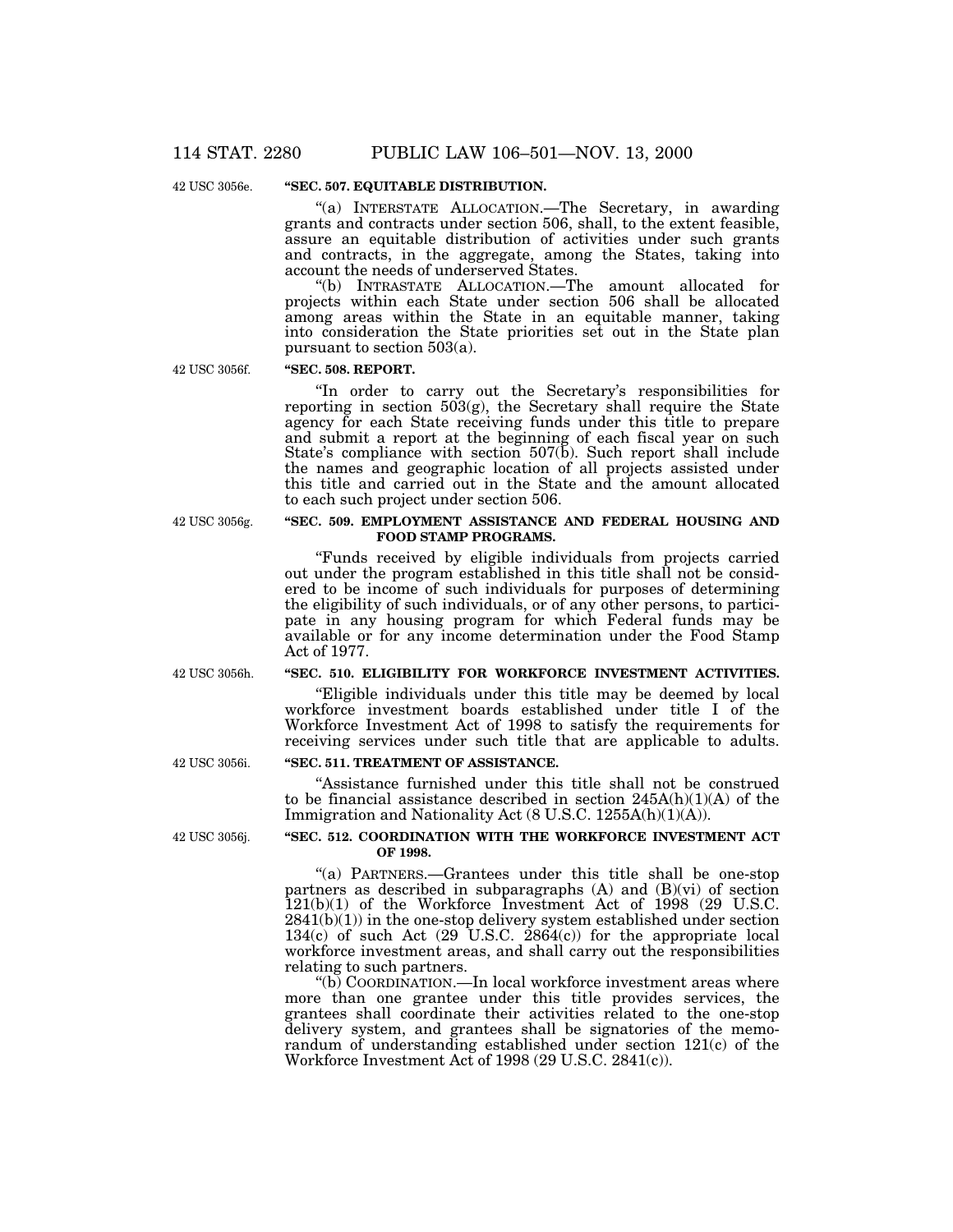''(a) MEASURES.— ''(1) ESTABLISHMENT OF MEASURES.—The Secretary shall establish, in consultation with grantees, subgrantees±, and host agencies under this title, States, older individuals, area agencies on aging, and other organizations serving older individuals, performance measures for each grantee for projects and services

"(2) CONTENT.—<br>"(A) COMPOSITION OF MEASURES.—The performance measures as established by the Secretary and described in paragraph (1) shall consist of indicators of performance and levels of performance applicable to each indicator. The measures shall be designed to promote continuous improve-

"(B) ADJUSTMENT.—The levels of performance described in subparagraph (A) applicable to a grantee shall be adjusted only with respect to the following factors:

"(i) High rates of unemployment, poverty, or welfare recipiency in the areas served by a grantee, relative to other areas of the State or Nation.

"(ii) Significant downturns in the areas served by the grantee or in the national economy.

''(iii) Significant numbers or proportions of enrollees with one or more barriers to employment served by a grantee relative to grantees serving other areas of the State or Nation.

''(C) PLACEMENT.—For all grantees, the Secretary shall establish a measure of performance of not less than 20 percent (adjusted in accordance with subparagraph (B)) for placement of enrollees into unsubsidized public or private employment as defined in subsection  $(c)(2)$ .

''(3) PERFORMANCE EVALUATION OF PUBLIC OR PRIVATE NON-PROFIT AGENCIES AND ORGANIZATIONS.—The Secretary shall annually establish national performance measures for each public or private nonprofit agency or organization that is a grantee under this title, which shall be applicable to the grantee without regard to whether such grantee operates the program directly or through contracts, grants, or agreements with other entities. The performance of the grantees with respect to such measures shall be evaluated in accordance with section  $514(e)(1)$  regarding performance of the grantees on a national basis, and in accordance with section  $514(e)(3)$  regarding the performance of the grantees in each State.

''(4) PERFORMANCE EVALUATION OF STATES.—The Secretary shall annually establish performance measures for each State that is a grantee under this title, which shall be applicable to the State grantee without regard to whether such grantee operates the program directly or through contracts, grants, or agreements with other entities. The performance of the State grantees with respect to such measures shall be evaluated in accordance with section 514(f ).

''(5) LIMITATION.—An agreement to be evaluated on the performance measures shall be a requirement for application for, and a condition of, all grants authorized by this title.

''(b) REQUIRED INDICATORS.—The indicators described in subsection (a) shall include—

42 USC 3056k.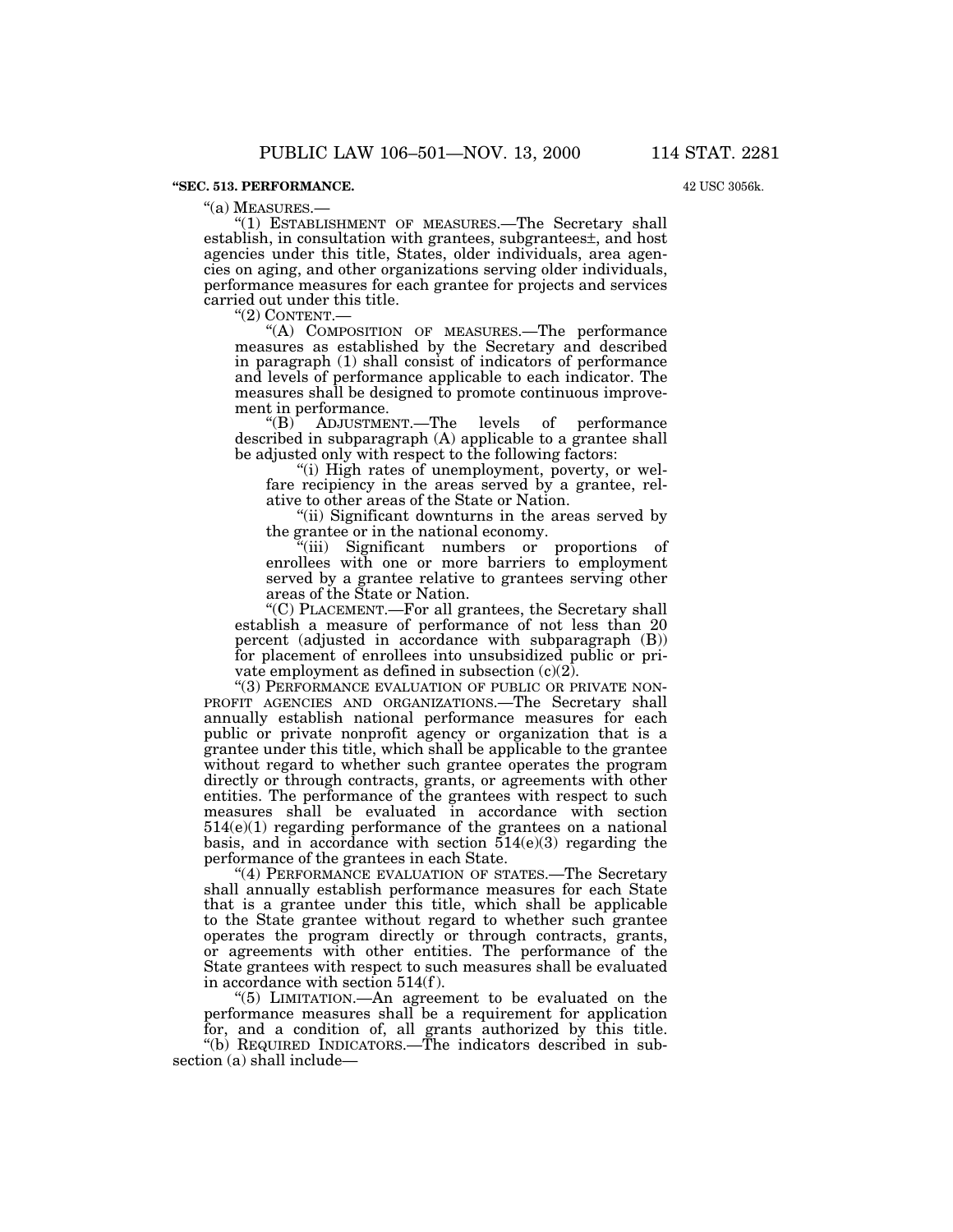$(1)$  the number of persons served, with particular consideration given to individuals with greatest economic need, greatest social need, or poor employment history or prospects, and individuals who are over the age of 60;

''(2) community services provided;

''(3) placement into and retention in unsubsidized public or private employment;

"(4) satisfaction of the enrollees, employers, and their host agencies with their experiences and the services provided; and

''(5) any additional indicators of performance that the Secretary determines to be appropriate to evaluate services and performance.

''(c) DEFINITIONS OF INDICATORS.—

" $(1)$  In GENERAL.—The Secretary, after consultation with national and State grantees, representatives of business and labor organizations, and providers of services, shall, by regulation, issue definitions of the indicators of performance described in subsection (b).

''(2) DEFINITIONS OF CERTAIN TERMS.—In this section:

''(A) PLACEMENT INTO PUBLIC OR PRIVATE UNSUBSIDIZED EMPLOYMENT.—The term 'placement into public or private unsubsidized employment' means full- or part-time paid employment in the public or private sector by an enrollee under this title for 30 days within a 90-day period without the use of funds under this title or any other Federal or State employment subsidy program, or the equivalent of such employment as measured by the earnings of an enrollee through the use of wage records or other appropriate methods.

''(B) RETENTION IN PUBLIC OR PRIVATE UNSUBSIDIZED EMPLOYMENT.—The term 'retention in public or private unsubsidized employment' means full- or part-time paid employment in the public or private sector by an enrollee under this title for 6 months after the starting date of placement into unsubsidized employment without the use of funds under this title or any other Federal or State employment subsidy program.

''(d) CORRECTIVE EFFORTS.—A State or other grantee that does not achieve the established levels of performance on the performance measures shall submit to the Secretary, for approval, a plan of correction as described in subsection (e) or  $(f)$  of section 514 to achieve the established levels of performance.

42 USC 3056*l*.

### **''SEC. 514. COMPETITIVE REQUIREMENTS RELATING TO GRANT AWARDS.**

''(a) PROGRAM AUTHORIZED.—In accordance with section 502(b), the Secretary shall award grants to eligible applicants to carry out projects under this title for a period of 1 year, except that, after the promulgation of regulations for this title and the establishment of the performance measures required by section 513(a), the Secretary shall award grants for a period of not to exceed 3 years.

''(b) ELIGIBLE APPLICANTS.—An applicant shall be eligible to receive a grant under subsection (a) in accordance with section  $502(b)(1)$ , and subsections (c) and (d).

''(c) CRITERIA.—The Secretary shall select the eligible applicants to receive grants under subsection (a) based on the following: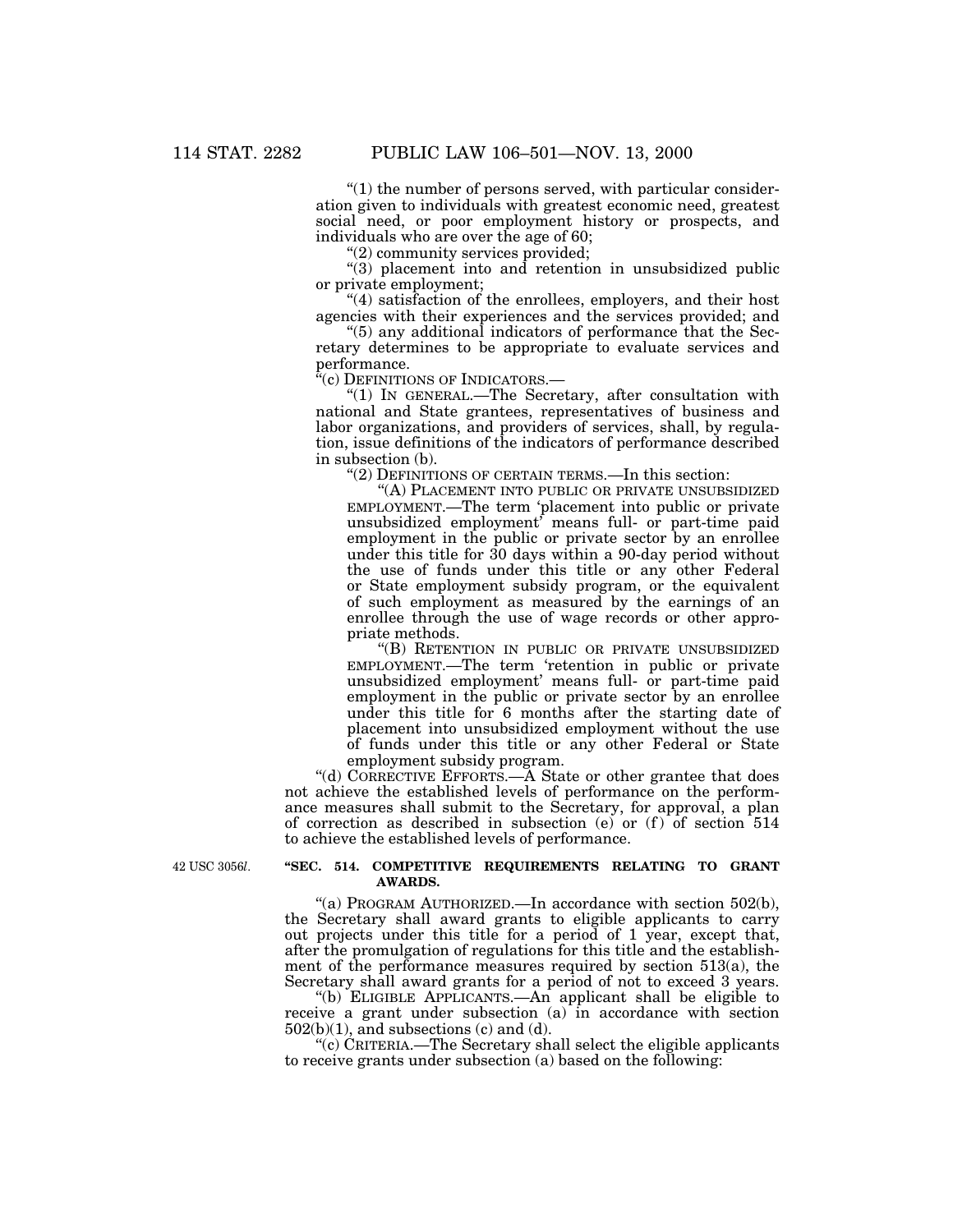" $(1)$  The applicant's ability to administer a program that serves the greatest number of eligible individuals, giving particular consideration to individuals with greatest economic need, greatest social need, poor employment history or prospects, and over the age of 60.

" $(2)$  The applicant's ability to administer a program that provides employment for eligible individuals in the communities in which such individuals reside, or in nearby communities, that will contribute to the general welfare of the community.

" $(3)$  The applicant's ability to administer a program that moves eligible individuals into unsubsidized employment.

" $(4)$  The applicant's ability to move individuals with multiple barriers to employment into unsubsidized employment.

''(5) The applicant's ability to coordinate with other organizations at the State and local level.

''(6) The applicant's plan for fiscal management of the program to be administered with funds received under this section.

''(7) Any additional criteria that the Secretary deems appropriate in order to minimize disruption for current enrollees. ''(d) RESPONSIBILITY TESTS.—

''(1) IN GENERAL.—Before final selection of a grantee, the Secretary shall conduct a review of available records to assess the applicant's overall responsibility to administer Federal funds.

" $(2)$  REVIEW.—As part of the review described in paragraph (1), the Secretary may consider any information, including the organization's history with regard to the management of other grants.

"(3) FAILURE TO SATISFY TEST.—The failure to satisfy any one responsibility test that is listed in paragraph (4), except for those listed in subparagraphs  $(A)$  and  $(B)$  of such paragraph, does not establish that the organization is not responsible unless such failure is substantial or persistent (for 2 or more consecutive years).

''(4) TEST.—The responsibility tests include review of the following factors:

''(A) Efforts by the organization to recover debts, after three demand letters have been sent, that are established by final agency action and have been unsuccessful, or that there has been failure to comply with an approved repayment plan.

''(B) Established fraud or criminal activity of a significant nature within the organization.

''(C) Serious administrative deficiencies identified by the Secretary, such as failure to maintain a financial management system as required by Federal regulations.

''(D) Willful obstruction of the audit process.

''(E) Failure to provide services to applicants as agreed to in a current or recent grant or to meet applicable performance measures.

 $(F)$  Failure to correct deficiencies brought to the grantee's attention in writing as a result of monitoring activities, reviews, assessments, or other activities.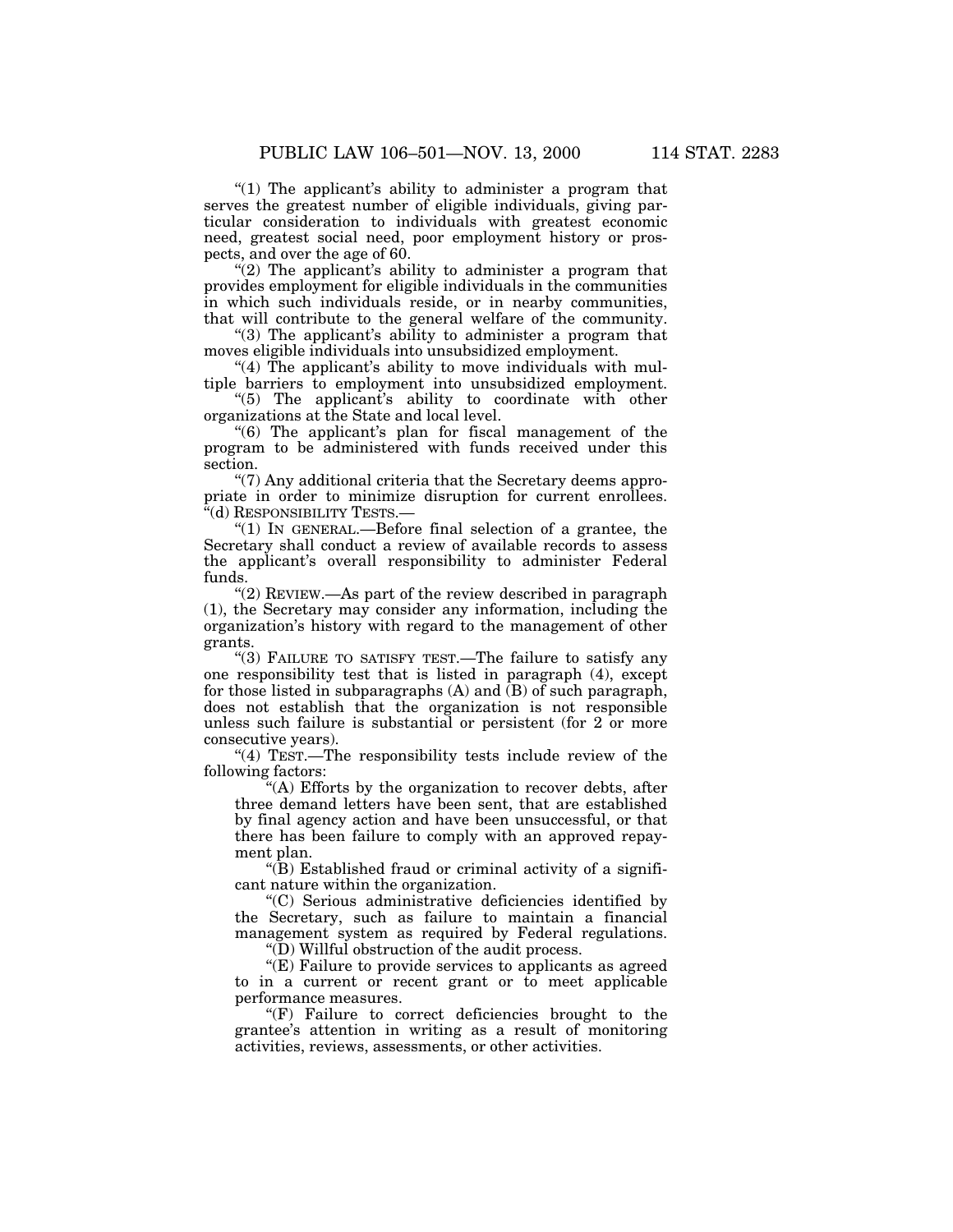Deadline.

''(G) Failure to return a grant closeout package or outstanding advances within  $90$  days of the grant expiration date or receipt of closeout package, whichever is later, unless an extension has been requested and granted.

''(H) Failure to submit required reports.

"(I) Failure to properly report and dispose of Government property as instructed by the Secretary.

''(J) Failure to have maintained effective cash management or cost controls resulting in excess cash on hand.

" $(K)$  Failure to ensure that a subrecipient complies with its Office of Management and Budget Circular A– 133 audit requirements specified at section 667.200(b) of title 20, Code of Federal Regulations.

''(L) Failure to audit a subrecipient within the required period.

''(M) Final disallowed costs in excess of 5 percent of the grant or contract award if, in the judgment of the grant officer, the disallowances are egregious findings.

"(N) Failure to establish a mechanism to resolve a subrecipient's audit in a timely fashion.

''(5) DETERMINATION.—Applicants that are determined to be not responsible shall not be selected as grantees.

''(6) DISALLOWED COSTS.—Interest on disallowed costs shall accrue in accordance with the Debt Collection Improvement Act of 1996.

''(e) NATIONAL PERFORMANCE MEASURES AND COMPETITION FOR PUBLIC AND PRIVATE NONPROFIT AGENCIES AND ORGANIZATIONS.—

"(1) In GENERAL.—Not later than 120 days after the end of each program year, the Secretary shall determine if each public or private nonprofit agency or organization that is a grantee has met the national performance measures established pursuant to section  $513(a)(3)$ .

''(2) TECHNICAL ASSISTANCE AND CORRECTIVE ACTION PLAN.—

"(A) In GENERAL.—If the Secretary determines that a grantee fails to meet the national performance measures for a program year, the Secretary shall provide technical assistance and require such organization to submit a corrective action plan not later than 160 days after the end of the program year.

" $(\dot{B})$  CONTENT.—The plan submitted under subparagraph (A) shall detail the steps the grantee will take to meet the national performance measures in the next program year.

''(C) AFTER SECOND YEAR OF FAILURE.—If a grantee fails to meet the national performance measures for a second consecutive program year, the Secretary shall conduct a national competition to award, for the first full program year following the determination (minimizing, to the extent possible, the disruption of services provided to enrollees), an amount equal to 25 percent of the funds awarded to the grantee for such year.

''(D) COMPETITION AFTER THIRD CONSECUTIVE YEAR OF FAILURE.—If a grantee fails to meet the national performance measures for a third consecutive program year, the Secretary shall conduct a national competition to award the amount of the grant remaining after deduction of the

Deadline.

Deadline.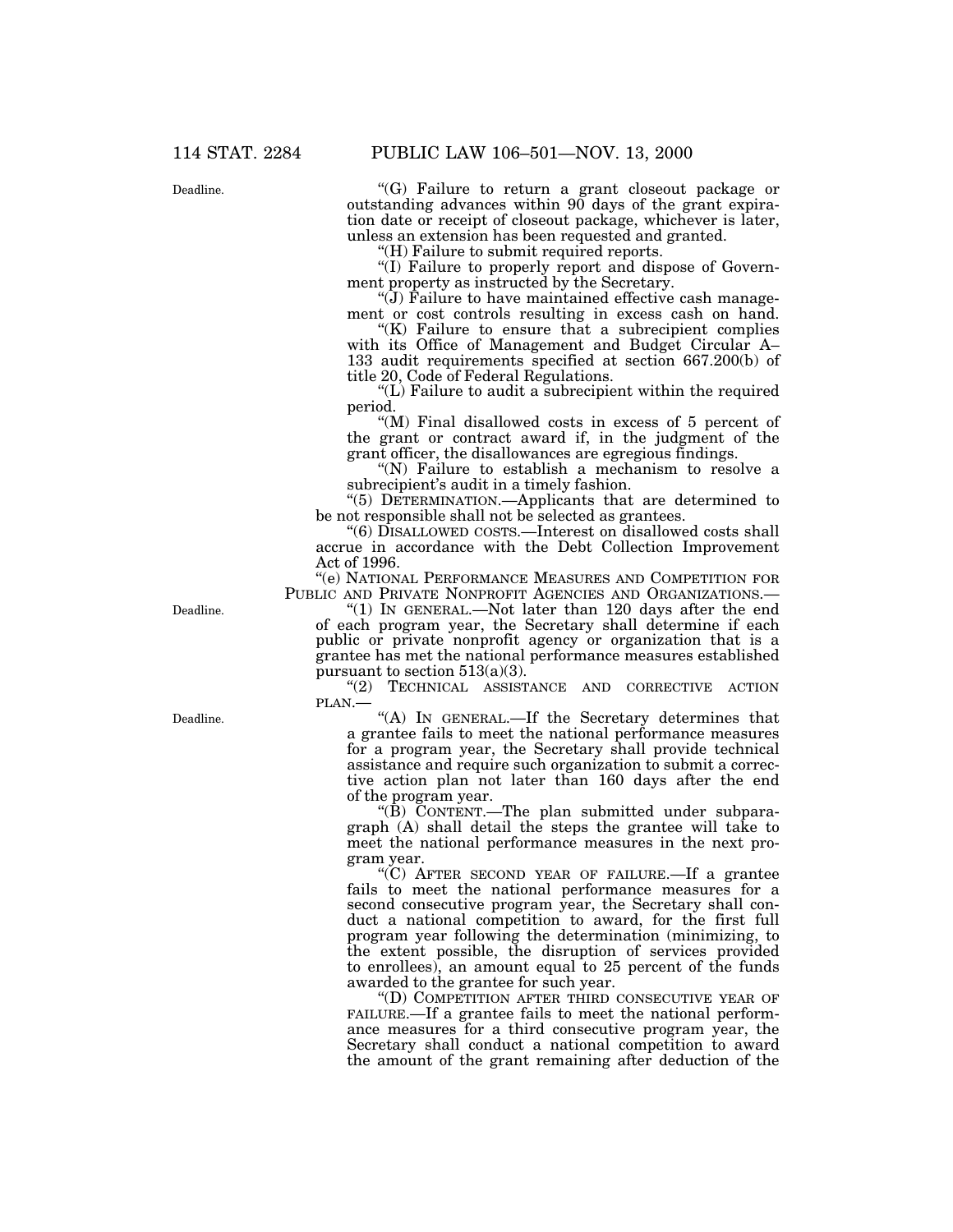portion specified in subparagraph (C) for the first full program year following the determination. The eligible applicant that receives the grant through the national competition shall continue service to the geographic areas formerly served by the grantee that previously received the grant.

''(3) COMPETITION REQUIREMENTS FOR PUBLIC AND PRIVATE NONPROFIT AGENCIES AND ORGANIZATIONS IN A STATE.—

''(A) IN GENERAL.—In addition to the actions required under paragraph (2), the Secretary shall take corrective action if the Secretary determines at the end of any program year that, despite meeting the established national performance measures, a public or private nonprofit agency or organization that is a grantee has attained levels of performance 20 percent or more below the national performance measures with respect to the project carried out in a State and has failed to meet the performance measures as established by the Secretary for the State grantee in such State, and there are not factors, such as the factors described in section  $513(a)(2)(B)$ , or size of the project, that justify the performance.

" $(\hat{B})$  FIRST YEAR OF FAILURE.—After the first program year of failure to meet the performance criteria described in subparagraph (A), the Secretary shall require a corrective action plan, and may require the transfer of the responsibility for the project to other grantees, provide technical assistance, and take other appropriate actions.

''(C) SECOND YEAR OF FAILURE.—After the second consecutive program year of failure to meet the performance criteria described in subparagraph (A), the corrective actions to be taken by the Secretary may include the transfer of the responsibility for a portion or all of the project to a State or public or private nonprofit agency or organization, or a competition for a portion or all of the funds to carry out such project among all eligible entities that meet the responsibility tests under section 514(d) except for the grantee that is the subject of the corrective action.

''(D) THIRD YEAR OF FAILURE.—After the third consecutive program year of failure to meet the performance criteria described in subparagraph (A), the Secretary shall conduct a competition for the funds to carry out such project among all eligible entities that meet the responsibility tests under section 514(d) except for the grantee that is the subject of the corrective action.

"(4) REQUEST BY GOVERNOR.—Upon the request of the Governor of a State for a review of the performance of a public or private nonprofit agency or organization within the State, the Secretary shall undertake such a review in accordance with the criteria described in paragraph (3)(A). If the performance of such grantee is not justified under such criteria, the Secretary shall take corrective action in accordance with para $graph (3)$ .

 $f(f)$  PERFORMANCE MEASURES AND COMPETITION FOR STATES.—

"(1) In GENERAL.—Not later than 120 days after the end Deadline. of the program year, the Secretary shall determine if a State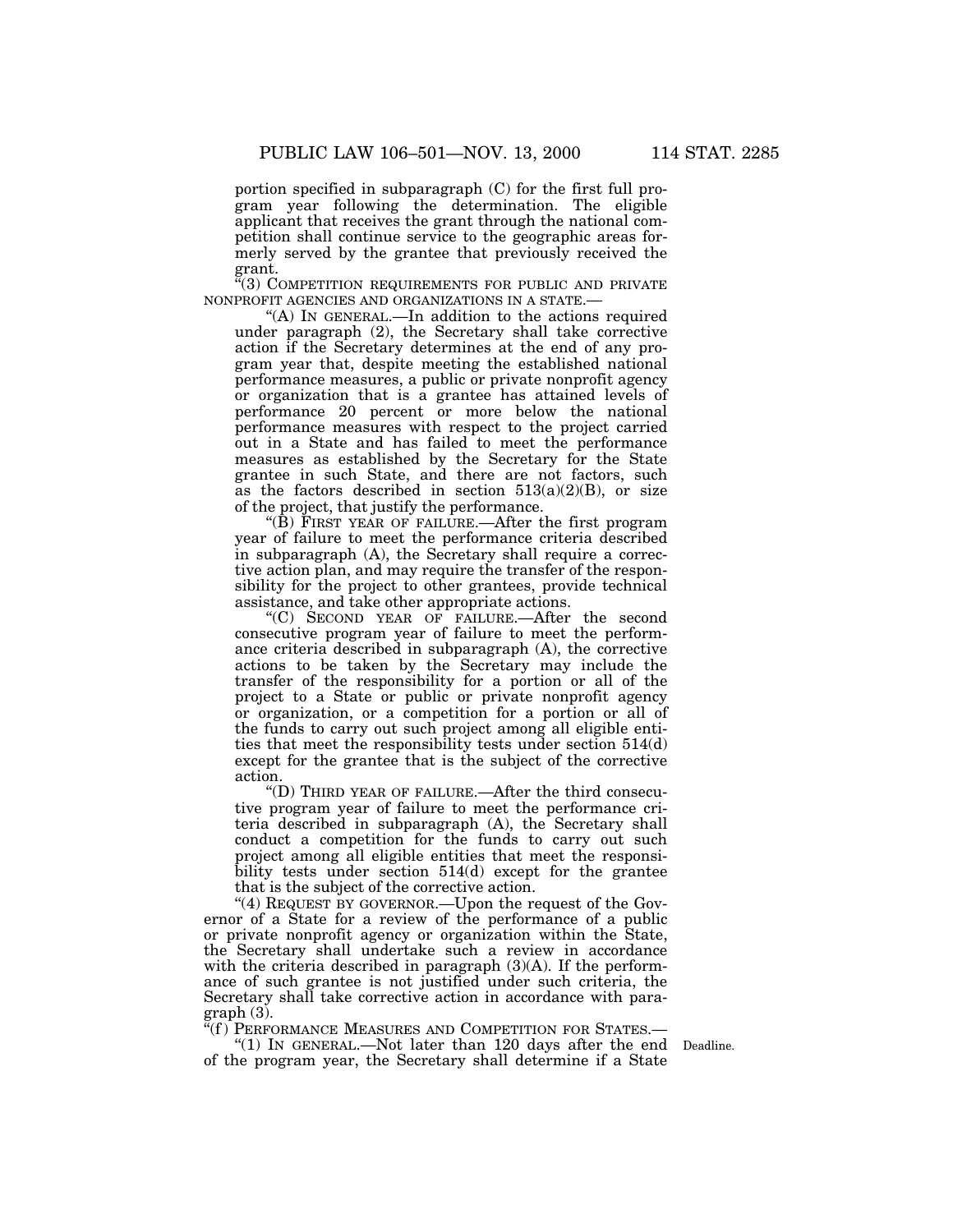grantee has met the performance measures established pursu-<br>ant to section  $513(a)(4)$ .

"(2) TECHNICAL ASSISTANCE AND CORRECTIVE ACTION PLAN.—If a State that receives a grant fails to meet the performance measures for a program year, the Secretary shall provide technical assistance and require the State to submit a corrective action plan not later than 160 days after the end of the program

year.<br>"(3) CONTENT.—The plan described in paragraph (2) shall detail the steps the State will take to meet the standards. "(4) FAILURE TO MEET PERFORMANCE MEASURES FOR SECOND

AND THIRD YEARS.—<br>"(A) AFTER SECOND YEAR OF FAILURE.—If a State fails

to meet the performance measures for a second consecutive program year, the Secretary shall provide for the conduct by the State of a competition to award, for the first full program year following the determination (minimizing, to the extent possible, the disruption of services provided to enrollees), an amount equal to 25 percent of the funds

"(B) AFTER THIRD YEAR OF FAILURE.—If the State fails to meet the performance measures for a third consecutive program year, the Secretary shall provide for the conduct by the State of a competition to award the funds allocated to the State for the first full program year following the Secretary's determination that the State has not met the performance measures.

#### **''SEC. 515. AUTHORIZATION OF APPROPRIATIONS.**

''(a) There is authorized to be appropriated to carry out this title—

" $(1)$  \$475,000,000 for fiscal year 2001 and such sums as may be necessary for fiscal year 2002 through 2005; and

"(2) such additional sums as may be necessary for each such fiscal year to enable the Secretary, through programs under this title, to provide for at least  $70,000$  part-time employment positions for eligible individuals.

For purposes of paragraph (2), 'part-time employment position' means an employment position within a workweek of at least 20 hours.

''(b) Amounts appropriated under this section for any fiscal year shall be available for obligation during the annual period which begins on July 1 of the calendar year immediately following the beginning of such fiscal year and which ends on June 30 of the following calendar year. The Secretary may extend the period during which such amounts may be obligated or expended in the case of a particular organization or agency receiving funds under this title if the Secretary determines that such extension is necessary to ensure the effective use of such funds by such organization or agency.

''(c) At the end of the program year, the Secretary may recapture any unexpended funds for the program year, and reobligate such funds within the 2 succeeding program years for—

''(1) incentive grants;

''(2) technical assistance; or

"(3) grants or contracts for any other program under this title.

42 USC 3056m.

Deadline.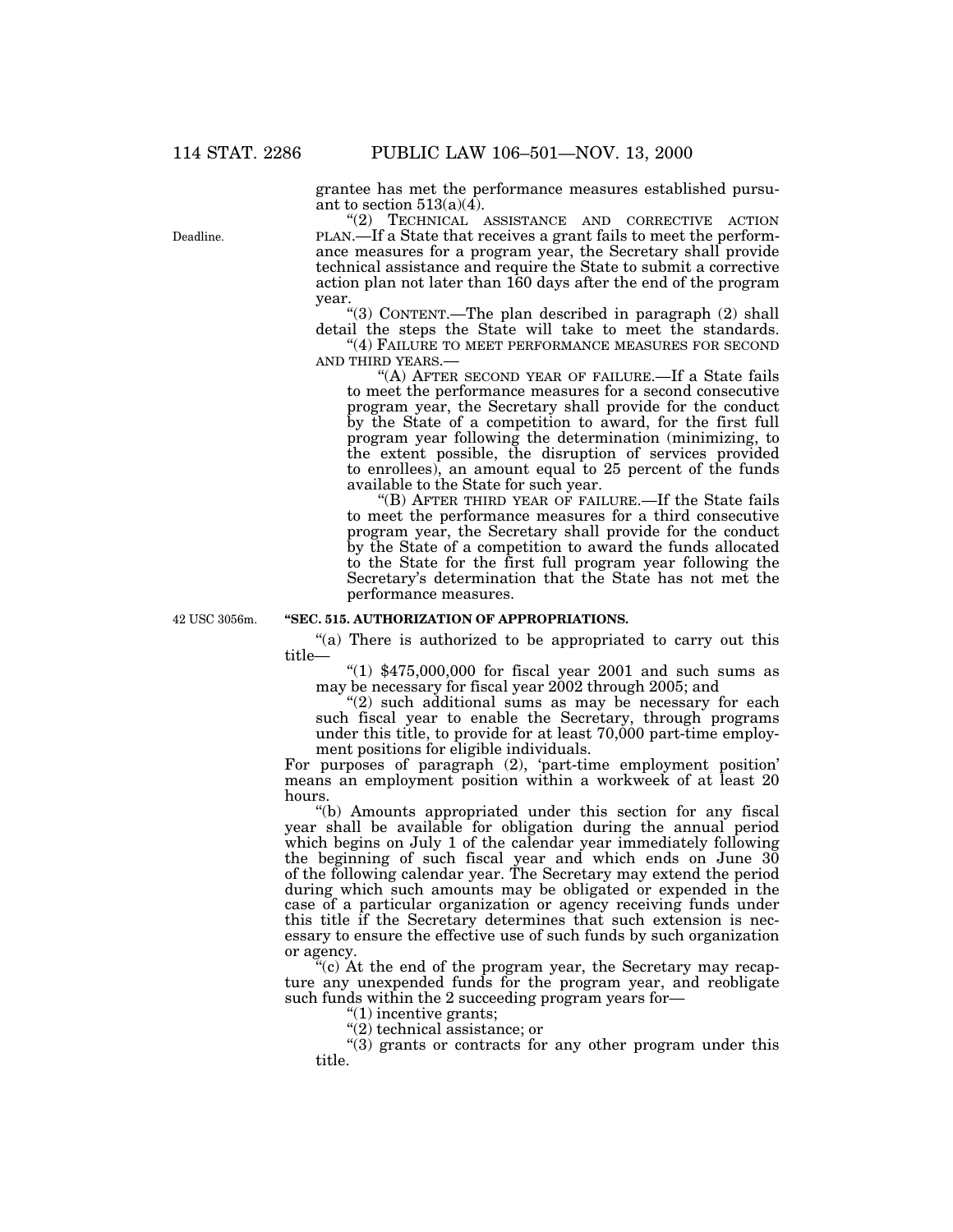### **''SEC. 516. DEFINITIONS.**

"In this title:<br>"(1) COMMUNITY SERVICE.—The term 'community service' means social, health, welfare, and educational services (including literacy tutoring), legal and other counseling services and assistance, including tax counseling and assistance and financial counseling, and library, recreational, and other similar services; conservation, maintenance, or restoration of natural resources; community betterment or beautification; antipollution and environmental quality efforts; weatherization activities; economic development; and such other services essential and necessary to the community as the Secretary, by regulation, may prescribe.

''(2) ELIGIBLE INDIVIDUALS.—The term 'eligible individuals' means an individual who is 55 years old or older, who has a low income (including any such individual whose income is not more than 125 percent of the poverty guidelines established by the Office of Management and Budget), except that, pursuant to regulations prescribed by the Secretary, any such individual who is 60 years old or older shall have priority for the work opportunities provided for under this title.

''(3) PACIFIC ISLAND AND ASIAN AMERICANS.—The term 'Pacific Island and Asian Americans' means Americans having origins in any of the original peoples of the Far East, Southeast Asia, the Indian Subcontinent, or the Pacific Islands.

 $H^4(4)$  PROGRAM.—The term 'program' means the older American community service employment program established under this title.''.

# **TITLE VI—AMENDMENTS TO TITLE VI OF THE OLDER AMERICANS ACT OF 1965**

#### **SEC. 601. ELIGIBILITY.**

Section 612 of the Older Americans Act of 1965 (42 U.S.C. 3057c) is amended—

(1) by redesignating subsection (b) as subsection (c); and (2) by inserting after subsection (a) the following:

''(b) An Indian tribe represented by an organization specified in subsection (a) shall be eligible for only one grant under this part for any fiscal year. Nothing in this subsection shall preclude an Indian tribe represented by an organization specified in subsection (a) from receiving a grant under section 631.''.

# **SEC. 602. APPLICATIONS.**

Section 614 of the Older Americans Act of 1965 (42 U.S.C. 3057e) is amended—

(1) in subsection (b), by striking ''certification'' and inserting "approval"; and

 $(2)$  in subsection  $(c)$ —

(A) by inserting " $(1)$ " after " $(c)$ "; and

(B) by adding at the end the following:

"(2) The Assistant Secretary shall provide waivers and exemptions of the reporting requirements of subsection (a)(3) for applicants that serve Indian populations in geographically isolated

42 USC 3056n.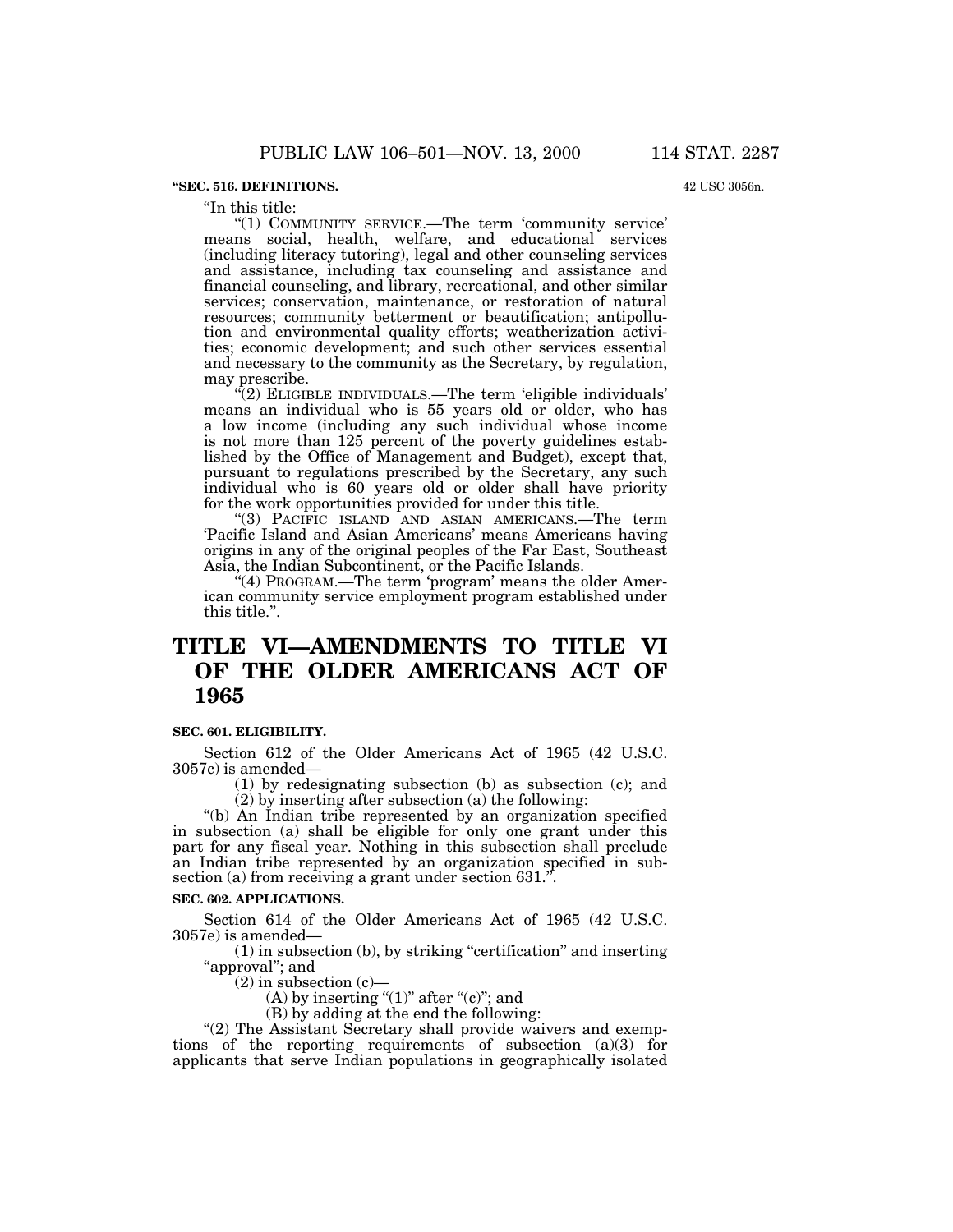areas, or applicants that serve small Indian populations, where the small scale of the project, the nature of the applicant, or other factors make the reporting requirements unreasonable under the circumstances. The Assistant Secretary shall consult with such applicants in establishing appropriate waivers and exemptions.

''(3) The Assistant Secretary shall approve any application that complies with the provisions of subsection (a), except that in determining whether an application complies with the requirements of subsection (a)(8), the Assistant Secretary shall provide maximum flexibility to an applicant that seeks to take into account subsistence needs, local customs, and other characteristics that are appropriate to the unique cultural, regional, and geographic needs of the Indian populations to be served.

"(4) In determining whether an application complies with the requirements of subsection (a)(12), the Assistant Secretary shall require only that an applicant provide an appropriate narrative description of the geographic area to be served and an assurance that procedures will be adopted to ensure against duplicate services being provided to the same recipients.''.

### **SEC. 603. AUTHORIZATION OF APPROPRIATIONS.**

Section 633 of the Older Americans Act of 1965 (42 U.S.C. 3057n) is amended to read as follows:

### **''SEC. 633. AUTHORIZATION OF APPROPRIATIONS.**

''There are authorized to be appropriated to carry out this title—

" $(1)$  for parts A and B, such sums as may be necessary for fiscal year 2001, and such sums as may be necessary for subsequent fiscal years; and

" $(2)$  for part C, \$5,000,000 for fiscal year 2001, and such sums as may be necessary for subsequent fiscal years.''.

#### **SEC. 604. GENERAL PROVISIONS.**

Title VI of the Older Americans Act of 1965 (42 U.S.C. 3057 et seq.) is amended—

(1) by redesignating part C as part D;

(2) by redesignating sections 631 through 633 as sections 641 through 643, respectively;

(3) by inserting after part B the following:

# **''PART C—NATIVE AMERICAN CAREGIVER SUPPORT PROGRAM**

42 USC 3057k– 11.

42 USC 3057*l*– 3057n.

# **''SEC. 631. PROGRAM.**

''(a) IN GENERAL.—The Assistant Secretary shall carry out a program for making grants to tribal organizations with applications approved under parts A and B, to pay for the Federal share of carrying out tribal programs, to enable the tribal organizations to provide multifaceted systems of the support services described in section 373 for caregivers described in section 373.

''(b) REQUIREMENTS.—In providing services under subsection (a), a tribal organization shall meet the requirements specified for an area agency on aging and for a State in the provisions of subsections (c), (d), and (e) of section 373 and of section 374. For purposes of this subsection, references in such provisions to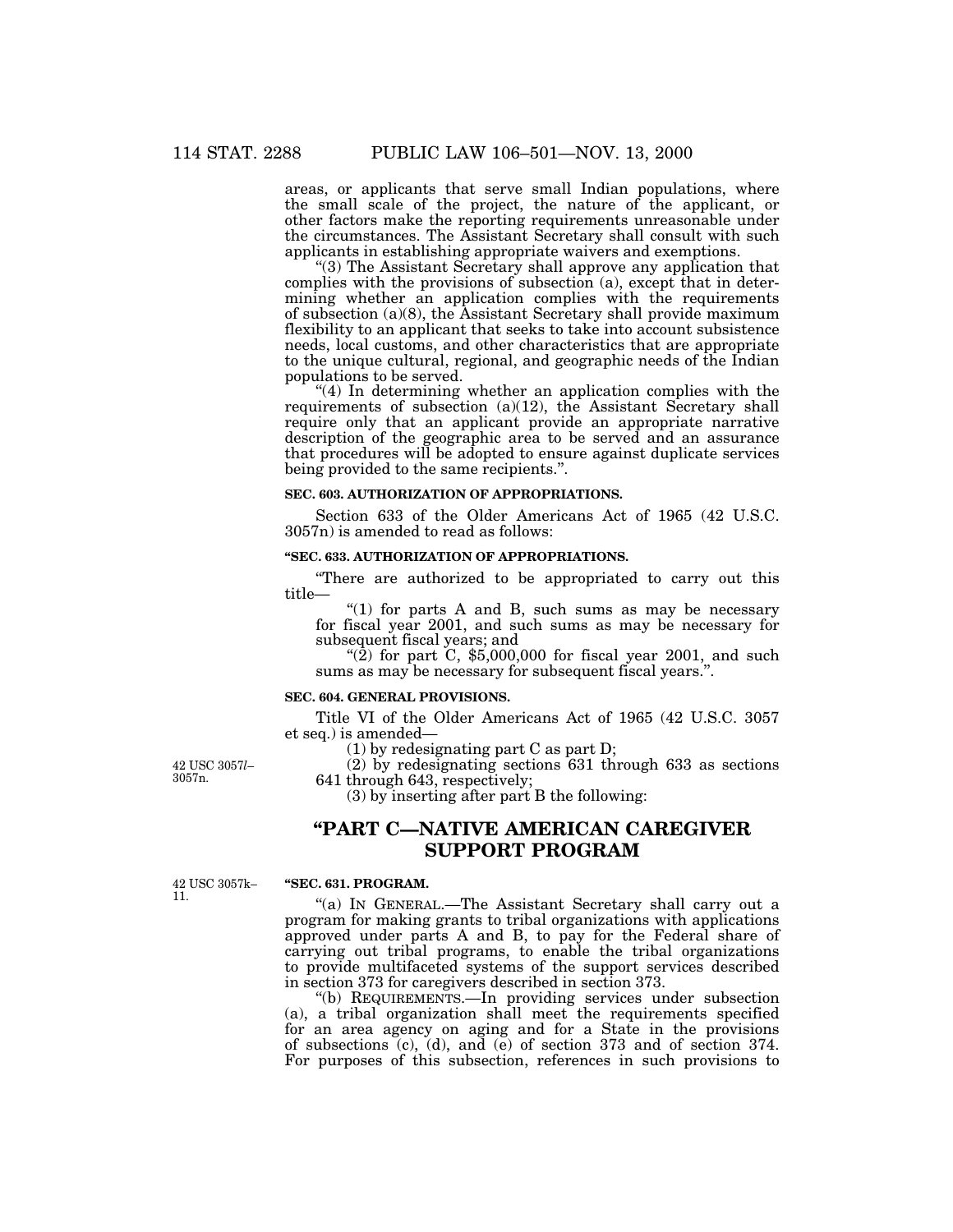a State program shall be considered to be references to a tribal program under this part.''.

# **TITLE VII—AMENDMENTS TO TITLE VII OF THE OLDER AMERICANS ACT OF 1965**

## **SEC. 701. AUTHORIZATION OF APPROPRIATIONS.**

Section 702 of the Older Americans Act of 1965 (42 U.S.C. 3058a) is amended to read as follows:

# **''SEC. 702. AUTHORIZATION OF APPROPRIATIONS.**

"(a) OMBUDSMAN PROGRAM.—There are authorized to be appropriated to carry out chapter 2, such sums as may be necessary for fiscal year 2001, and such sums as may be necessary for subsequent fiscal years.

''(b) PREVENTION OF ELDER ABUSE, NEGLECT, AND EXPLOI-TATION.—There are authorized to be appropriated to carry out chapter 3, such sums as may be necessary for fiscal year 2001, and such sums as may be necessary for subsequent fiscal years.

"(c) LEGAL ASSISTANCE DEVELOPMENT PROGRAM.—There are authorized to be appropriated to carry out chapter 4, such sums as may be necessary for fiscal year 2001, and such sums as may be necessary for subsequent fiscal years.''.

### **SEC. 702. ALLOTMENT.**

Section 703(a)(2)(C) of the Older Americans Act of 1965 (42 U.S.C.  $3058b(a)(2)(C)$  is amended by striking "1991" each place it appears and inserting ''2000''.

### **SEC. 703. ADDITIONAL STATE PLAN REQUIREMENTS.**

Section 705(a) of the Older Americans Act of 1965 (42 U.S.C.  $3058d(a)$  is amended–

 $(1)$  in paragraph (4), by inserting "each of" after "carry out'';

 $(2)$  in paragraph  $(6)(C)(iii)$ , by striking the semicolon and inserting "; and";

(3) by striking paragraph (7);

(4) by redesignating paragraph (8) as paragraph (7); and

(5) in paragraph (7) (as redesignated by paragraph (3)), by striking ''paragraphs (1) through (7)'' and inserting ''para $graphs(1)$  through  $(6)$ ".

### **SEC. 704. STATE LONG-TERM CARE OMBUDSMAN PROGRAM.**

Section 712 of the Older Americans Act of 1965 (42 U.S.C. 3058g) is amended—

 $(1)$  in subsection (a), in paragraph  $(5)(C)(ii)$ , by inserting "and not stand to gain financially through an action or potential action brought on behalf of individuals the Ombudsman serves'' after ''interest''; and

 $(2)$  in subsection  $(h)$ —

(A) in paragraph (4)—

 $(i)$  in subparagraph  $(A)$ —

(I) by striking " $(A)$  not later than 1 year after the date of enactment of this title, establish'' and inserting ''strengthen and update''; and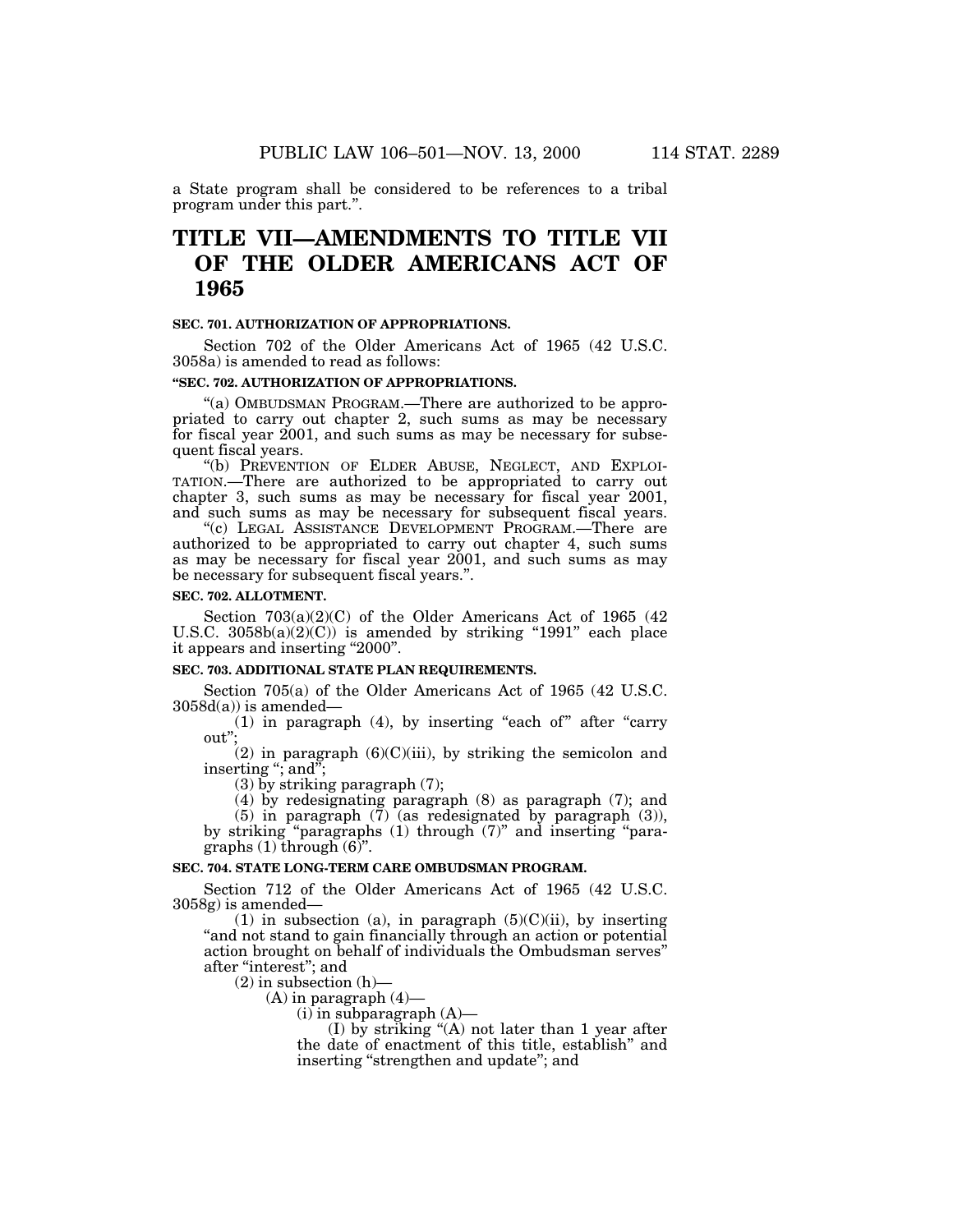$(II)$  in clause (iii), by striking "and";

(ii) by striking subparagraph (B);

(iii) by redesignating clauses (i) through (iii) as subparagraphs (A) through (C), respectively; and

(iv) by redesignating subclauses (I) through (III) as clauses (i) through (iii), respectively;

(B) in paragraph (7), by striking ''; and'' and inserting a semicolon;

(C) by redesignating paragraph (8) as paragraph (9); and

(D) by inserting after paragraph (7) the following:

''(8) coordinate services with State and local law enforcement agencies and courts of competent jurisdiction; and''.

## **SEC. 705. PREVENTION OF ELDER ABUSE, NEGLECT, AND EXPLOI-TATION.**

Section 721 of the Older Americans Act of 1965 (42 U.S.C. 3058i) is amended—

 $(1)$  in subsection  $(b)$ —

(A) in the matter preceding paragraph (1), by inserting "(including financial exploitation)" after "exploitation";

 $(B)$  in paragraph  $(2)$ , by inserting ", State and local law enforcement systems, and courts of competent jurisdiction'' after ''service program''; and

(C) in paragraph (5), by inserting ''including caregivers described in part E of title III," after "individuals,";

 $(2)$  in subsection  $(d)(8)$ —

(A) by inserting ''State and local'' after ''consumer protection and''; and

(B) by inserting '', and services provided by agencies and courts of competent jurisdiction'' before the period; and

(3) by adding at the end the following:

''(g) STUDY AND REPORT.—

''(1) STUDY.—The Secretary, in consultation with the Department of the Treasury and the Attorney General of the United States, State attorneys general, and tribal and local prosecutors, shall conduct a study of the nature and extent of financial exploitation of older individuals. The purpose of this study would be to define and describe the scope of the problem of financial exploitation of the elderly and to provide an estimate of the number and type of financial transactions considered to constitute financial exploitation faced by older individuals. The study shall also examine the adequacy of current Federal and State legal protections to prevent such exploitation.

''(2) REPORT.—Not later than 18 months after the date of the enactment of the Older Americans Act Amendments of 2000, the Secretary shall submit to Congress a report, which shall include—

"(A) the results of the study conducted under this subsection; and

''(B) recommendations for future actions to combat the financial exploitation of older individuals.''.

Deadline.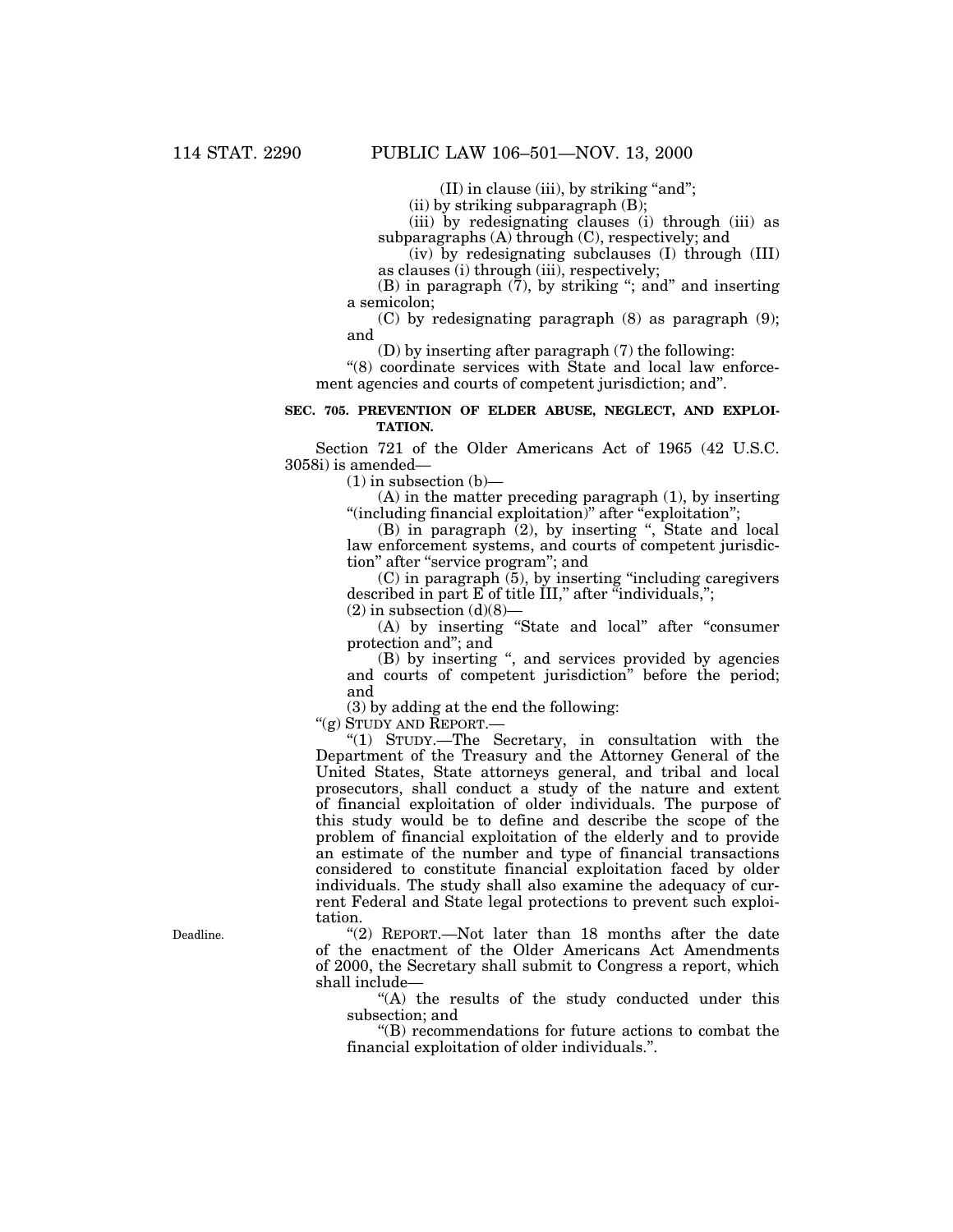# **SEC. 706. ASSISTANCE PROGRAMS.**

Subtitle A of title VII of the Older Americans Act of 1965 (42 U.S.C 3058 et seq.) is amended by repealing chapters 4 and 5 and inserting the following:

# **''CHAPTER 4—STATE LEGAL ASSISTANCE DEVELOPMENT PROGRAM**

## **''SEC. 731. STATE LEGAL ASSISTANCE DEVELOPMENT.**

''A State agency shall provide the services of an individual who shall be known as a State legal assistance developer, and the services of other personnel, sufficient to ensure-

''(1) State leadership in securing and maintaining the legal rights of older individuals;

"(2) State capacity for coordinating the provision of legal assistance;

''(3) State capacity to provide technical assistance, training, and other supportive functions to area agencies on aging, legal assistance providers, ombudsmen, and other persons, as appropriate;

''(4) State capacity to promote financial management services to older individuals at risk of conservatorship;

''(5) State capacity to assist older individuals in understanding their rights, exercising choices, benefiting from services and opportunities authorized by law, and maintaining the rights of older individuals at risk of guardianship; and

''(6) State capacity to improve the quality and quantity of legal services provided to older individuals.''.

### **SEC. 707. NATIVE AMERICAN PROGRAMS.**

Section 751(d) of the Older Americans Act of 1965 (42 U.S.C. 3058aa(d)) is amended to read as follows:

"(d) AUTHORIZATION OF APPROPRIATIONS.—There are authorized to be appropriated to carry out this section such sums as may be necessary for fiscal year 2001, and such sums as may be necessary for subsequent fiscal years.''.

# **TITLE VIII—TECHNICAL AND CONFORMING AMENDMENTS**

### **SEC. 801. TECHNICAL AND CONFORMING AMENDMENTS.**

(a) TITLE I.—Section 102(34)(C) of the Older Americans Act of 1965 (42 U.S.C. 3002(34)(C)) is amended by striking "307(a)(12)" and inserting " $307(a)(9)$ ".

 $(b)$  TITLE II.

(1) Section 201(d)(3) of the Older Americans Act of 1965  $(42 \text{ U.S.C. } 3011(d)(3))$  is amended–

(A) in subparagraph (C)(ii), by striking "307(a)(12)" and inserting "307(a)(9)"; and

(B) in subparagraph (J), by striking " $307(a)(12)$ " and inserting " $307(a)(9)$ "

(2) Section 202 of the Older Americans Act of 1965 (42 U.S.C. 3012) is amended—

 $(A)$  in subsection  $(a)$ —

42 USC 3058j, 3058k.

42 USC 3058j.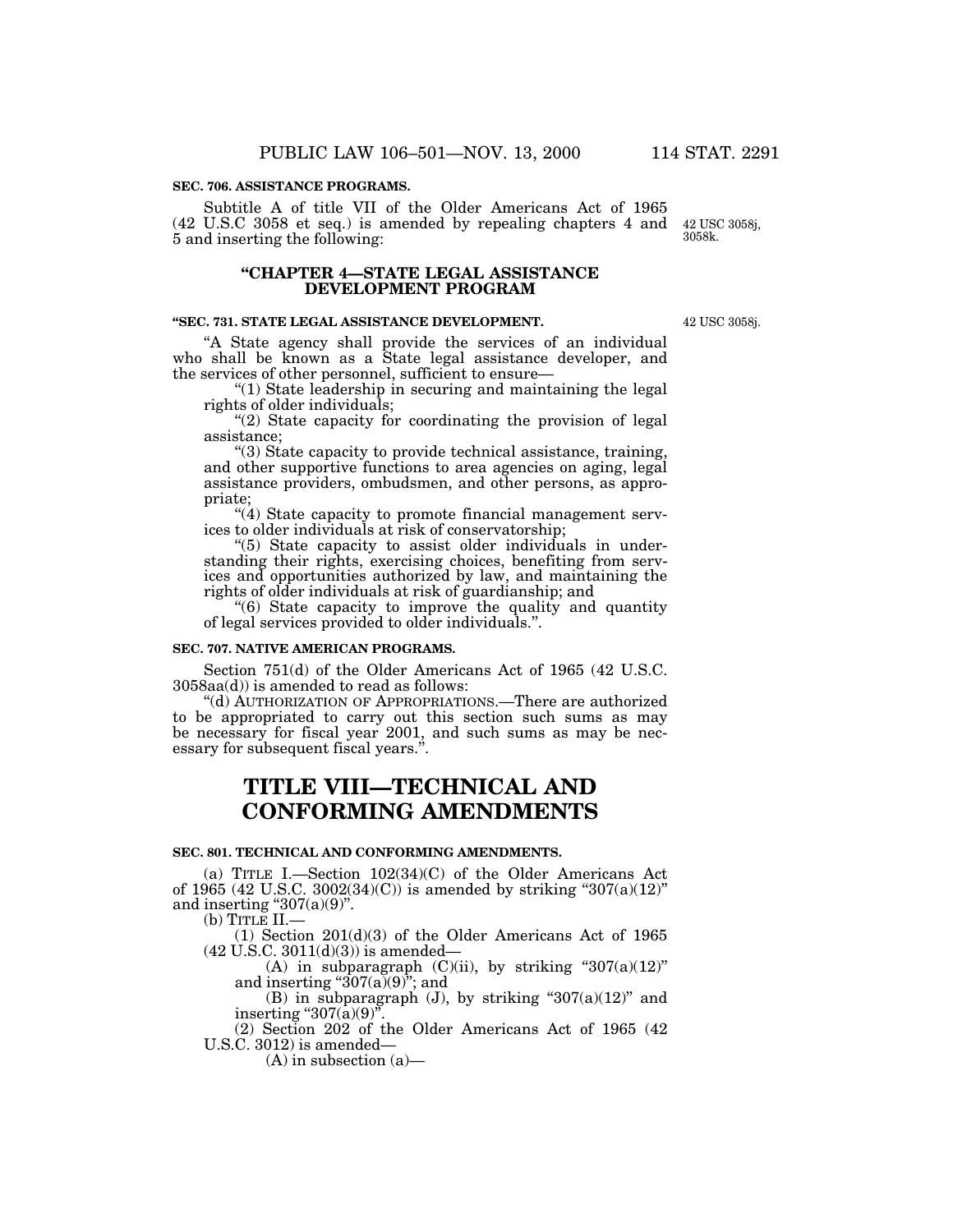(i) in paragraph (19)(C), by striking ''paragraphs (2) and  $(5)(A)$  of section  $306(a)$ " and inserting "paragraphs  $(2)$  and  $(4)(A)$  of section  $306(a)$ "; and

(ii) in paragraph (26), by striking ''sections  $307(a)(18)$  and  $731(b)(2)$ " and inserting "section 307(a)(13) and section 731'';

(B) in subsection (c)—

(i) in paragraph (1), by striking " $(c)(1)$ " and inserting " $(c)$ "; and

(ii) by striking paragraph (2); and

(C) in subsection  $(e)(1)(\overline{A})-$ 

(i) by striking clause (i) and inserting the following: "(i) provide information about grants and projects under title IV;''; and

(ii) in clause (iv), by striking '', and the information provided by the Resource Centers on Native American Elders under section 429E''.

(3) Section 205(a)(2)(A) of the Older Americans Act of 1965  $(42 \text{ U.S.C. } 3016(a)(2)(\text{A}))$  is amended by striking "subparts 1, 2, and 3'' and inserting ''subparts 1 and 2''.

(4) Section 207(a) of the Older Americans Act of 1965 (42 U.S.C. 3018(a)) is amended—

(A) by striking paragraph (3); and

(B) by redesignating paragraphs (4) and (5) as paragraphs (3) and (4), respectively.

(5) Section 214 of the Older Americans Act of 1965 (42 U.S.C. 3020e) is amended by striking " $307(a)(13)(J)$ " and inserting " $339(2)(J)$ ".

 $(c)$  TITLE  $III$ .

(1) Section 301(c) of the Older Americans Act of 1965  $(42 \text{ U.S.C. } 3021(c))$  is amended by striking " $307(a)(12)$ " and inserting " $307(a)(9)$ ".

(2) Section 304 of the Older Americans Act of 1965 (42 U.S.C. 3024) is amended—

(A) in subsection (d)(1)(B), by striking "307(a)(12)" and inserting " $307(a)(9)$ "; and

(B) by striking subsection (e).

(3) Section  $305(a)\bar{2}(F)$  of the Older Americans Act of 1965  $(42 \text{ U.S.C. } 3025(a)(2)(F))$  is amended by striking "307(a)(24)" and inserting " $307(a)(16)$ ".

(4) Section 307 of the Older Americans Act of 1965 (42 U.S.C. 3027) is amended—

(A) in subsection (a), in paragraph (22) (as redesignated by section 305(19)), by striking " $306(a)(20)$ " and inserting " $306(a)(8)$ "; and

 $(B)$  in subsection  $(f)$ —

(i) in paragraph (1), by striking " $(f)(1)$ " and inserting " $(f)$ "; and

(ii) by striking paragraph (2).

 $(5)$  Section  $321(a)(15)$  of the Older Americans Act of 1965  $(42 \text{ U.S.C. } 3030d(a)(15))$  is amended by striking "section  $307(a)(16)$ " and inserting "section  $307(a)(12)$ ".

(d) TITLE VI.—Section 614(a) of the Older Americans Act of 1965 (42 U.S.C. 3057e(a)) is amended—

(1) by striking paragraph (9); and

(2) by redesignating paragraphs (10) through (12) as paragraphs  $(9)$  through  $(11)$ , respectively.